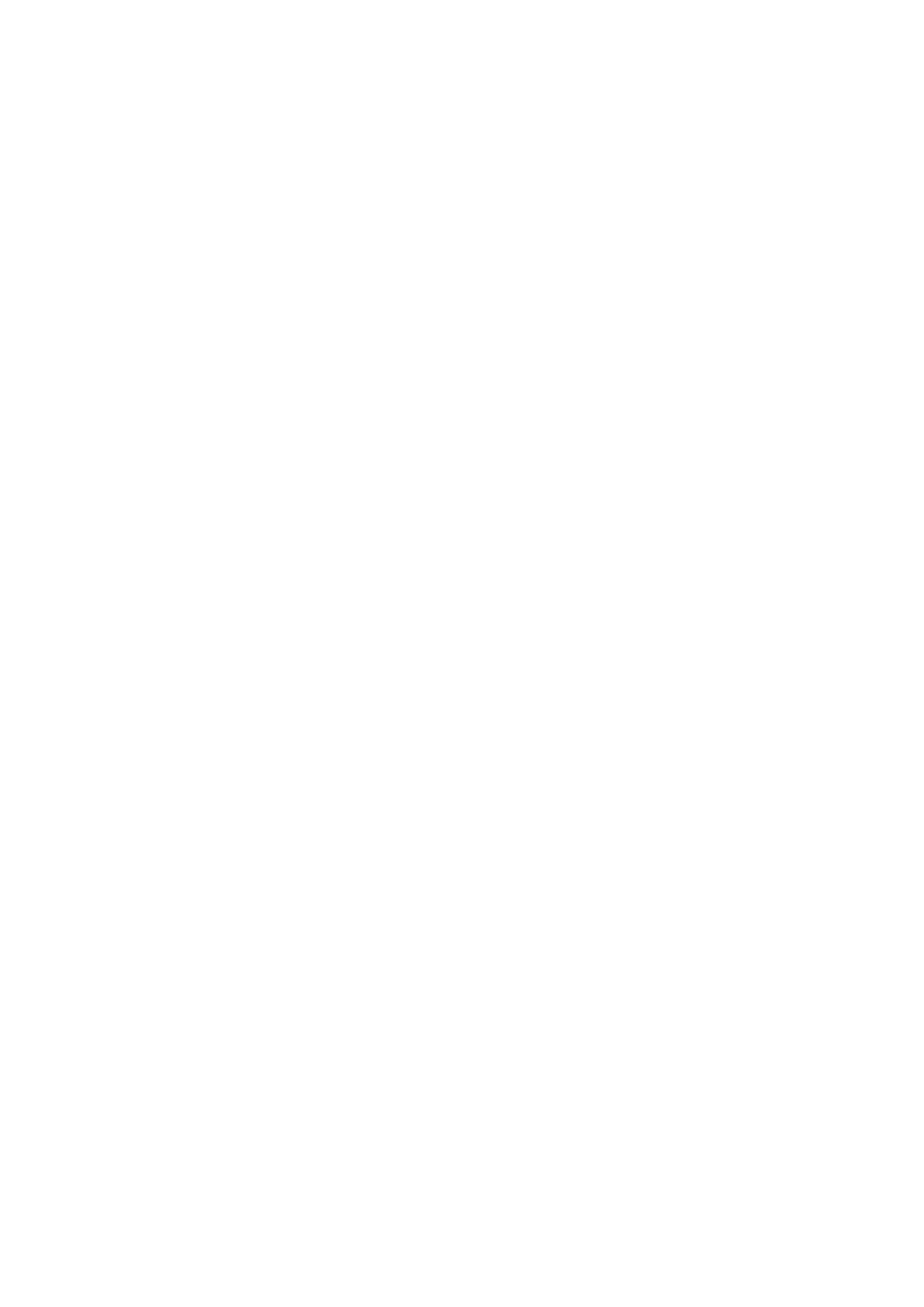#### **Abstract**

Bitcoin is meant to offer a payment system where the users are custodians of their funds instead of entrusting a trusted financial institution. The limited transaction throughput of such permissionless blockchains, however, results for example in volatile transaction prices that hardly fit into traditional service level agreements required by professional institutions and cannot accommodate micro-transactions.

This work presents a novel non-custodial 2<sup>nd</sup>-layer financial intermediary solution secure against double-spending that guarantees users control of funds through leveraging a smart contract enabled decentralized blockchain ledger as a means of dispute resolution. Two-party payment channels networks have been proposed as building blocks for trust-free payments that do not exhaust the resources of the blockchain; however, they bear multiple fundamental limitations. NOCUST is a specification for secure N-party payment hubs with improved transaction utility, cheaper operational costs and leaner user enrollment.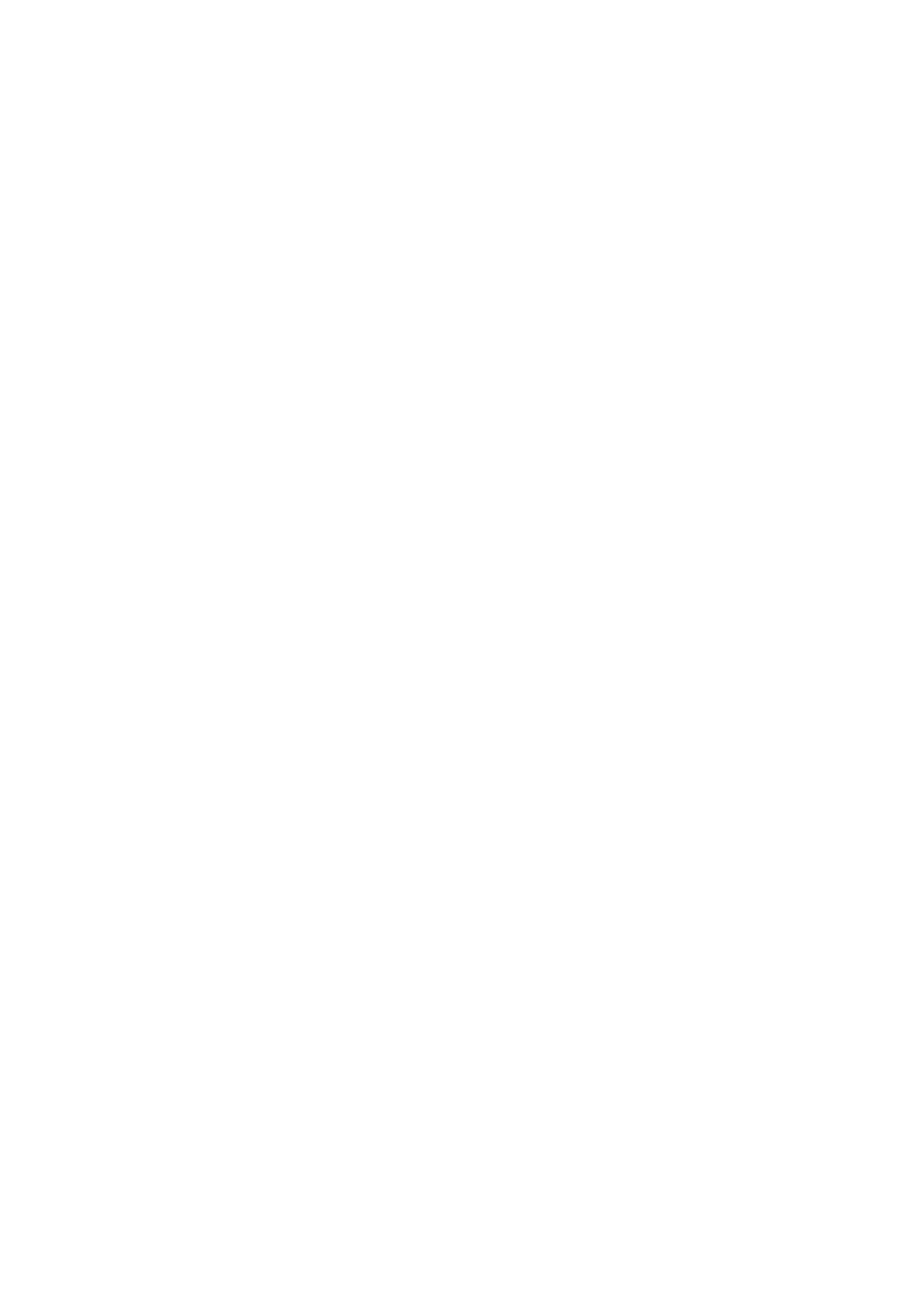# **Contents**

| Contents |                                    |              |                                                   |                |  |  |  |
|----------|------------------------------------|--------------|---------------------------------------------------|----------------|--|--|--|
| 1        |                                    | Introduction |                                                   |                |  |  |  |
| 2        | <b>Background and Related Work</b> |              |                                                   |                |  |  |  |
|          | 2.1                                |              |                                                   | 5              |  |  |  |
|          | 2.2                                |              |                                                   | 6              |  |  |  |
|          | 2.3                                |              |                                                   | $\overline{7}$ |  |  |  |
|          | 2.4                                |              | Fundamental drawbacks of existing designs         | 8              |  |  |  |
|          |                                    | 2.4.1        |                                                   | 8              |  |  |  |
|          |                                    | 2.4.2        | Expensive Channel Setup                           | 8              |  |  |  |
|          |                                    | 2.4.3        |                                                   | 9              |  |  |  |
|          |                                    | 2.4.4        | Online Watchdog requirements                      | 9              |  |  |  |
|          |                                    | 2.4.5        |                                                   | 9              |  |  |  |
|          |                                    | 2.4.6        | Double-Spending Attacks on Blockchain Congestion. | 9              |  |  |  |
| 3        | <b>NOCUST Architecture</b>         |              |                                                   |                |  |  |  |
|          | 3.1                                |              |                                                   | 11<br>11       |  |  |  |
|          | 3.2                                |              |                                                   | 12             |  |  |  |
|          |                                    | 3.2.1        | Example Payment Scenario                          | 12             |  |  |  |
|          |                                    | 3.2.2        | Operational Requirements                          | 13             |  |  |  |
|          | 3.3                                |              |                                                   | 14             |  |  |  |
|          |                                    | 3.3.1        |                                                   | 14             |  |  |  |
|          |                                    | 3.3.2        |                                                   | 14             |  |  |  |
|          |                                    | 3.3.3        | Locally Stored Information                        | 14             |  |  |  |
|          |                                    | 3.3.4        | Globally Stored Information                       | 15             |  |  |  |
|          | 3.4                                |              |                                                   | 15             |  |  |  |
|          |                                    | 3.4.1        | Synchronization Tree-structure                    | 15             |  |  |  |
|          |                                    | 3.4.2        | Proof of exclusive allotment                      | 16             |  |  |  |
|          |                                    | 3.4.3        | Monotonic P-State Structure                       | 17             |  |  |  |
|          |                                    |              |                                                   |                |  |  |  |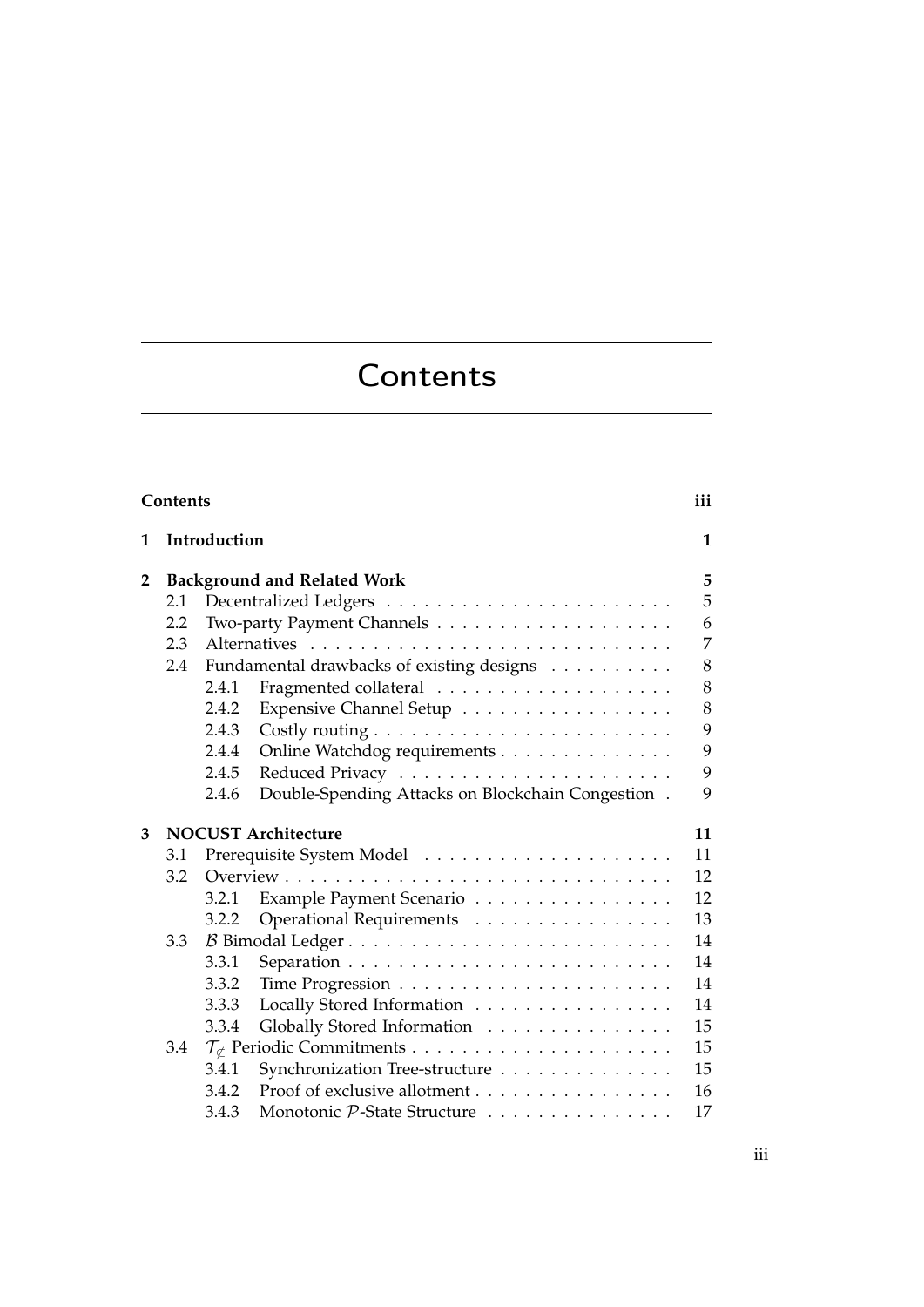|   | 3.5 |                          |                                                                             | 17 |
|---|-----|--------------------------|-----------------------------------------------------------------------------|----|
|   |     | 3.5.1                    | <b>Commit</b> $\mathcal{T}_{\not\subset}(e)$                                | 17 |
|   |     | 3.5.2                    |                                                                             | 18 |
|   |     | 3.5.3                    |                                                                             | 18 |
|   |     | 3.5.4                    | Initiate Withdrawal $W_i(e)$                                                | 18 |
|   |     | 3.5.5                    |                                                                             | 19 |
|   |     | 3.5.6                    | Confirm Withdrawal $W_i(e)$                                                 | 19 |
|   |     | 3.5.7                    | <b>Open Balance Update Challenge</b> $\mathcal{X}_i^b(e) \dots \dots \dots$ | 20 |
|   |     | 3.5.8                    | Close Balance Update Challenge $\mathcal{X}_i^b(e)$                         | 20 |
|   |     | 3.5.9                    | Open Transfer Delivery Challenge $\mathcal{X}_i^d(e)$                       | 20 |
|   |     | 3.5.10                   | Close Transfer Delivery Challenge $\mathcal{X}_i^d(e)$                      | 21 |
|   |     | 3.5.11                   |                                                                             | 21 |
|   | 3.6 |                          |                                                                             | 22 |
|   |     | 3.6.1                    |                                                                             | 22 |
|   |     | 3.6.2                    |                                                                             | 22 |
|   |     | 3.6.3                    | <b>Commit</b> $\mathcal{T}_{\not\subset}(e)$                                | 22 |
|   |     | 3.6.4                    |                                                                             | 22 |
|   |     | 3.6.5                    |                                                                             | 22 |
|   |     | 3.6.6                    | Credit Deposits $\mathcal{D}_i(e)$                                          | 22 |
|   |     | 3.6.7                    | Moderate Withdrawals $\mathcal{W}_i(e)$                                     | 23 |
|   |     | 3.6.8                    | Close challenges $\mathcal{X}_i^b(e)$ , $\mathcal{X}_i^d(e)$                | 23 |
|   | 3.7 | $P$ Clients              | $\mathcal{L}$                                                               | 23 |
|   |     | 3.7.1                    |                                                                             | 23 |
|   |     | 3.7.2                    |                                                                             | 23 |
|   |     | 3.7.3                    |                                                                             | 23 |
|   |     | 3.7.4                    |                                                                             | 24 |
|   |     | 3.7.5                    |                                                                             | 24 |
|   |     | 3.7.6                    | Withdrawal $W_i(e)$                                                         | 24 |
|   |     | 3.7.7                    |                                                                             | 24 |
|   |     | 3.7.8                    |                                                                             | 24 |
|   |     | 3.7.9                    |                                                                             | 24 |
|   |     |                          |                                                                             |    |
| 4 |     | <b>Security Analysis</b> |                                                                             | 25 |
|   | 4.1 |                          |                                                                             | 25 |
|   | 4.2 |                          |                                                                             | 26 |
|   |     | 4.2.1                    |                                                                             | 26 |
|   |     | 4.2.2                    |                                                                             | 27 |
|   |     | 4.2.3                    |                                                                             | 28 |
|   |     | 4.2.4                    |                                                                             | 29 |
|   | 4.3 |                          |                                                                             | 31 |
|   |     | 4.3.1                    | $\mathcal{O}_{\not\subset}$ Knowledge                                       | 32 |
|   |     | 4.3.2                    |                                                                             | 32 |
|   |     | 4.3.3                    |                                                                             | 32 |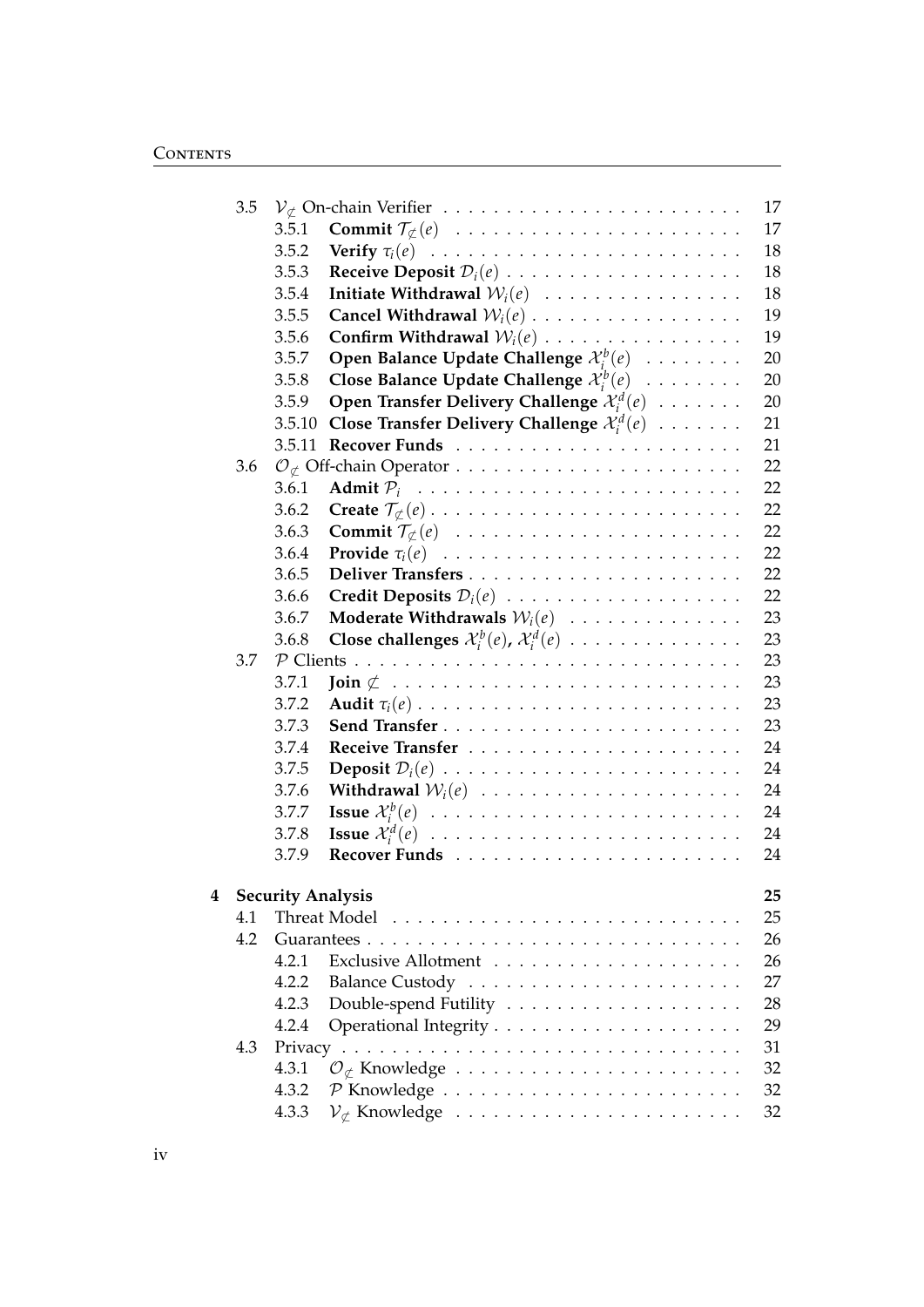|    | 4.3.4                                                                          | Comparison to the Privacy Provisions of Two-Party                  | 33                                                 |  |  |  |  |  |  |
|----|--------------------------------------------------------------------------------|--------------------------------------------------------------------|----------------------------------------------------|--|--|--|--|--|--|
| 5. | Evaluation<br>5.1<br>5.1.1<br>5.1.2<br>5.1.3<br>5.2<br>5.2.1<br>5.2.2<br>5.2.3 |                                                                    | 35<br>35<br>35<br>36<br>36<br>36<br>36<br>36<br>37 |  |  |  |  |  |  |
|    | 5.2.4                                                                          | $BC$ Congestion $\ldots \ldots \ldots \ldots \ldots \ldots \ldots$ | 37                                                 |  |  |  |  |  |  |
| 6  | <b>Future Work</b>                                                             |                                                                    |                                                    |  |  |  |  |  |  |
|    | Conclusion                                                                     |                                                                    |                                                    |  |  |  |  |  |  |
|    | <b>Bibliography</b>                                                            |                                                                    |                                                    |  |  |  |  |  |  |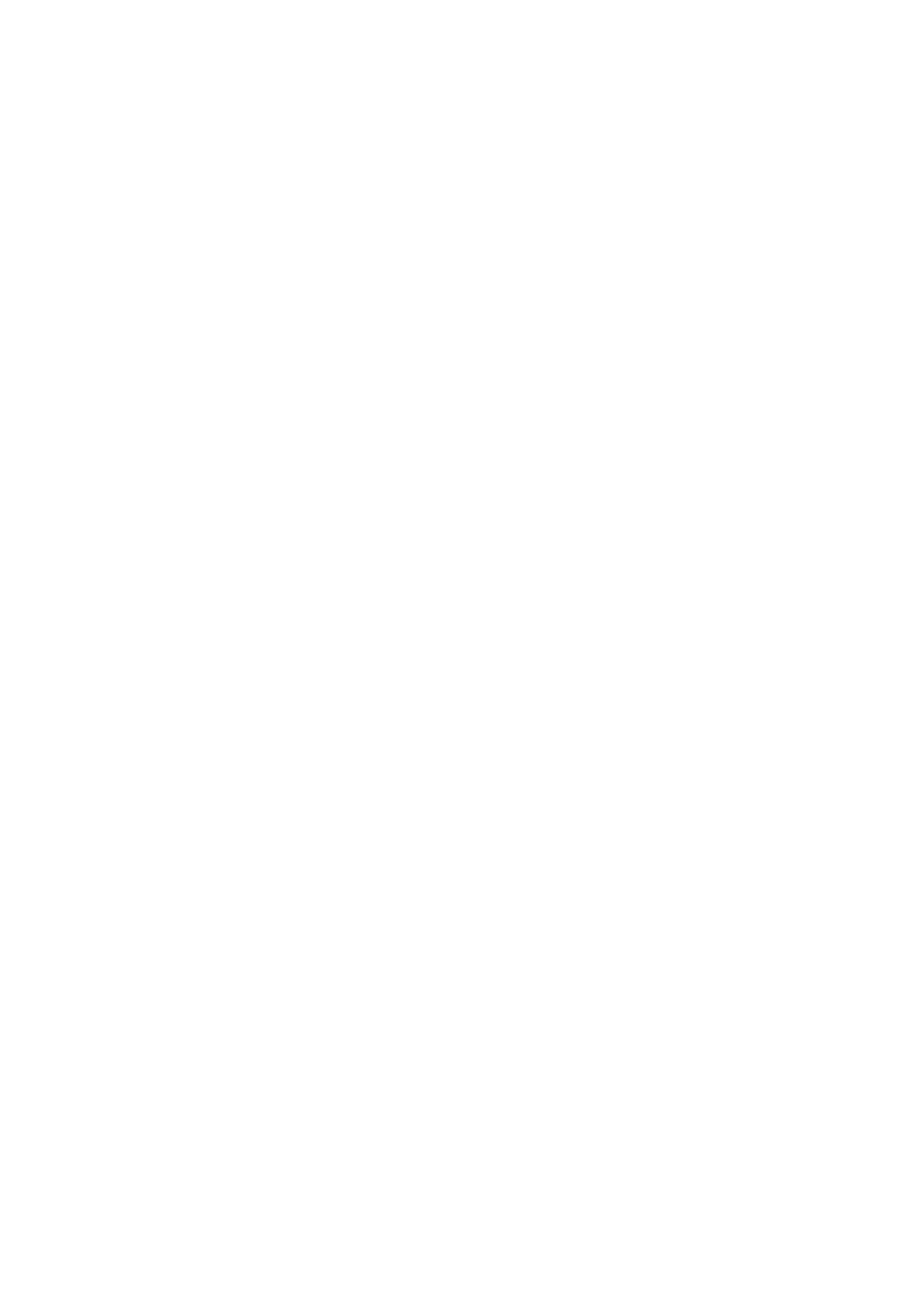Chapter 1

## Introduction

Since the beginning of centralized banking in Mesopotamia [26], finance intermediaries evolved as middlemen between, e.g. parties that have surplus capital and others that desire access to liquid funds. Such finance intermediaries traditionally act as custodians, i.e., they (temporarily) possess the transmitted funds, and therefore are entrusted with enforcing correct monetary policy.

While the emergence of decentralized ledgers such as Bitcoin has portrayed a mechanism of performing financial transactions without a centralized intermediary, low-throughput and privacy constraints are fundamentally hindering the practical use of such ledgers. In particular the volatility of transaction fees do not align with the business needs for Service Level Agreements (SLA), such as a guaranteed transaction throughput and high availability of the financial intermediary, while small value transfers (micro-transactions) are impractically expensive.

To improve transaction utility, different classes of blockchain scaling solutions are being pursued. Alternative consensus mechanisms [18, 11, 28, 20] typically introduce different trust assumptions, sharding [21, 12] attempts to partition the network into smaller shards that reach faster consensus, while second layer payment channel scaling solutions [30, 25, 3, 31] reduce the load on the blockchain ledger by performing operations off-chain securely.

Two-party payment channels establish a direct peer-to-peer payment medium between two parties, where individual transactions on their privately maintained two-party ledger are not written to the blockchain, while, at any given time, both parties are guaranteed to be able to claim their legitimate funds in the global blockchain. Linked payments across a chain of payment channels are transmitted across two-party payment channel networks [30, 3] and allow performing payments between parties that are not directly connected by a payment channel. Numerous contributions address the performance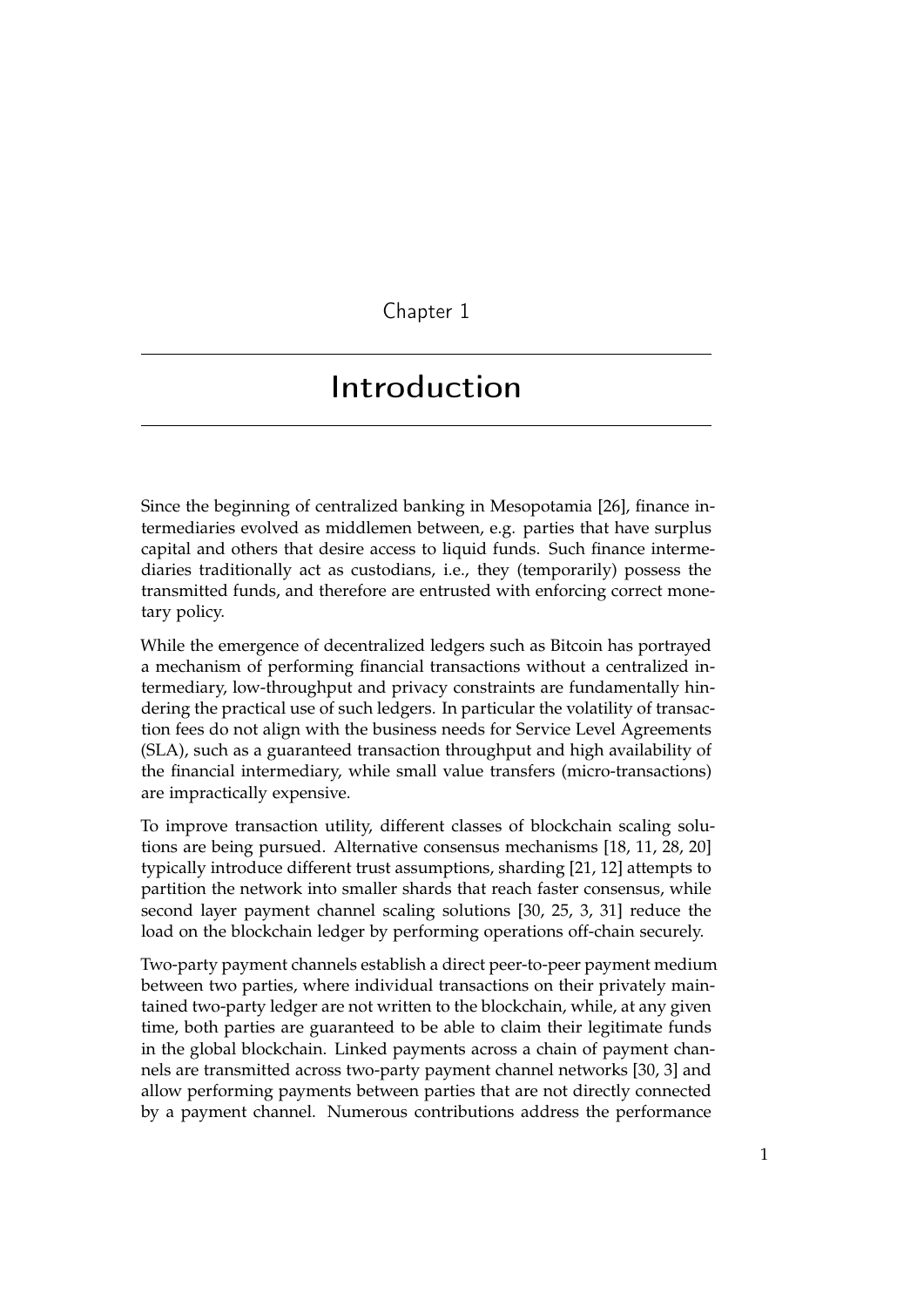#### 1. Introduction

characteristics of payment networks [25, 31, 17, 19].

However, two-party payment channel networks face multiple fundamental flaws: (i) two-party payment channel based hubs would require insurmountable amounts of frozen collateral, (ii) channel establishment requires an expensive on-chain transaction, (iii) two-party payment channels rely on complex routing topologies which need to be setup and maintained, (iv) funds allocated to a payment channel are typically bound between two parties and can only be transferred further over fee-contingent routes, (v) current payment channels require always-online observers to deter potential misbehaviour of the involved parties.

This work In this work, we propose a novel off-chain payment hub construction named NOCUST, which allows the operation of a non-custodial finance intermediary, that by design can achieve the same transaction throughput as traditional custodians. A user can open a payment channel directly with a NOCUST hub off-chain, foregoing the need for a costly on-chain channel initialization transaction. NOCUST allows a set of participants to securely transact over a single payment hub — their allocated funds can therefore be used freely among the members of the hub. NOCUST's structure alleviates the burden on the off-chain network to route payments, while multiple NOCUST hubs can be interconnected e.g. over traditional two-party payment channels with fairly static and long-lived peering agreements.

Defining transaction finality as the point at which a transfer is irreversible on-chain, we demonstrate how NOCUST achieves delayed finality after a disputable time window, and show how the hub operator can choose to stake an amount of collateral anywhere between zero and the transaction volume during the disputable time window as a trust model parameter that completely eliminates ephemeral counter-party risk if desired. We argue that for many real-world applications, a certain degree of reliability on the system of the hub operator is sensible, because the hub's smart contract would seize to function if its integrity is not provable, effectively ruining the hub operator's business.

Contrary to traditional payment channel networks, we show how a NO-CUST payment hub can easily manage its collateral in bulk, significantly reducing the operating costs of hub payment channels. The main contributions of our work are as follows:

- We provide a novel payment hub construction NOCUST for off blockchain payments that provides N-party off-chain payment channels where we introduce a novel commitment scheme to account for user's balances.
- Depending on how trustworthy the payment hub is, the hub either requires no additional locked up funds per additional user or a progres-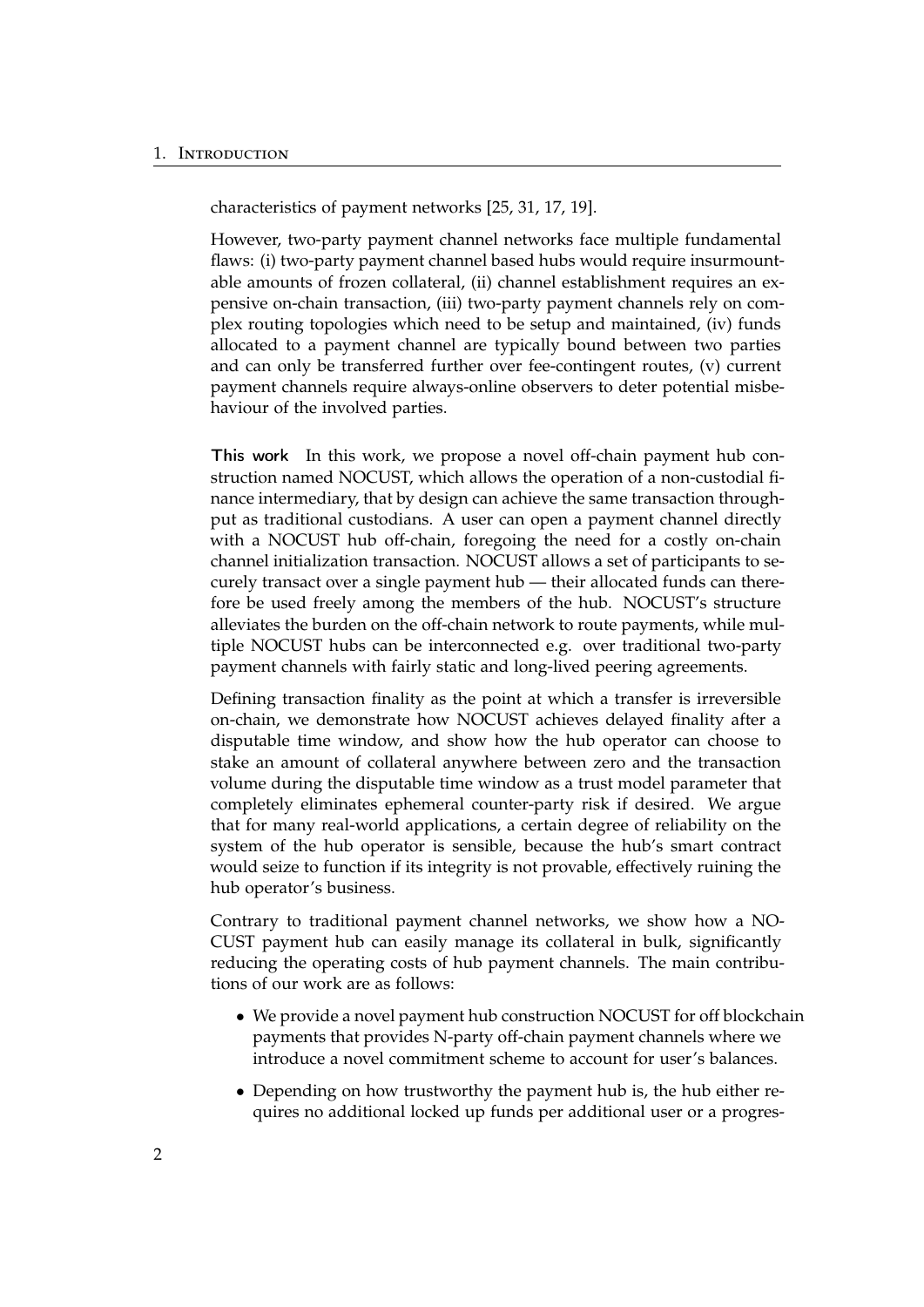sive amount of collateral, capped at the respective transaction volume of a disputable time window. We show how this collateral can be managed efficiently in bulk, as opposed to traditional payment channels.

- Allocated funds of a user within a payment hub can be used to pay any other member of the payment hub. This significantly reduces the routing and network complexity of existing payment channel designs.
- We show how users of a payment hub can securely maintain custody of their funds, even in the absence of the hub's availability or under its adversarial behavior.

The remainder of this thesis is organized as follows. In Chapter 2, we provide the necessary background and related work overview on permissionless blockchains and payment channel networks. In Chapter 3 we present the NOCUST architecture, while we analyze its security and privacy in Chapter 4. We evaluate NOCUST in terms of its usability and practicality in Chapter 5. In Chapter 6 we outline possible avenues for future work on NOCUST, and lastly, we conclude in Chapter 7.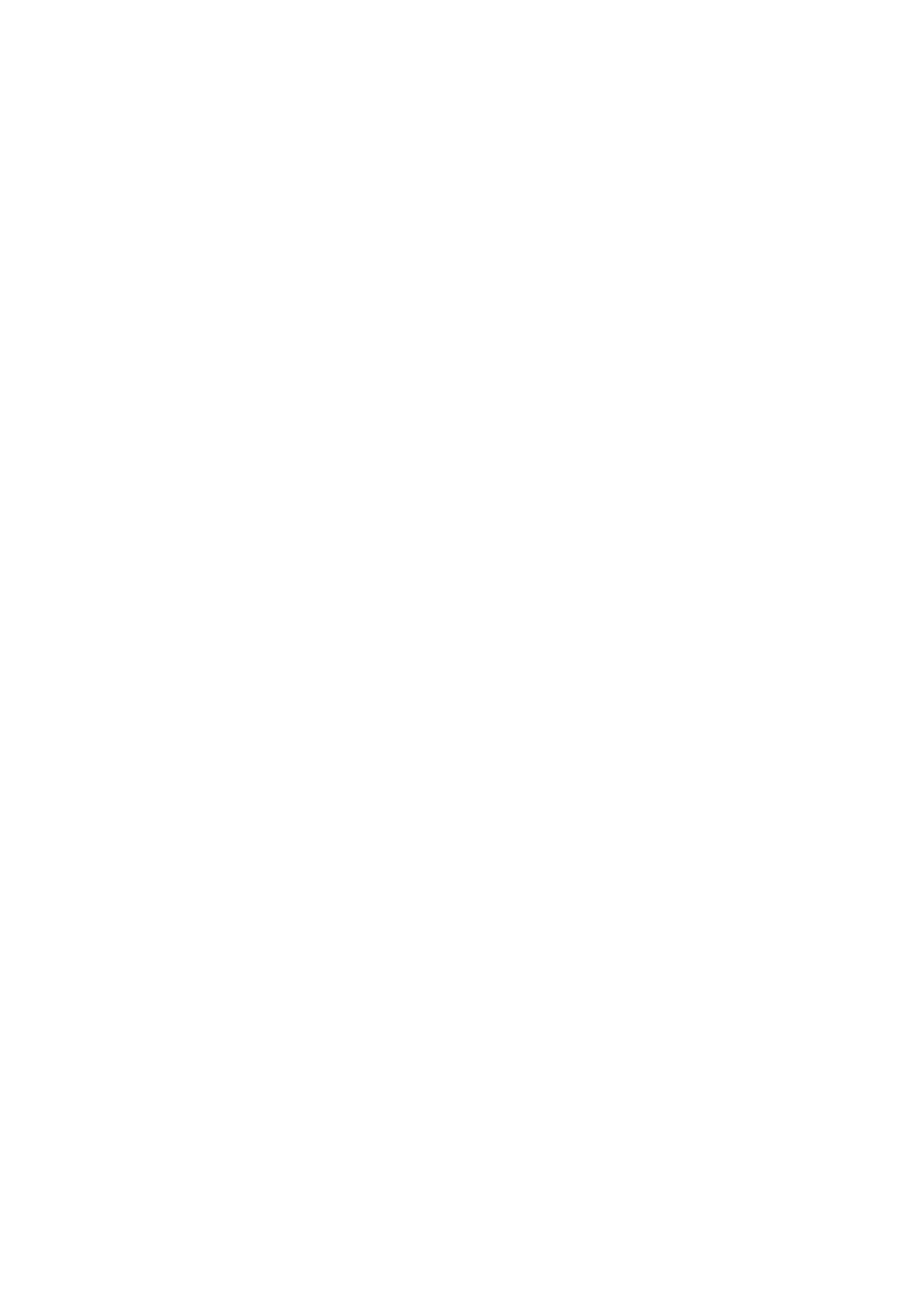Chapter 2

## Background and Related Work

In this chapter, we provide the necessary background on permissionless blockchains such as Bitcoin and Ethereum, and discuss existing payment channel networks.

## 2.1 Decentralized Ledgers

Bitcoin [27] allows mutually mistrusting peers to trade, without relying on a centralized trusted third party. Inspired by Bitcoin, other blockchains surfaced, e.g., Ethereum [34] which extends Bitcoin's transaction language to a Turing-complete programming language to ease the development of socalled smart contracts. We refer the reader to related work [5] for more in-depth background on decentralized ledgers.

The blockchain's primary intention is to provide a time stamping service that can act as an electronic payment solution which solves the doublespending problem. That is the problem of spending an electronic coin multiple times. The majority of the existing blockchains rely on a so-called *Proof of Work* (PoW) [9, 4], which is a computationally expensive puzzle and allows for a permissionless blockchain operation - i.e. any peer can join and leave the network at any time.

The central costs associated to permissionless blockchains stems from the requirement that all peers are required to be made aware of all transactions in the network to not be vulnerable to double-spending. Bitcoin currently only supports up to about 10 transactions per second [6]. This throughput is unlikely to grow for a single consolidated network beyond 100 transactions per second (assuming the same underlying Internet topology) with simple re-parametrization [13].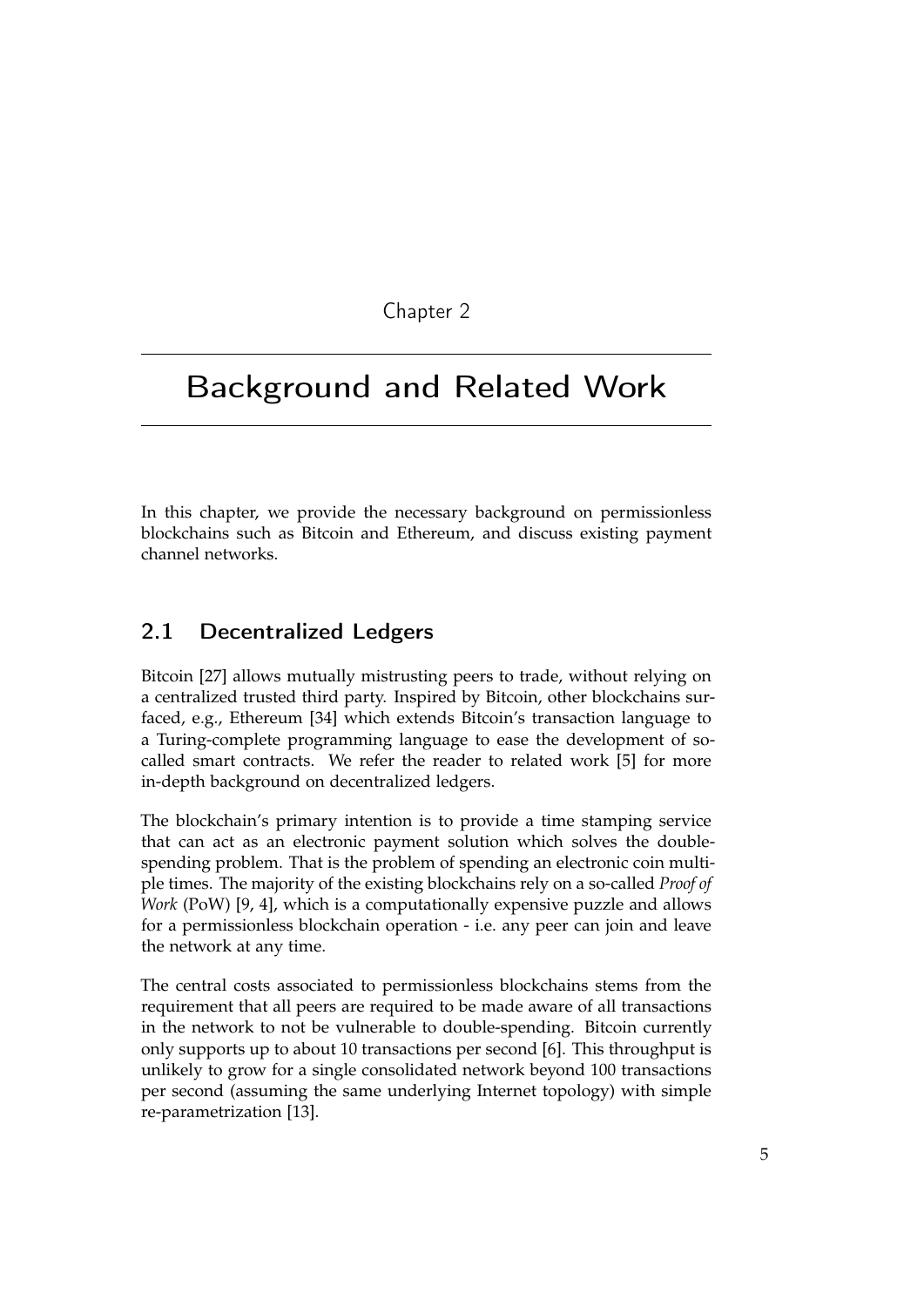### 2.2 Two-party Payment Channels

Two-party payment channels establish direct peer-to-peer payment channels between two parties. A payment channel can be seen as a private two-party ledger, which is instantiated and closed with a respective on-chain transaction. During the channel's lifetime, the channel is privately maintained and does not require ongoing communication with the underlying blockchain. The security of payment channel payments is guaranteed by the amount of escrow that the channel holds on-chain and it's ability to recourse to the blockchain in case of disputes. This on-chain escrow which is gradually used off-chain makes sure that the participants are only allowed to spend their rightful amounts.

Because a payment channel transaction avoids costly on-chain transactions (besides channel establishment and closure), the direct service of miners is not required and the transaction costs are significantly reduced. As such payment channels (re)enable the use of micro transactions on the blockchain. The transaction rate is primarily limited by the network bandwidth between the participating peers and the respective channel collateral.

For a pair of individuals that are not directly connected via a payment channel, a payment can be routed along a set of payment channels, i.e. over a payment channel network. This avoids to open individual payment channels with each counter-party that one might interact with. Such payment networks are envisioned to enhance the usability and practicality of payment channels.

Routing payments over a payment network has certain analogies to Internet packet routing, with additional routing restrictions. Intermediate hops on a routing path are required to offer sufficient collateral along the payment path, and if one intermediate payment were to fail, the other intermediate payments are also invalidated. Linked payments are therefore atomically executed or invalidated. Intermediate hops are eligible to collect payment forwarding fees.

Several off-chain payment solutions have been proposed and can be divided into two categories. The first category relies on blockchain based *time locks* (e.g. by Decker *et al.* [8]). The channel starts with a commitment transaction which for example lasts for 10 days. The subsequent commitment transaction will then last 9 days, and can thus be spent before the first transaction. The second category of payment channels relies on punishment, i.e. if one party misbehaves, the other party can claim all funds of the channel. One instance of this payment channel is the Lightning Network [30]. The Lightning Network relies on Bitcoin, while the Raiden Network [3] is currently in development for the Ethereum blockchain. Existing payment channels are still in early development and therefore allow for several improvement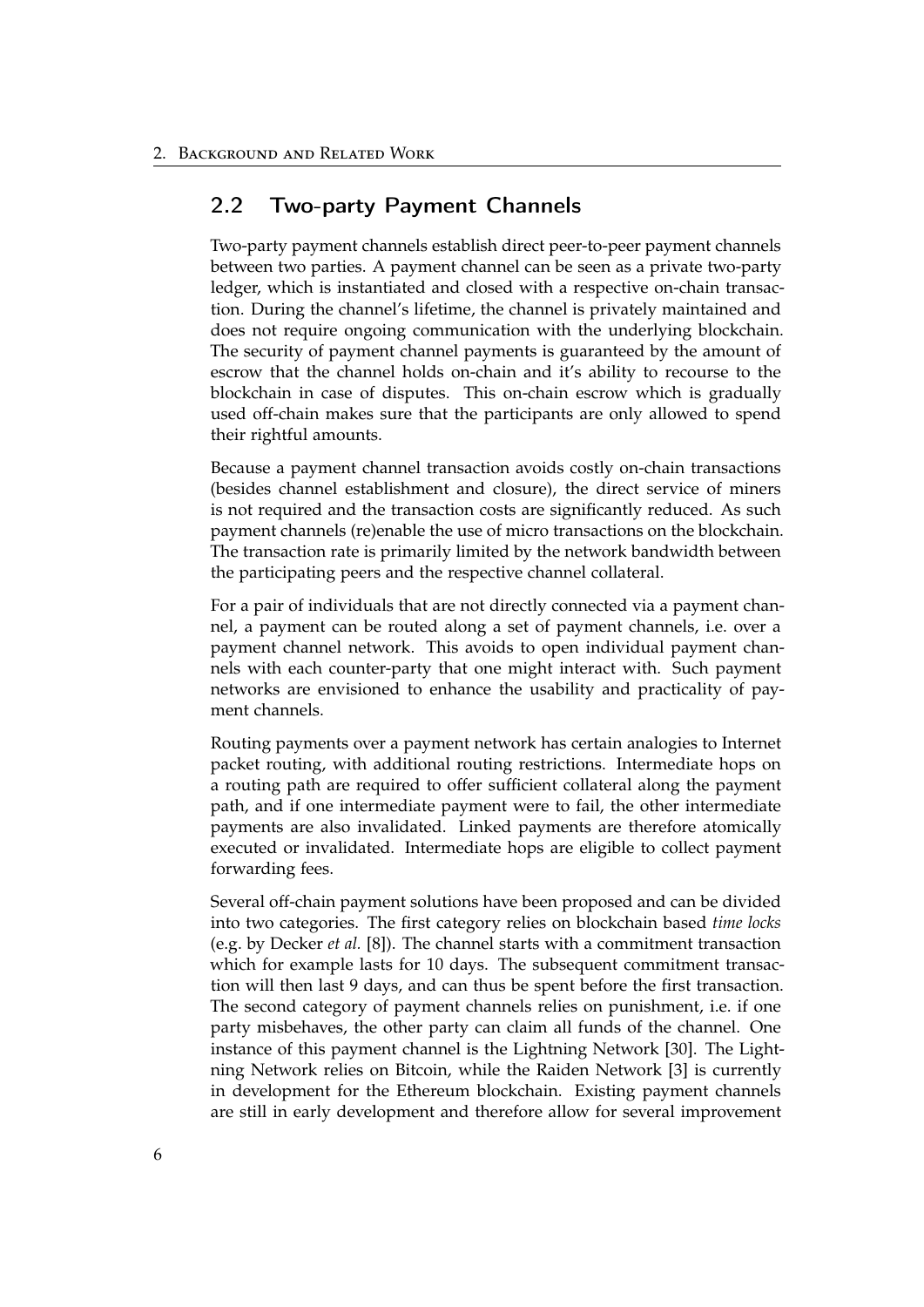proposals. Sprites [25], inspired by Lightning and Raiden aims to minimize the worst-case collateral costs of indirect off-chain payments. Flare [31] is another proposal to optimize the search process of finding a payment route. Bolt [14] provides different constructions that allow for privacy preserving off-chain payment channels. BitcoinJ, a lightweight Bitcoin client implementation, also supports micropayment channels [1]. The Orchid Network proposes probabilistic micropayments, where the recipient does not necessarily need to have deposited funds in escrow [7]. Probabilistic payments, however are only more efficient than payment channels whenever the service provided is continuous and granular enough for the probabilistic variance to become negligible.

## 2.3 Alternatives

TumbleBit [16] is an anonymous payment protocol, fully compatible with nowadays Bitcoin protocol and allows parties to make payments through an untrusted Tumbler (which can operate as hub as well). TumbleBit claims to provide privacy properties such that no-one, not even the Tumbler, can tell which payer paid which payee during a TumbleBit epoch. Nothing apparently, however, prevents the hub to deny payments to individual users, finally enabling the hub to reject all but the victims and hub controlled payments. The TumbleBit hub would, therefore, be able to infer who got paid through the hub. TumbleBit requires that the hub operator opens a directed channel with each recipient, where the full collateral of the allowed payments is to be deposited. This significantly complicates the operations of the payment hub because collateral for each channel needs to be managed independently. Our proposed payment hub allows collateral to be managed in bulk in a centrally managed smart contract, facilitating the operations of the hub and allowing a gradual collateral attribution.

Perun [10] is an off-chain protocol to establish "virtual" two-party channels on top of two-party channels established on-chain, referred to as "ledger" channels in the work. The motivation is to enable two parties which are unconnected by an on-chain payment channel to establish an off-chain connection through leveraging a pre-existing channel. The work describes how an intermediary with multiple on-chain connections may facilitate these virtual channel establishments to enable payments between two of its unconnected peers. The security guarantees provided by Perun do not prevent a client and an intermediary from successfully double spending the balance of a ledger channel in a set of virtual channels off-chain, and finalizing the expenditure on-chain. Instead, the security guarantees provide provable misbehavior in the worst case through non-repudiable signed messages. Moreover, the collateral of the intermediary is fragmented across its channels. In contrast, our hub construct leverages provable integrity to prevent a malicious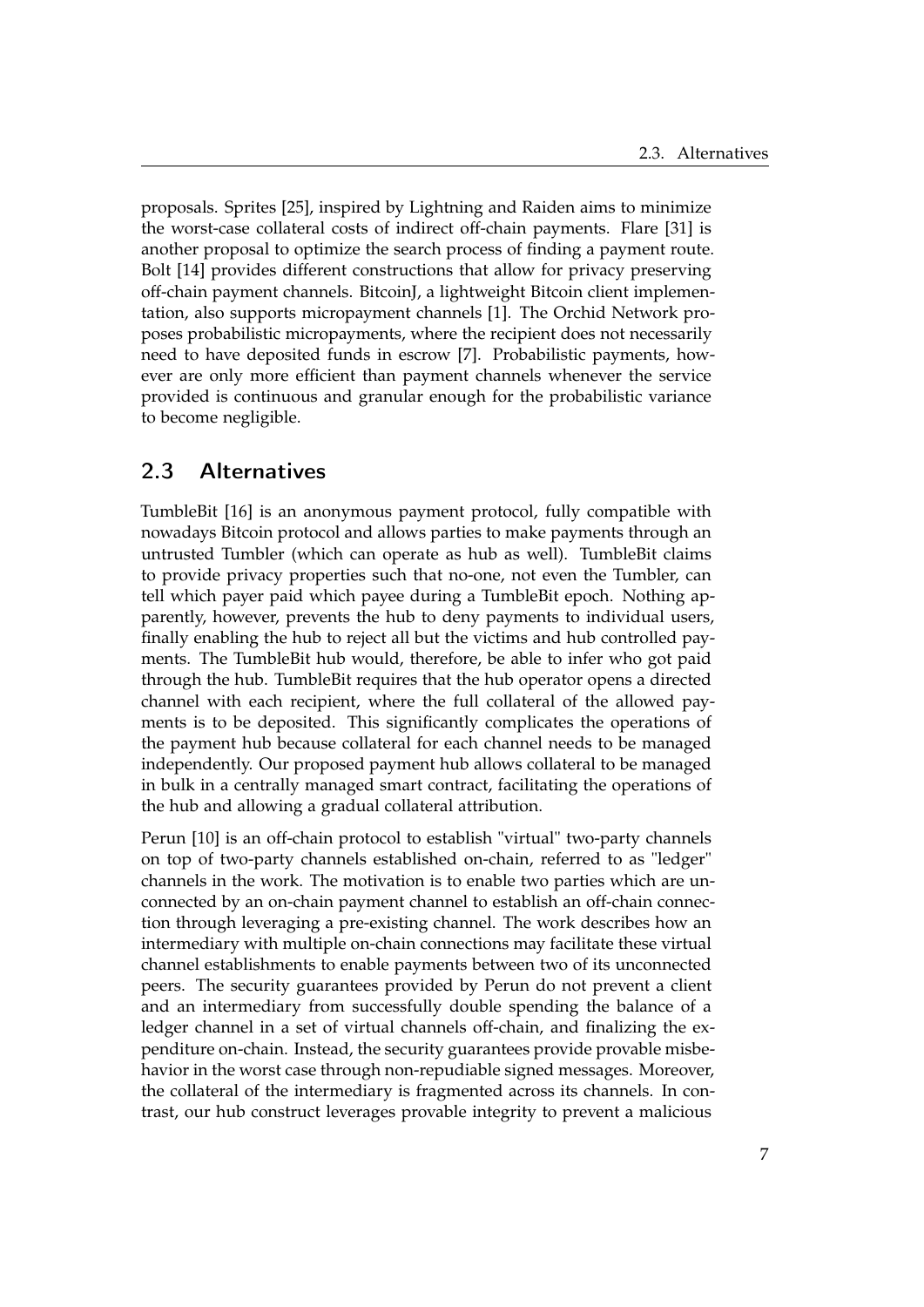intermediary from double-spending its balance and being able to finalize the double spent transactions on-chain.

Plasma [29] is a specification for connecting a UTXO ledger with a parent account-based ledger, where minting and reclaiming unspent transaction may only take place on the parent ledger. Parties transact through authorizing spends of their UTXOs towards the intended recipients, as in Bitcoin, and sending their authorizations to the UTXO ledger network, which then aggregates the transaction set into blocks and commits to them on the parent network. With the incorporation of a UTXO model comes all of the inefficiencies of transaction history validation and the inflexibility of transaction output expenditure, and in the absence of a consensus mechanism full block validation is required by clients. As a participant holds more transaction outputs within the child ledger, their costs for securely using their accounts increase over time in terms of validation effort and dispute resolution. Moreover, plasma does not specify a mechanism for mitigating risk of reversal on yet to be finalized transactions, parting its guarantees from those of payment channel networks. In our work, we design a more efficient bi-modal ledger structure that mitigates these issues, permitting clients to more efficiently verify the integrity of their accounts and requiring less on-chain data for dispute.

## 2.4 Fundamental drawbacks of existing designs

In the following we elaborate on the fundamental drawbacks of existing payment channel designs.

#### 2.4.1 Fragmented collateral

Traditional payment channels require collateral to be locked up for every channel. If one were to construct a payment hub with 2-party payment channels, the hub operator would be required to lock up a substantial amount of collateral. Given for example a hub with 1 Million users, and each user receiving on average 10'000 USD of transaction volume over a period of 1 month, this would require the hub operator to lock up a total of 10 Billion USD. This amount could be reduced by dynamically adjusting the respective channels of the users, which however would require costly on-chain transactions. It's therefore likely that most of the locked up collateral would not be used frequently.

#### 2.4.2 Expensive Channel Setup

Continuing on the example given in the previous paragraph, a hub operator with 1 Million users would be required to setup 1 Million on-chain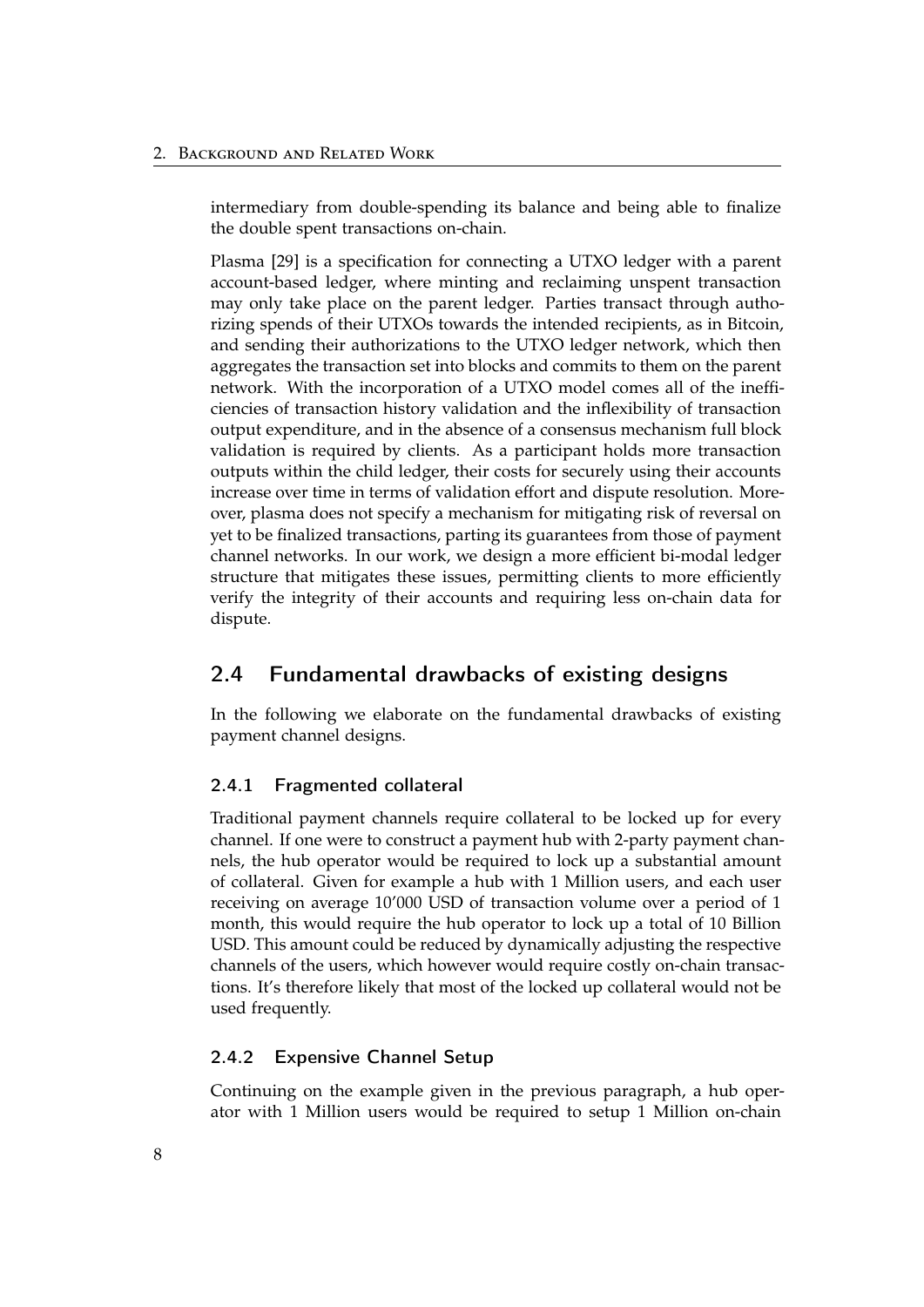transactions for each channel setup. This in itself represents a substantial investment (beyond 1'000'000 USD on Ethereum given the current gas prices).

## 2.4.3 Costly routing

Locked up funds in traditional payment channels cannot be used directly with other nodes in the network. Routing payments certainly alleviates this issue, but still limits the available funds to a particular set of routes.

Route finding itself, has shown to be a significant difficulty in the realization of two-party payment channel networks. Peers might become unresponsive, which requires payments to be diverted over newer, possibly more costly routes.

### 2.4.4 Online Watchdog requirements

The two parties of a traditional payment channel should remain online to observe their channel state continuously. That is, because if one party were to transition offline, the other party could attempt to close the channel with an outdated state and effectively double-spend a disputable amount. To alleviate this online presence requirement, users could outsource the so called watchdog duty to a third party, which however introduces new trust assumptions along with additional costs.

### 2.4.5 Reduced Privacy

Because off-chain transactions are no longer recorded in the readable blockchain, one would argue that payment channel networks offer better privacy guarantees than on-chain transactions. Related work however has argued otherwise and proposed privacy enhanced payment channel designs [23, 15, 2, 32].

## 2.4.6 Double-Spending Attacks on Blockchain Congestion

Under a congested blockchain, channel termination could result in a bidding war between a set of participants in a payment channel. Incorrect channel termination can in particular be aggravated in the event of a *mass-exit*, where many participants wish to close their payment channels, and therefore trigger an aggravated blockchain congestion. Note that the respective dispute resolution mechanism might in some cases not be worth considering if the disputed value is insignificant.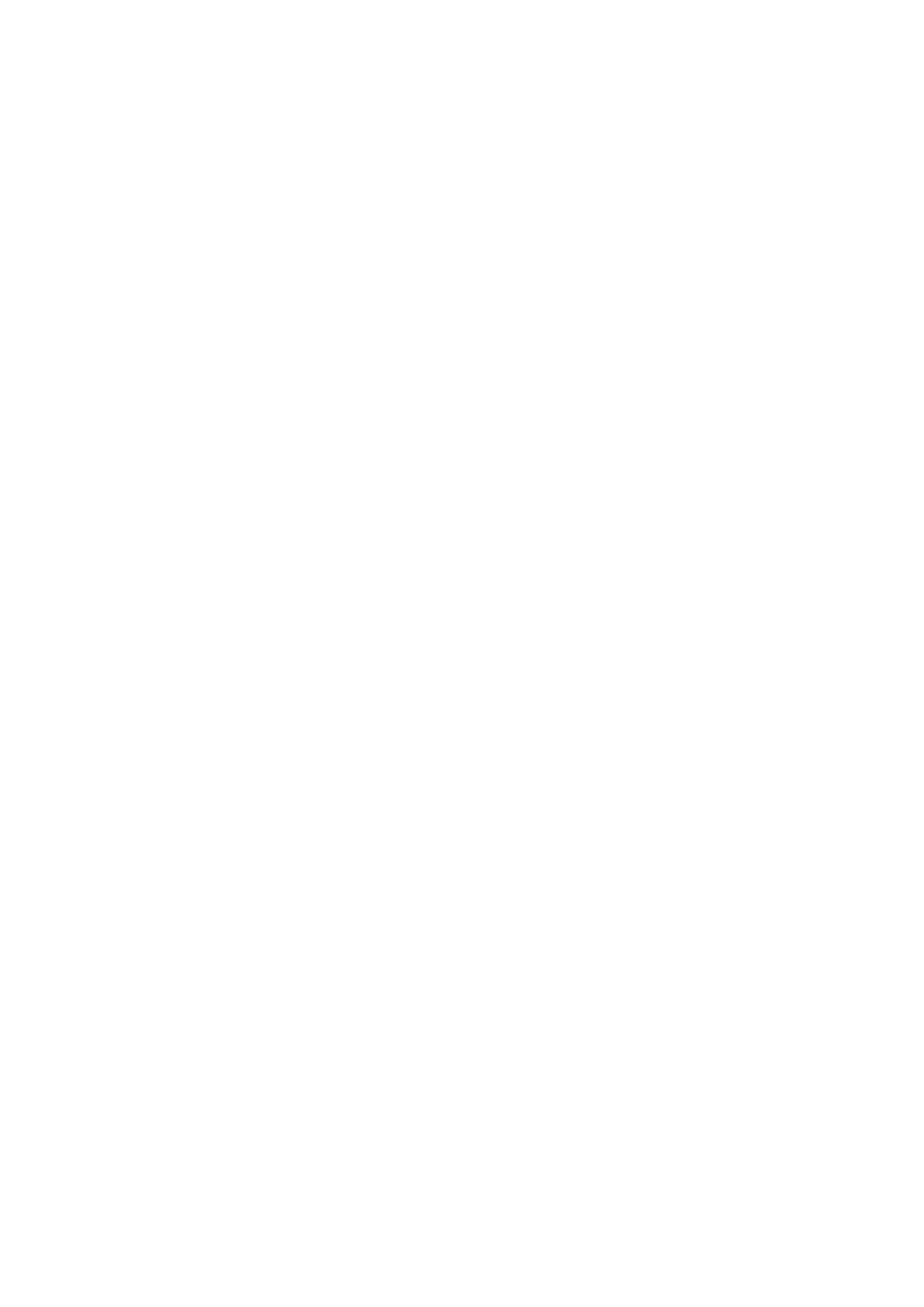Chapter 3

## NOCUST Architecture

This chapter presents the non-custodial intermediary construction NOCUST, denoted as  $\not\subset$  for brevity.

## 3.1 Prerequisite System Model

In the following we outline the considered system model. A  $\&$  instance is designed to operate atop a blockchain layer supporting smart contracts while its clients communicate directly off-chain.

In our scheme, the blockchain, referred to by  $\beta\mathcal{C}$ , is considered as an integrity protected and immutable root of trust that comprises a decentralized database containing a global view of accounts, their balances and transactions, and extra associated data. Each account in the ledger is controlled by its own private key, that only the owner of the account should know. A transaction from any account cannot be authorized without possession of its respective private key. Authorized modifications to the ledger are considered to be globally available after a block is generated, on average every predetermined block time *T*. Due to the characteristic of providing an average block time *T*, a blockchain can also be viewed as a timestamping service. In the following sections we refer to the average time for block generation as an *era*.

In addition to primitive ledger transactions that transfer balance from one account to another, our scheme also requires a smart contract execution environment, such that provided by Ethereum [34]. It's important to note that Ethereum's smart contracts are allowed to hold a balance in the ledger, and control it according to their programming. We assume that once a smart contract is published, it cannot be modified, nor can a result outside the bounds of its correct execution be accepted on the decentralized ledger BC.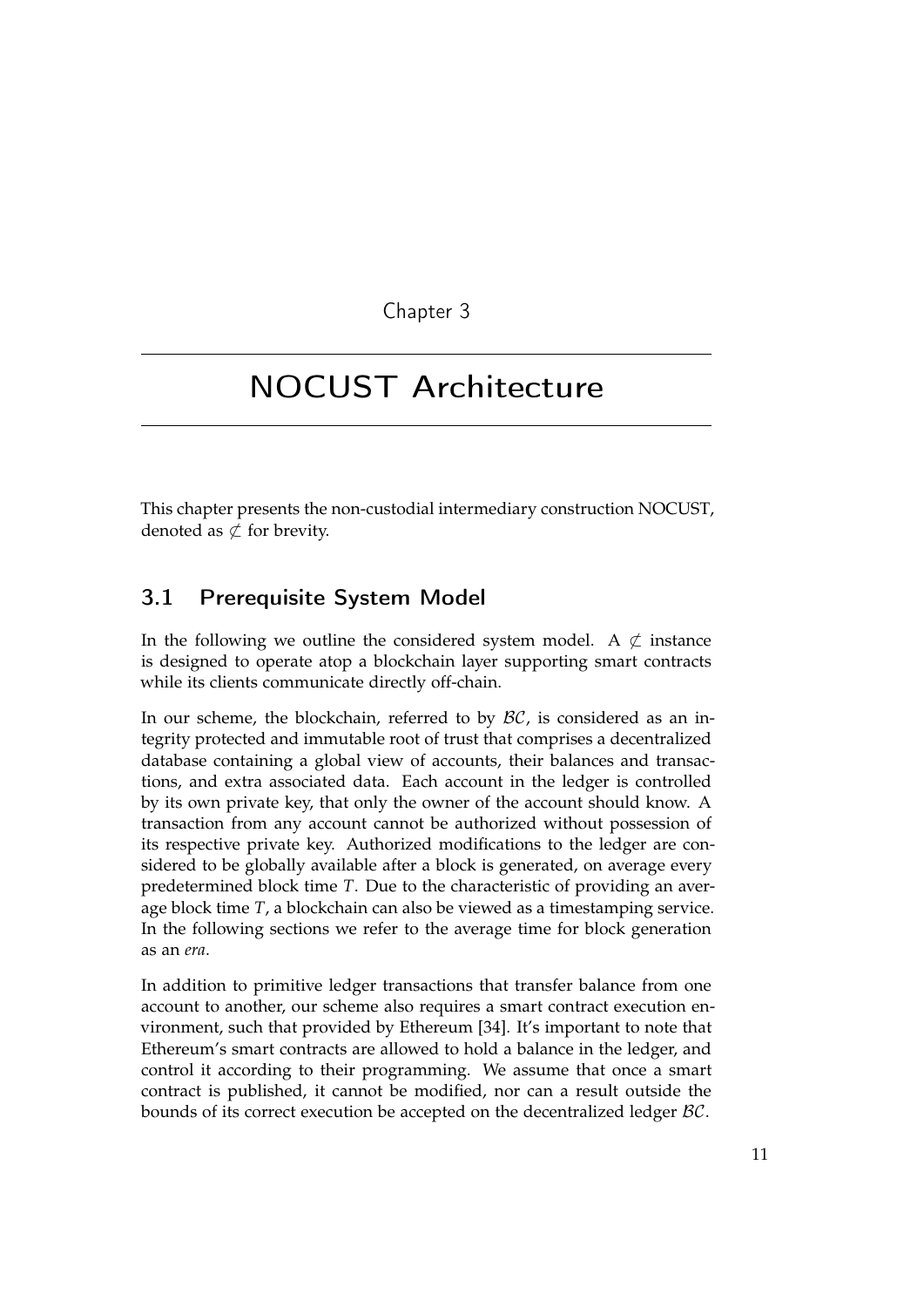We also assume an underlying communication network, where all the participants can communicate directly off-chain (e.g. via TCP connections).

### 3.2 Overview

The intermediary  $\&$  is composed of two fundamental building blocks:

- 1. an honest verifier smart contract (denoted as  $V_{\sigma}$ ) that can operate on any Turing-complete enabled blockchain BC
- 2. an operator server (denoted as  $\mathcal{O}_{\mathcal{L}}$ ) that can be embodied as an internetreachable interactive server.

Clients hold their private keys that control their identities and use them to sign off-chain messages while communicating with  $\mathcal{O}_{\sigma}$ . They also use the private keys to control their on-chain wallets and interact with  $V_{\sigma}$ .

 $\mathcal{O}_{\sigma}$  posses its own private key for its identity, which can perform some privileged operations in  $\mathcal{V}_{\not\subset}$ .  $\mathcal{O}_{\not\subset}$  periodically commits to the off-chain ledger state with  $V_{\sigma}$  as described in Section 3.4.1.

#### 3.2.1 Example Payment Scenario

Bob, a user of a payment hub, would carry out the following steps to transfer an off-chain payment to another user, Alice. We assume that both Bob and Alice own at least 1 unit of cryptocurrency (e.g. ether) on the blockchain BC.

- 1. Bob and Alice choose to transact through a  $\not\subset$  instance.
- 2. Alice deposits 1 Ether in the smart contract  $V_{\mathcal{C}}$ . Note that for reception only, Alice is not required to deposit funds into  $V_{\nsubseteq}$ .
- 3. Bob deposits 1 Ether in the smart contract  $V_{\nsubseteq}$ .
- 4. Bob signs an 100 designated to Alice for 0.1 Ether and sends the 100 to  $\mathcal{O}_{\sigma}$ .
- 5.  $\mathcal{O}_{\mathcal{C}}$  then notifies Alice of the **IOU** and awaits a signed receipt from Alice.
- 6. Alice signs a receipt of the **IOU** and sends it to  $\mathcal{O}_{\mathcal{L}}$ .
- 7.  $\mathcal{O}_{\mathcal{L}}$  confirms the validity of the IOU execution, ratifies it, then sends its signatures on the IOU to Alice and Bob.
- 8.  $\mathcal{O}_{\not\subset}$  synchronizes with  $\mathcal{V}_{\not\subset}$ .
- 9. Alice may withdraw up to 1.1 Ether from  $V_{\sigma}$ .
- 10. Bob may withdraw up to 0.9 Ether from  $V_{\sigma}$ .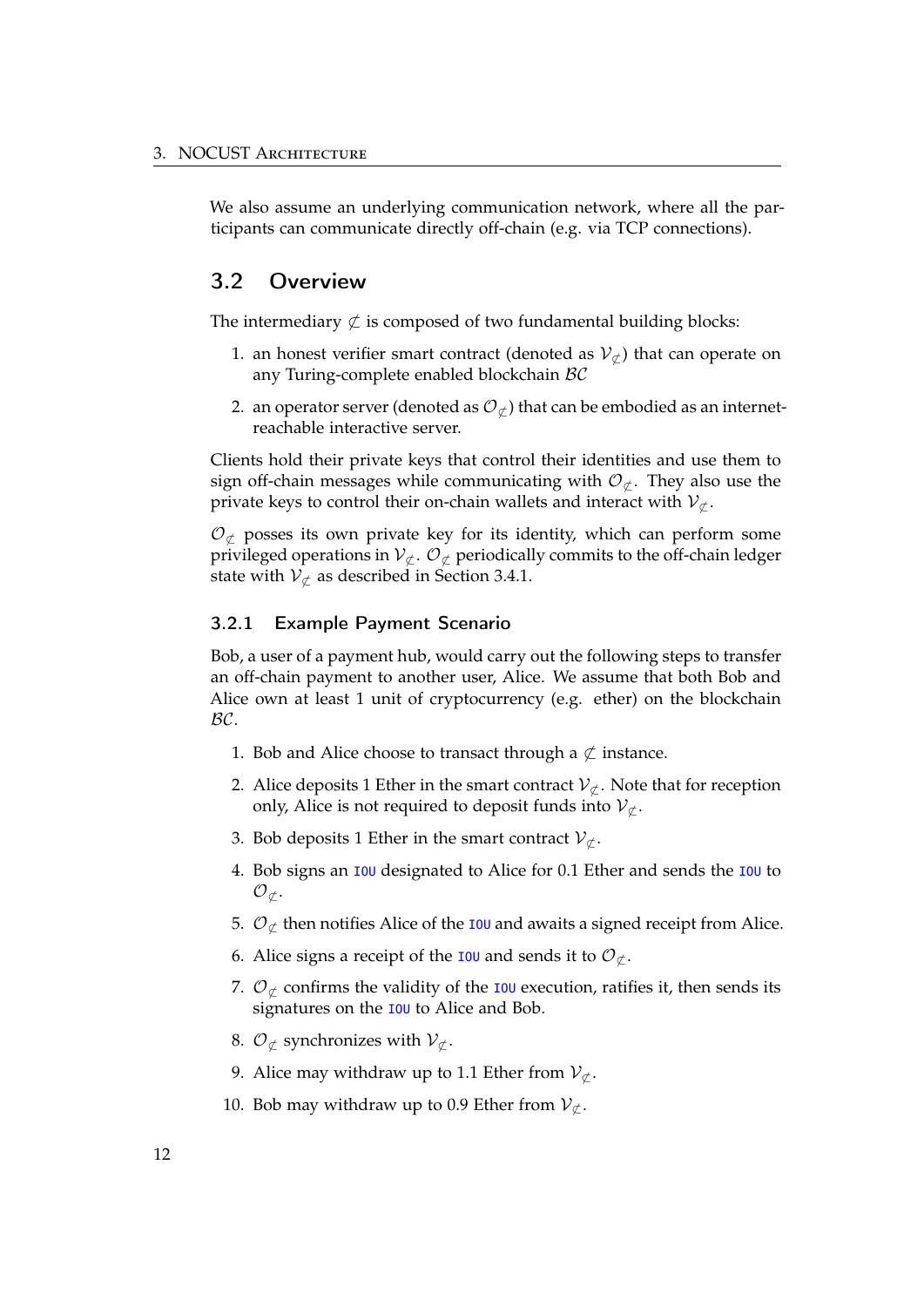

Figure 3.1: A sequential view of a NOCUST instance life-cycle. In practicality, transfers, deposits, and withdrawals may interleave post entry. Receipt of an off-chain transfer is possible after admission and does not require a prior deposit.

### 3.2.2 Operational Requirements

To disqualify  $\not\subset$  from being a trusted custodian of its user's funds and the payments it facilitates, it would have to provide the following guarantees:

- Funds may not be transacted without user authorization.
- Users must always be able to withdraw their off-chain balance to their on-chain accounts.

These guarantees need to be provided by the system to an honest participant  $\mathcal{P}_i$  regardless of the behavior of  $\not\subset$  or of any other participant  $\mathcal{P}_i$  ( $i \neq j$ ). We prove these guarantees in Section 4.

Moreover, to qualify as an off-chain solution, rather than a side-chain, there needs to be no reliance on a full consensus mechanism in the second layer that demands mining or full inspection of the contents of the entire off-chain ledger by all participants.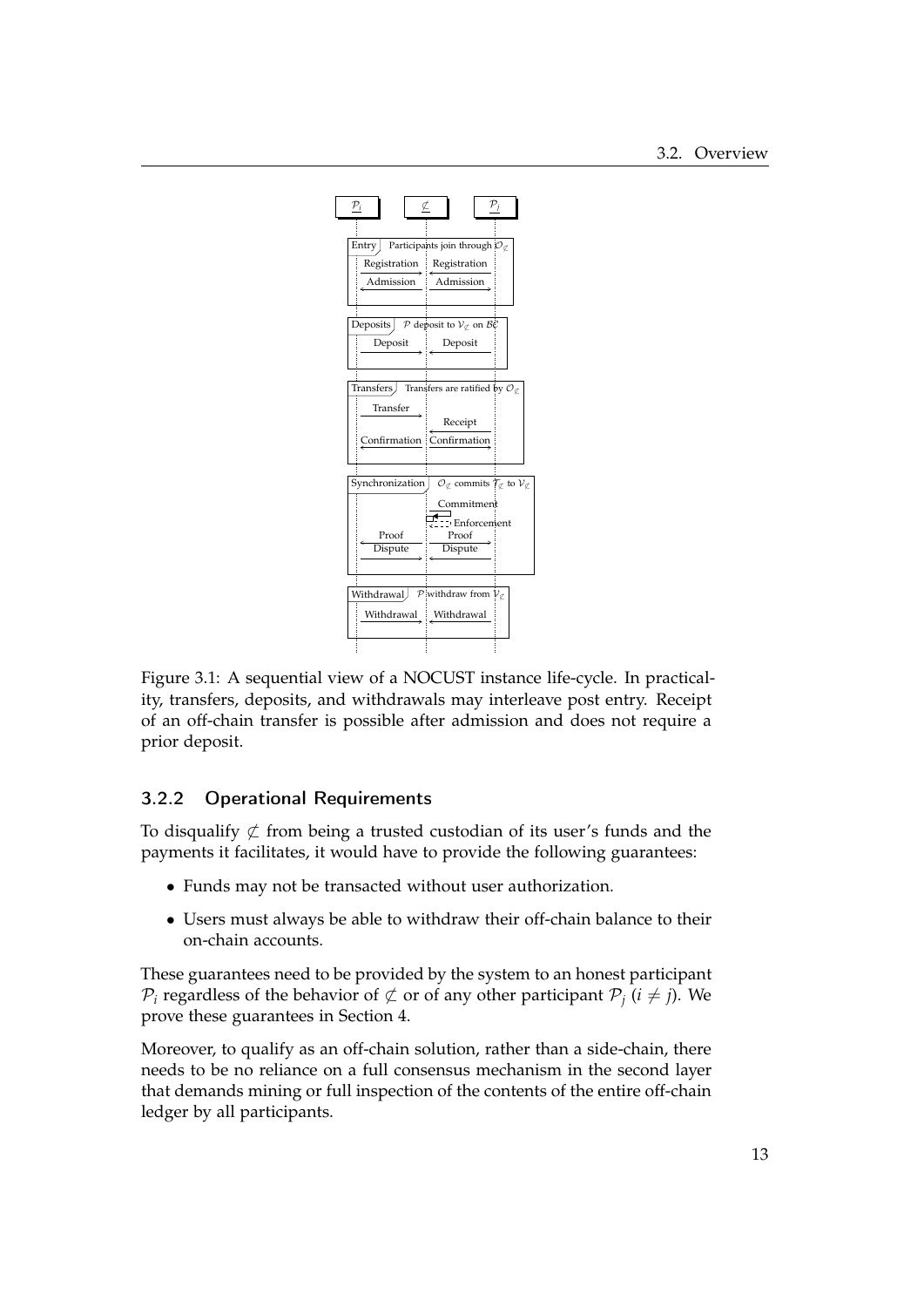In NOCUST we define how a participant  $P_i$  could interact with an intermediary  $\not\subset$  to enact off-chain transactions while satisfying the above requirements through utilizing the following components:

- A bimodal specialized balance ledger B.
- A specification for  $V_{\sigma}$  to manage  $\mathcal{B}^{\mathcal{G}}$ .
- A specification for  $\mathcal{O}_{\sigma}$  to manage  $\mathcal{B}^{L}$ .
- A specification for interactions between  $\mathcal{P}, \mathcal{O}_{\sigma}$ , and  $\mathcal{V}_{\sigma}$ .

### 3.3 B Bimodal Ledger

In this section we present a simple scheme for managing local and global balance and transaction information in  $B$  such that it can be efficiently utilized to provide the secure operation of a  $\&$  instance.

#### 3.3.1 Separation

The bimodal  $B$  is separated into the locally stored "off-chain"  $B<sup>L</sup>$ , which contains information related to balances and transfers performed through  $\mathcal{O}_{\mathcal{L}}$ , and the globally stored "on-chain"  $\mathcal{B}^G$ , which comprises information on balances and operations performed through  $\mathcal{V}_{\sigma}$ . It is important to note that different parties may have different views of the contents of  $\mathcal{B}^L$ , but contents of <sup>B</sup>*<sup>G</sup>* are assumed to be globally consistent.

#### 3.3.2 Time Progression

The information in  $\mathcal{B}^L$  is committed to on  $\mathcal{B}^G$  to make the transfers carried out through  $\mathcal{O}_{\not\subset}$  enforceable by  $\mathcal{V}_{\not\subset}$  (ie. allow a  $\mathcal{P}_i$  to withdraw funds received through  $\mathcal{O}_{\mathcal{L}}$  from a  $\mathcal{P}_j$  via  $\mathcal{V}_{\mathcal{L}}$ ). This synchronization commitment is sent periodically from  $\mathcal{O}_{\mathcal{L}}$  to  $\mathcal{V}_{\mathcal{L}}$ , and the duration of this period is referred to as an *eon*, where the synchronization occurs at most once per *eon*. An *eon*, within the context of our scheme, is further divided into a fixed number of *eras*. Within the context of a blockchain ecosystem, an *era* represents the amount of time taken to generate one block  $\beta\mathcal{C}$ , and thus commit a set of modifications to <sup>B</sup>*G*. Consequently, an *eon* represents the amount of time for a fixed number of blocks to be generated. We also use the term *epoch* to denote a quarter of an *eon*. We use  $\mathcal{B}(e)$  to refer to the state of the balance ledger at *eon* number *e as of all eras passed*, and similarly for  $\mathcal{B}^{\perp}(e)$  and  $\mathcal{B}^{\perp}(e)$ .

#### 3.3.3 Locally Stored Information

For every *eon e*, for every  $P_i$ ,  $\mathcal{B}^L(e)$  can store the following entries:

•  $A_i(e)$ : Initially allotted balance of  $P_i$  for *e*.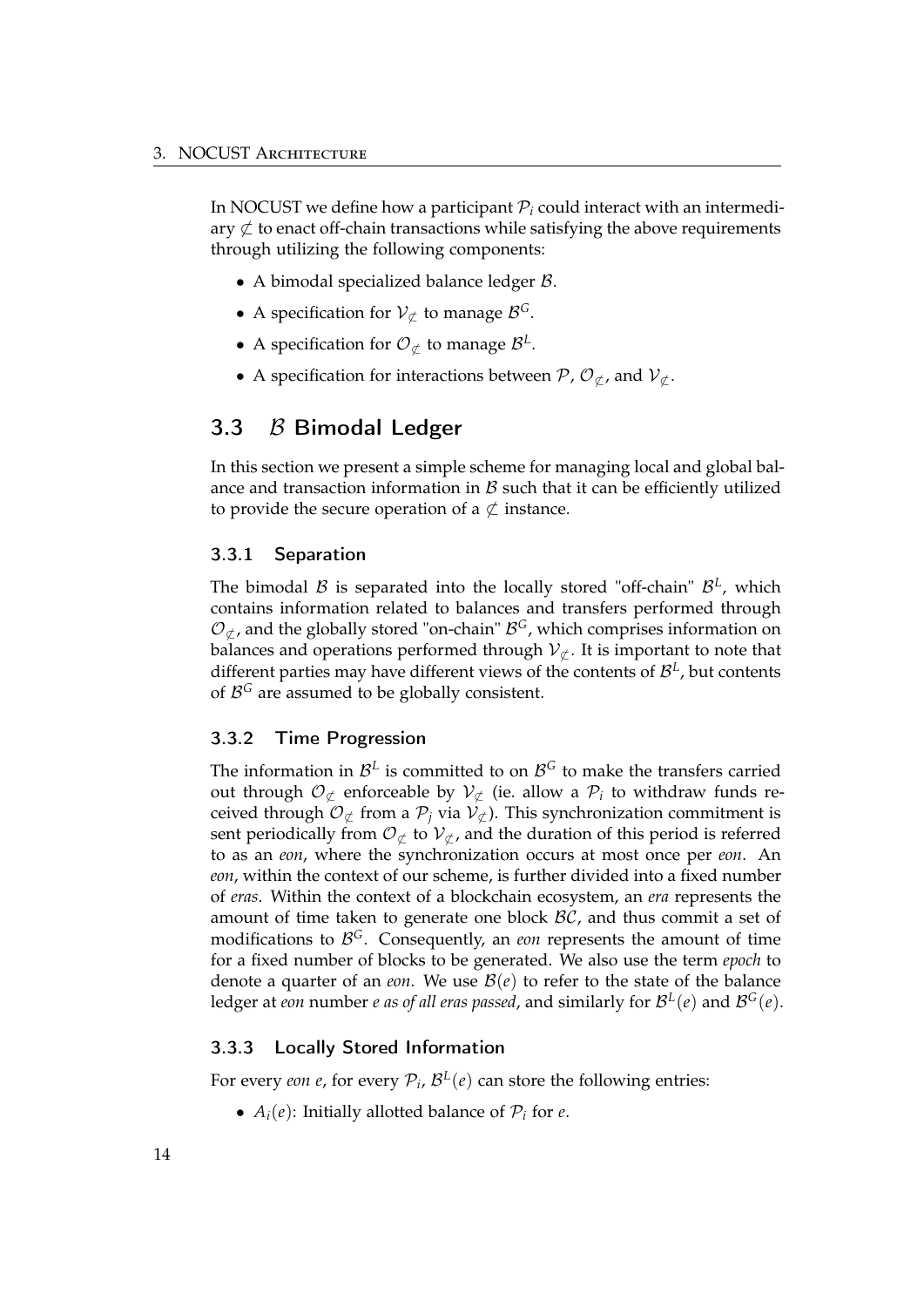- $R_i(e)$ : Total amount received off-chain by  $P_i$  during  $e$ .
- $S_i(e)$ : Total amount sent off-chain by  $P_i$  during  $e$ .
- $T_i(e)$ : The set of off-chain transactions sent or received by  $P_i$  during  $e$ .

### 3.3.4 Globally Stored Information

For every *eon e*, for every  $P_i$ ,  $\mathcal{B}^G(e)$  can store the following entries:

- $\mathcal{D}_i(e)$ : Total amount deposited by  $\mathcal{P}_i$  during *e*.
- $W_i(e)$ : Total amount requested for withdrawal by  $P_i$  during  $e$ .
- $\mathcal{X}_i^b(e)$ : A challenge by  $\mathcal{P}_i$  against the integrity of its balance in  $\mathcal{L}$ .
- $\mathcal{X}_i^d(e)$ : A challenge by  $\mathcal{P}_i$  against the integrity of an off-chain transfer delivery in  $\subset$ .

Consequently,  $A_i(e)$  is calculated as follows in  $\mathcal{B}$ :

$$
A_i(e) = A_i(e-1) + D_i(e-1) + R_i(e-1) - W_i(e-1) - S_i(e-1)
$$
 (3.1)

Additionally, For every *eon e*,  $\mathcal{B}^G(e)$  can store a commitment by  $\mathcal{O}_{\mathcal{L}}$  to the contents of  $\mathcal{B}^L(e-1)$ . The underlying data-structure of this commitment is explained in Section 3.4.1.

## 3.4  $\mathcal{T}_{\sigma}$  Periodic Commitments

In this section we describe the data-structures and message formats that enable the efficient provable integrity of a NOCUST *eon*.

#### 3.4.1 Synchronization Tree-structure

To provably account for the allotted balances  $A_i(e)$  of each  $P_i$  at the beginning of an *eon e*, we design a novel *Merklelized interval tree*  $\mathcal{T}_{\sigma}(e)$ . The Merkleized interval tree is similar to the augmented merkle tree proposed by Luu *et al.* [22], yet built and utilized in completely different means. The nodes in this Merkle tree [24] are augmented to store the user balances in an efficient manner that allows  $V_{\subset\subset}$  to securely verify the correct allotment of funds by  $\mathcal{O}_{\mathcal{L}}$ . A node  $t_n(e)$  of  $\mathcal{T}_{\mathcal{L}}$  is structured as defined in Equation 3.2.

$$
t_n(e) = \langle \text{ offset}_n(e), \text{information}_n(e), \text{allotment}_n(e) \rangle \tag{3.2}
$$

offset and allotment are both numeric values, while information is a cryptographic commitment to the information contained within this node. The values for these fields are defined differently for leaves and internal nodes as follows.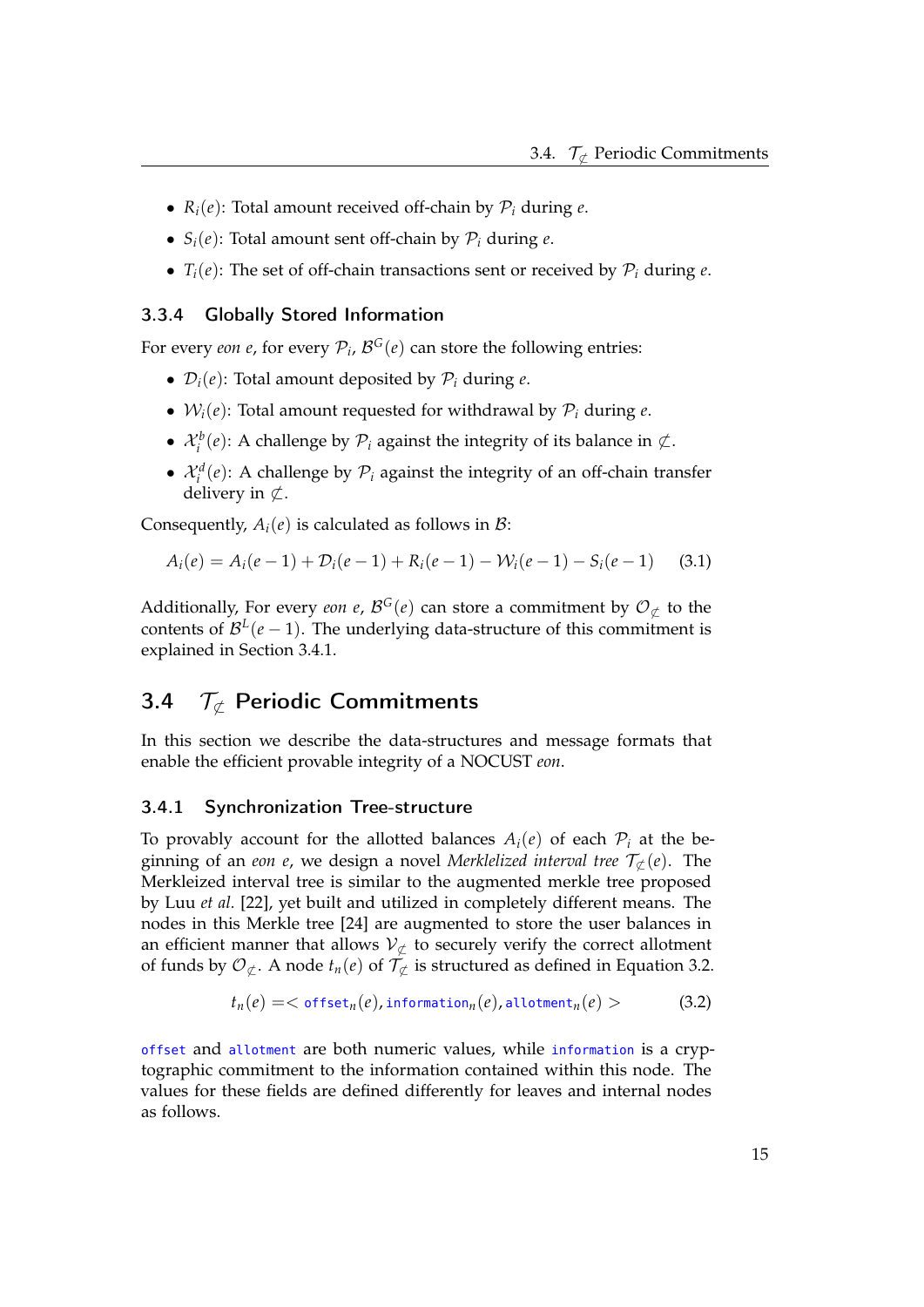A leaf  $t_i(e)$  is used to represent the off-chain account of a  $P_i$  at *eon e*, whereby allotment<sub>*i*</sub>(*e*) is equal to  $A_i(e)$  (cf. Section 3.3.3), and offset<sub>*i*</sub>(*e*) corresponds to the sum of the allotted balances of all participants ordered before  $P_i$  (cf. Equation 3.4).

$$
allotmenti(e) = Ai(e)
$$
\n(3.3)

$$
\text{offset}_i(e) = \sum_{j < i} \text{allotment}_j(e) \tag{3.4}
$$

information*i*(*e*) is composed of the cryptographic hash of the blockchain address of  $P_i$  and the commitment of the last balance update agreed to by  $P_i$ in the previous *eon*. More precisely,

$$
information_i(e) = \{address_i, update_i(e-1)\}\
$$
 (3.5)

where  $update_i(e)$  represents the last state update of the off-chain account of P*<sup>i</sup>* at *eon e* as described in Section 3.4.3.

An internal node  $t_u(e)$ , with a left child  $t_p(e)$  and a right child  $t_a(e)$ , is constructed per (cf. Equation 3.6) and (cf. Equation 3.7) :

$$
\text{allotment}_{u}(e) = \text{allotment}_{p}(e) + \text{allotment}_{q}(e) \tag{3.6}
$$

$$
\mathsf{offset}_u(e) = \mathsf{offset}_p(e) \tag{3.7}
$$

information<sub>*u*</sub>( $e$ ) is a cryptographic commitment similar to that of an internal node of a Merkle Tree but with the addition of  $offset_{q}(e)$  as a third middle value.

$$
\text{information}_u(e) = \{t_p(e), \text{offset}_q(e), t_q(e)\}\tag{3.8}
$$

It's important to note that the middle value of  $offset<sub>q</sub>(e)$  is interchangeable with that of offset<sub>p</sub>( $e$ ) + allotment<sub>p</sub>( $e$ ) as they should be equal in correct instances of this structure.

#### 3.4.2 Proof of exclusive allotment

For each  $P_i$  included in  $T_{\mathcal{L}}(e)$ , a proof of exclusive allotment  $\tau_i(e)$  can be constructed. The main goal of this construct is to prove that  $P_i$  *exclusively* owns an allotment of size  $A_i(e)$  within the allotment covered by  $\mathcal{T}_{\phi}(e)$ .

 $\tau_i(e)$  is constructed similar to a regular merkle tree membership proof, whereby the nodes adjacent to the path from the root to the leaf constitute the membership proof hash chain. However, in addition to the hashes of the nodes in the membership proof, a boundary value  $\Omega$  is required for each node:

$$
\Omega(t_i(e), t_n(e)) = \begin{cases} \text{offset}_n(e) & t_n(e) \text{ is a left child} \\ \text{offset}_n(e) + \text{allotment}_n(e) & t_n(e) \text{ is a right child} \end{cases} \tag{3.9}
$$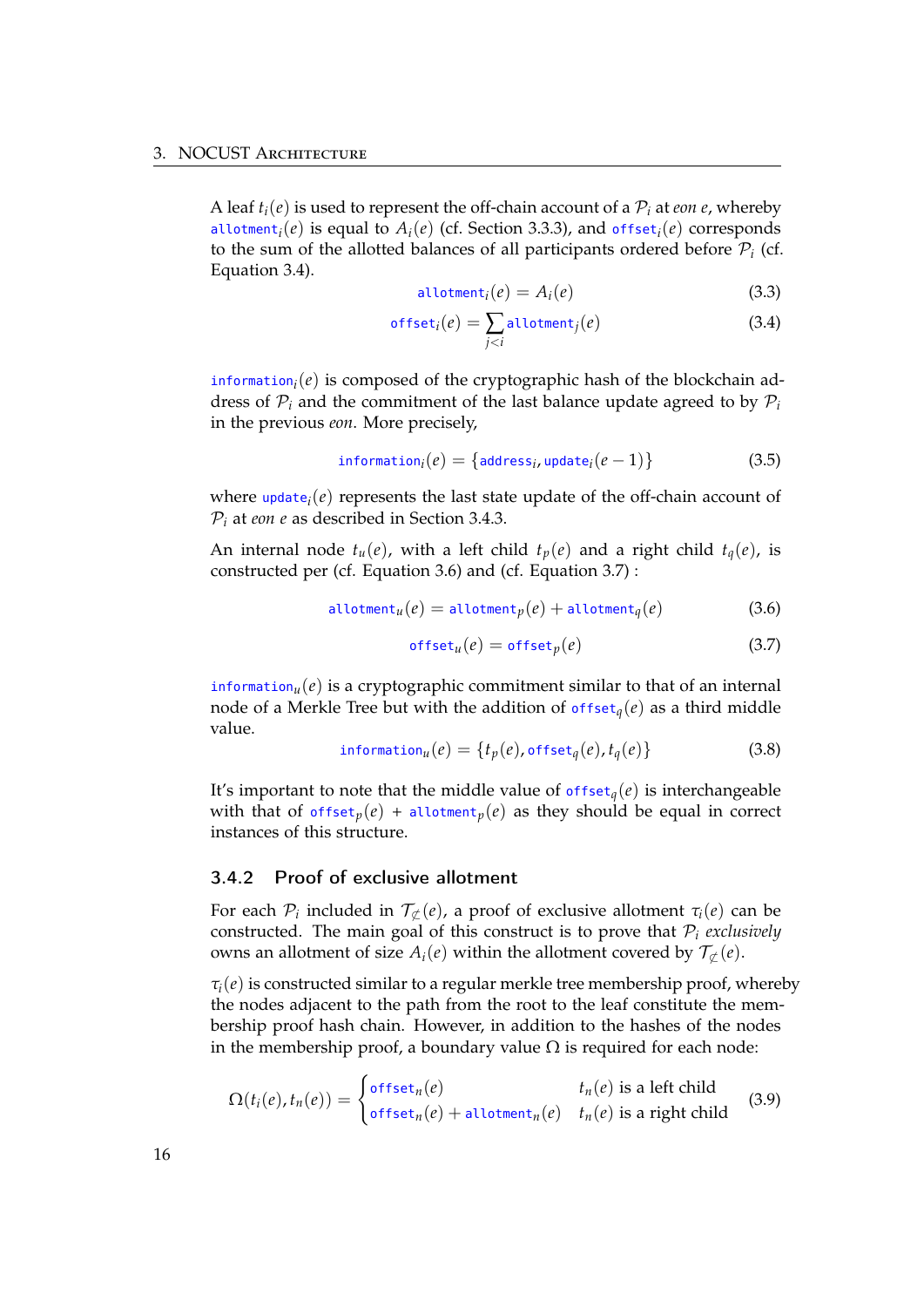The procedure of verifying  $\tau_i(e)$  is similar to that of verifying set membership in a merkle tree but the node reconstruction is done so according to the definitions the  $\mathcal{T}_{\sigma}$  structure in Section 3.4.1 in conjunction with the  $\Omega$ values. This bounds the size of a  $\tau_i(e)$  to  $\mathcal{O}(\log |\mathcal{P}|)$ .

#### 3.4.3 Monotonic P-State Structure

The information in  $update_i(e)$  contained in  $\mathcal{T}_{\mathcal{L}}(e)$  is structured as follows:

$$
update_i(e) = \{T_i(e), S_i(e), R_i(e)\}
$$
\n(3.10)

 $T_i(e)$  is committed to using a merkle tree where the leaves are the individual transfers through  $\mathcal{O}_{\not\subset}$  authorized by  $\mathcal{P}_i$  during *eon e*. A  $\mathcal{O}_{\not\subset}$  transfer  $\mathfrak T$  is a tuple of the following information:

$$
< eon, sender, recipient, amount > \tag{3.11}
$$

The merkle tree used to create the commitment for  $T_i(e)$  need not be augmented. We refer to the standard merkle tree proof of membership that  $\mathfrak T$  $\in T_i(e)$  as  $\lambda(\mathfrak{T} \in T_i(e)).$ 

## 3.5  $V_{\not\subset}$  On-chain Verifier

The on-chain component  $V_{\mathcal{L}}$  acts as the bridge between the  $\mathcal{O}_{\mathcal{L}}$  ledger  $\mathcal{B}^L$ and the  $\beta\mathcal{C}$  ledger  $\beta^G$ . Its procedures are assumed to be executed honestly by  $BC$ , and it supports the following operations:

#### 3.5.1 Commit  $\mathcal{T}_{\sigma}(e)$

Committing to a  $\mathcal{T}_{\not\subset}(e)$  may only be done once per *eon e* during its first *epoch* by  $\mathcal{O}_{\not\subset}$ . The commitment requires only submission of the root node of  $\mathcal{T}_{\not\subset}(e)$ .

The commitment procedure involves no validation on information, but the following requirements exist on the offset and allotment of the root node:

$$
\mathsf{offset}_{root}(e) = 0 \tag{3.12}
$$

$$
\text{allotment}_{\text{root}}(e) = \text{allotment}_{\text{root}}(e-1) + \mathcal{D}(e-1) - \mathcal{W}(e-1) \tag{3.13}
$$

After validation,  $V_{\nsubseteq}$  stores the node information, making it available to any P or any other  $V_{\nsubseteq}$  procedure.

*Preconditions:*

- $\mathcal{O}_{\mathcal{L}}$  must not have committed to  $\mathcal{T}_{\mathcal{L}}(e)$
- $\not\subset$  must not have entered recovery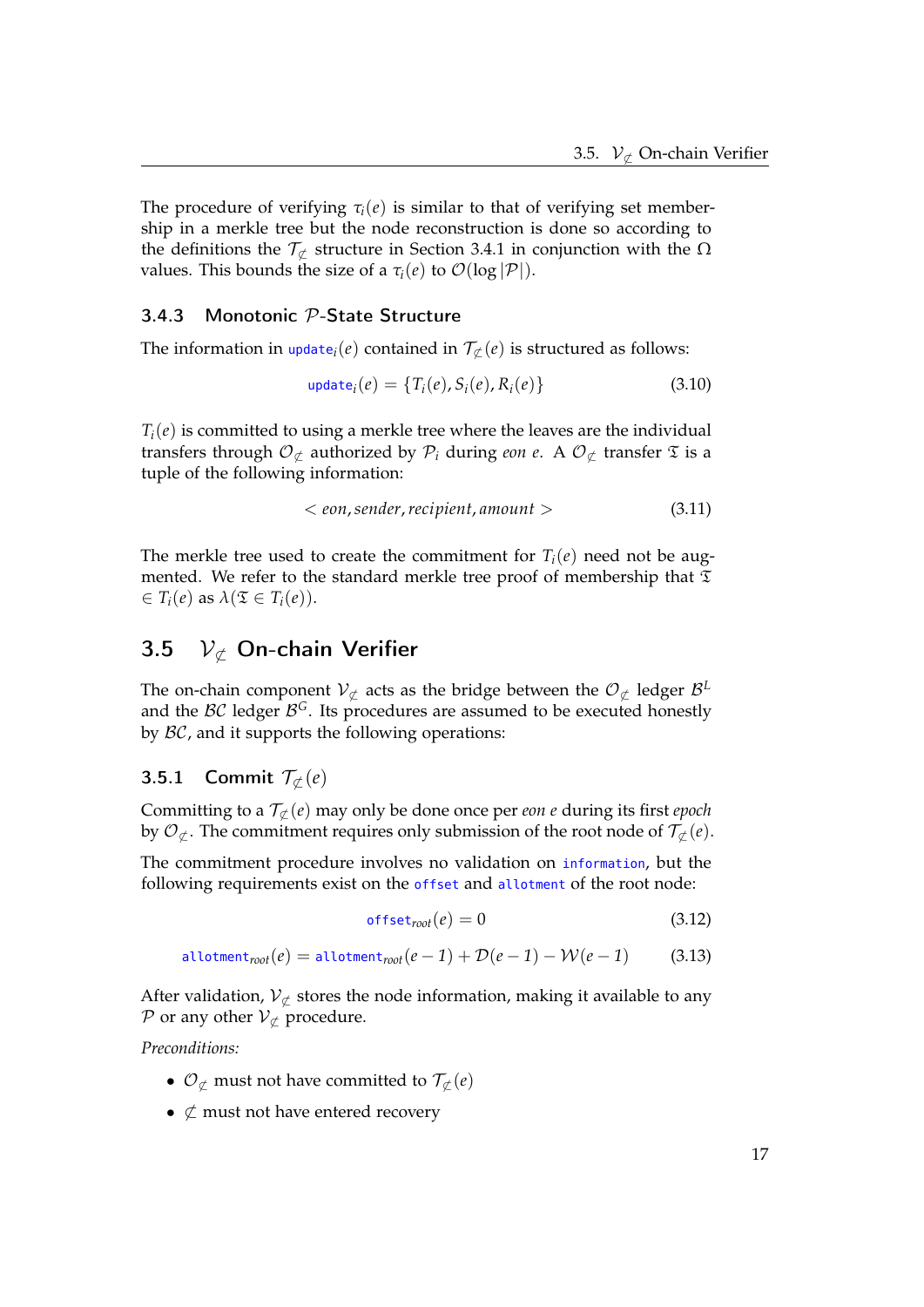*Input:*  $t_{root}(e)$ 

- 1. Verify conditions of Equation 3.12 and 3.13 on *troot*(*e*)
- 2. Store  $t_{root}(e)$  as the commitment to  $\mathcal{T}_{\mathcal{L}}(e)$

#### 3.5.2 Verify *τi*(*e*)

This verification procedure enables  $V_{\subset\subset}$  to verify a  $\tau_i(e)$  for any *e* in which  $\mathcal{O}_{\mathcal{L}}$  had committed to a  $\mathcal{T}_{\mathcal{L}}(e)$ . This validation acts as a foundation for the security of NOCUST.

*Preconditions:*

•  $\mathcal{O}_{\not\subset \mathcal{D}}$  must have committed to  $\mathcal{T}_{\not\subset}(e)$ 

*Input: τi*(*e*)

- 1. Reconstruct  $t'_{root}(e)$  from  $\tau_i(e)$
- 2. output true if  $t'_{root}(e) = t_{root}(e)$

#### 3.5.3 Receive Deposit D*i*(*e*)

For a  $P_i$  to make a deposit into  $\not\subset$ , it would simply send a transfer in the  $\mathcal{BC}$ ledger with  $V_{\nsubseteq}$  as the recipient. The only requirement on  $V_{\nsubseteq}$  is then that it adds the value of the transfer to  $\mathcal{D}_i(e)$ , where e is the current *eon*.

*Preconditions:*

•  $\not\subset$  must not have entered recovery

*Input: BC* transfer  $\tau$  from  $\mathcal{P}_i$  to  $\mathcal{V}_{\sigma}$ 

1. Set  $\mathcal{D}_i(e)$  to  $\mathcal{D}_i(e)$  + T. amount

#### 3.5.4 Initiate Withdrawal W*i*(*e*)

A  $\mathcal{P}_i$  can initiate a withdrawal from  $\not\subset$  by submitting a request to  $\mathcal{V}_{\not\subset}$ . This request consists of the amount, to be withdrawn once the request is confirmed, and of  $\tau_i(e-1)$ , where e is the current *eon*. If any previous withdrawal had been successfully issued but not yet confirmed,  $V_{\not\subset}$  must reject this request.

After calling its own validation procedure, with the stored  $t_{root}(e-1)$  as reference and  $\tau_i(e-1)$  as input, upon a successful result  $\mathcal{V}_{\not\subset}$  is required to set  $W_i(e)$  to the requested amount, while upon validation failure, or if  $A_i(e-1)$  is less than the requested amount,  $V_{\nsubseteq}$  should reject the request.

*Preconditions:*

•  $\not\subset$  must not have entered recovery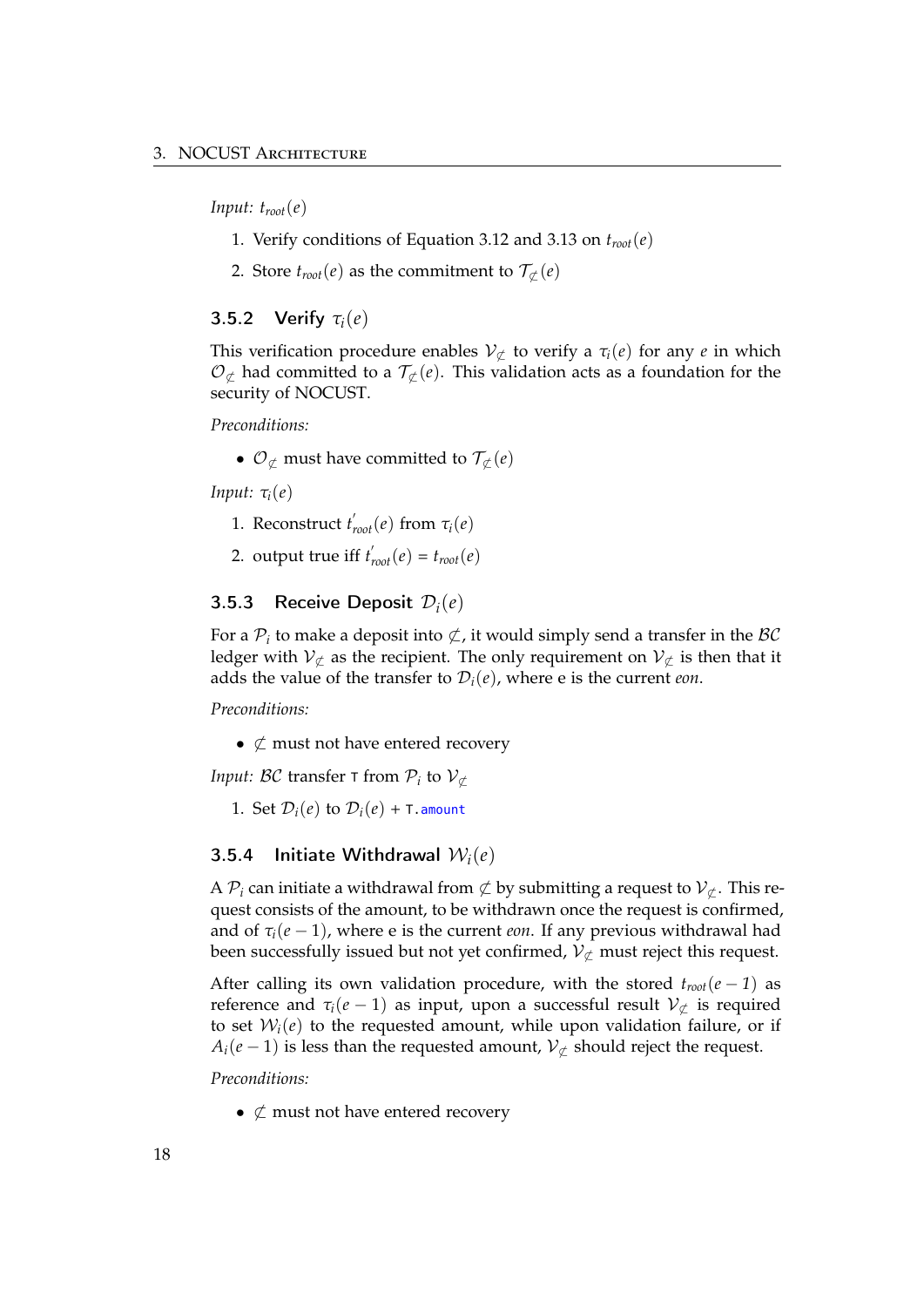•  $P_i$  may not have any other pending withdrawals

*Input:*  $\tau_i(e-1)$ , amount to be withdrawn w

- 1. Validate  $\tau_i(e-1)$
- 2. Validate  $w \leq A_i(e-1)$
- 3. Set  $W_i(e)$  to w

#### 3.5.5 Cancel Withdrawal W*i*(*e*)

A malicious  $P_i$  may request to withdraw funds from  $V_{\sigma}$  after having spent them through  $\mathcal{O}_{\not\subset}$  during *e*. The  $\mathcal{O}_{\not\subset}$  can provide  $\tau_i(e-1)$  and an update<sub>*i*</sub> signed by  $P_i$  to  $V_{\mathcal{L}}$  to prove that  $P_i$ 's balance had fallen below the requested amount and cancel  $W_i(e)$ . This procedure can be augmented with a punishment against  $P_i$  as a disincentive for misbehavior.

*Preconditions:*

•  $\not\subset$  must not have entered recovery

*Input:*  $\mathcal{P}_i$ , signed update<sub>*i*</sub></sub>(*e*) or update<sub>*i*</sub>(*e* − 1),  $\tau_i$ (*e* − 1)

- 1. Verify *Sigi* (update*i*)
- 2. Validate  $\tau_i(e-1)$
- 3. Confirm  $W_i(e) > A_i(e-1) + \text{update}_i \cdot R$  update<sub>i</sub>. S
- 4. Set  $W_i(e)$  to 0

#### 3.5.6 Confirm Withdrawal W*i*(*e*)

In *eon e*, a withdrawal request can be confirmed if it had not been provably cancelled by  $\mathcal{O}_{\not\subset}$  and if it was scheduled in *eon e* − 2 and the first *epoch* has passed, or if it had been scheduled in an *eon*  $\leq e-3$ .

Upon confirmation of a withdrawal,  $V_{\not\subset}$  issues a transfer from the balance pool it manages in favor of  $P_i$  with the requested amount.

*Preconditions:*

•  $W_i(s) > 0$  for some  $s \le e-2$ 

*Input:* none

- 1. Reject if *s* = *e* − 2 and the first *epoch* of *e* has not passed
- 2. Transfer  $W_i(s)$  to  $P_i$  on  $BC$
- 3. Set *Wi*(*s*) to 0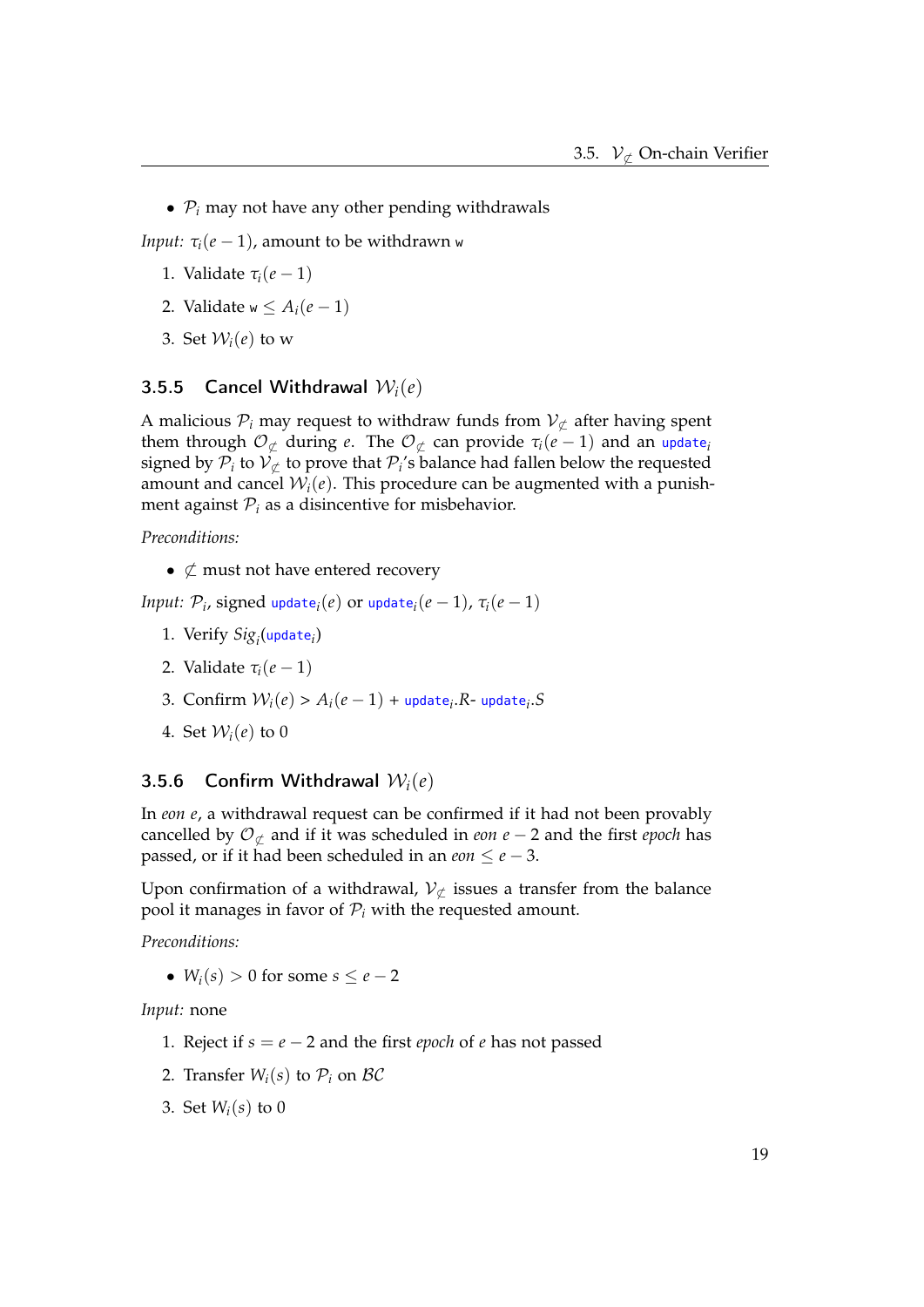## 3.5.7 Open Balance Update Challenge  $\mathcal{X}_i^b(e)$

Given a  $\tau_i(e-1)$  and an update<sub>*i*</sub>( $e-1$ ) signed by  $\mathcal{O}_{\mathcal{L}}$  as inputs from a  $\mathcal{P}_i$ , the  $V_{\not\subset}$  challenge procedure requires that the hub provides a satisfying  $\tau_i(e)$  $V_{\not\subset}$  before an *epoch* passes. Otherwise,  $\not\subset$  is shut down, and all transactions since the beginning of  $e - 1$  are reverted.

*Preconditions:*

•  $\not\subset$  must not have entered recovery

*Input:* At least one of  $\tau_i(e-1)$  and update<sub>*i*</sub>( $e-1$ )</sub>

- Verify  $\tau_i(e-1)$ , or  $A_i(e-1) = 0$
- Verify  $Sig_{\Omega}$ (update<sub>i</sub>(*e* − 1)), or  $R_i(e-1) = S_i(e-1) = 0$
- Store expected  $A_i(e)$  in  $\mathcal{X}_i^b(e)$

## 3.5.8 Close Balance Update Challenge  $\mathcal{X}_i^b(e)$

Given a valid  $\tau_i(e)$  as input from  $\mathcal{O}_{\not\subset}$ ,  $\mathcal{V}_{\not\subset}$  marks  $\mathcal{X}_i^b(e)$  as closed if it were open within the last *epoch*.

*Preconditions:*

- $\not\subset$  must not have entered recovery
- $\exists \mathcal{X}_i^b(e)$  not older than an *epoch*

*Input:*  $\tau_i(e)$ , update<sub>*i*</sub></sub> $(e-1)$ 

- 1. Verify  $\tau_i(e)$
- 2. Verify  $Sig_i(\text{update}_i(e-1))$
- 3. Verify  $Sig_O(update_i(e-1))$
- 4. Verify update<sub>*i*</sub>( $e-1$ ) is at least as recent as in  $\mathcal{X}_i^b(e)$
- 5. Validate that  $\tau_i(e)$  ratifies update<sub>*i*</sub>(*e* − 1)
- 6. Mark  $\mathcal{X}_i^b(e)$  closed

## 3.5.9 Open Transfer Delivery Challenge  $\mathcal{X}_i^d(e)$

Given an update<sub>j</sub> $(e-1)$  signed by  $\mathcal{O}_{\not\subset f}$ , and a transfer  $\mathfrak{T}_i^j(e-1) \in T_j(e-1)$ as inputs from  $\mathcal{P}_i$  or  $\mathcal{P}_j$ , the  $\mathcal{V}_{\mathcal{L}}$  delivery challenge procedure requires that the hub provide a satisfying  $\tau_i(e)$  and  $\lambda(\mathfrak{T}_i^j(e-1) \in T_i(e-1))$  to  $\mathcal{V}_{\not\subset}$  before an *epoch* passes. Otherwise,  $\not\subset$  is shut down, and all transactions since the beginning of  $e - 1$  are reverted.

*Preconditions:*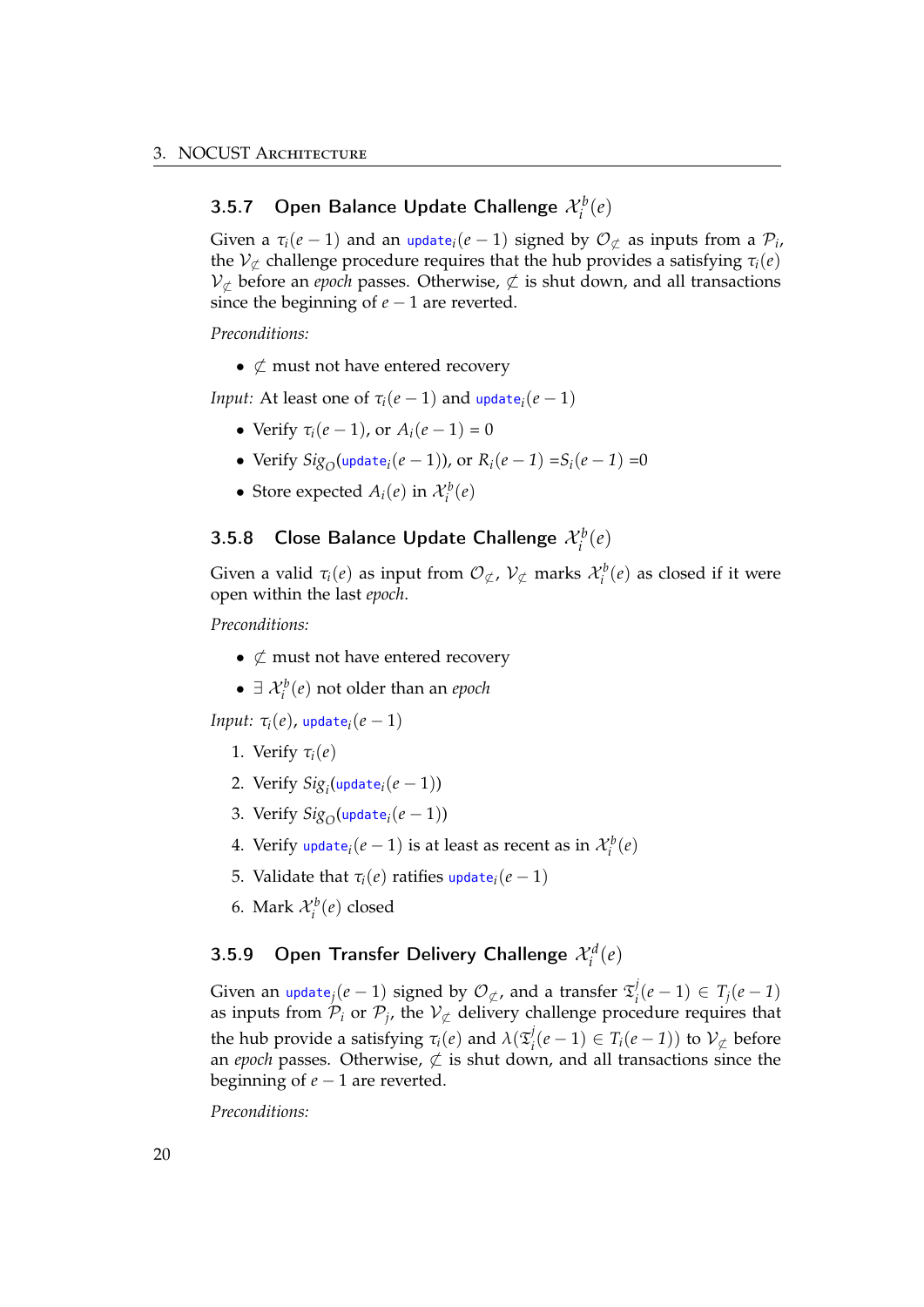•  $\not\subset$  must not have entered recovery

 $I$ *nput:* <code>update $_j(e-1)$ ,  $\mathfrak{T}^i_j(e-1)$ ,  $\lambda(\mathfrak{T}^j_i(e-1) \in T_j(e-1))$ </code>

- Verify  $Sig_O(update_i(e-1))$
- Verify  $\lambda(\mathfrak{T}_i^j(e-1) \in T_j(e-1))$
- Store  $\mathfrak{T}_i^j(e-1)$  in  $\mathcal{X}_i^d(e)$

## 3.5.10 Close Transfer Delivery Challenge  $\mathcal{X}_i^d(e)$

Given a valid  $\tau_i(e)$ , update $_i(e-1)$  and  $\lambda(\mathfrak{T}^j_i(e-1) \in T_i(e-1))$  as input from  $\mathcal{O}_{\not\subset}$ ,  $\mathcal{V}_{\not\subset}$  marks  $\mathcal{X}_i^d(e)$  as closed if it were open within the last *epoch*.

*Preconditions:*

- $\not\subset$  must not have entered recovery
- $\exists \mathcal{X}_i^d(e)$  not older than an *epoch*

*Input:*  $\tau_i(e)$ , update $_i(e-1)$ ,  $\lambda(\mathfrak{T}_i^j(e-1) \in T_i(e-1))$ 

- 1. Verify *τi*(*e*)
- 2. Validate *Sigi* (update*i*(*e* − 1))
- 3. Validate that  $\tau_i(e)$  ratifies update<sub>*i*</sub>( $e-1$ )</sub>
- 4. Validate  $\lambda(\mathfrak{T}_i^j(e-1) \in T_i(e-1))$
- 5. Mark  $\mathcal{X}_i^d(e)$  closed

#### 3.5.11 Recover Funds

Had any  $\mathcal{X}_i^b(e-1)$  or  $\mathcal{X}_i^d(e-1)$  not been closed for any i within one *epoch*, or if  $\mathcal{O}_{\mathcal{L}}$  fails to commit to  $\mathcal{T}_{\mathcal{L}}(e)$  within the first *epoch* of *e*,  $\not\subset$  is considered to have shut down and gone into recovery mode, whereby any  $P_i$  may withdraw all their off-chain funds as of the end of *e* − 2, and all their on-chain deposits starting from  $e - 1$  by providing  $\tau_i(e - 2)$  to  $\mathcal{V}_\mathcal{L}$ .

*Preconditions:*

- $\not\subset$  must have entered recovery
- $P_i$  may not have previously recovered its funds

*Input:*  $\tau_i(e-2)$ 

- 1. Validate  $\tau_i(e-2)$
- 2. Transfer  $A_i(e-2) + D_i(e-2) + D_i(e-1)$  to  $P_i$
- 3. Mark  $P_i$  as recovered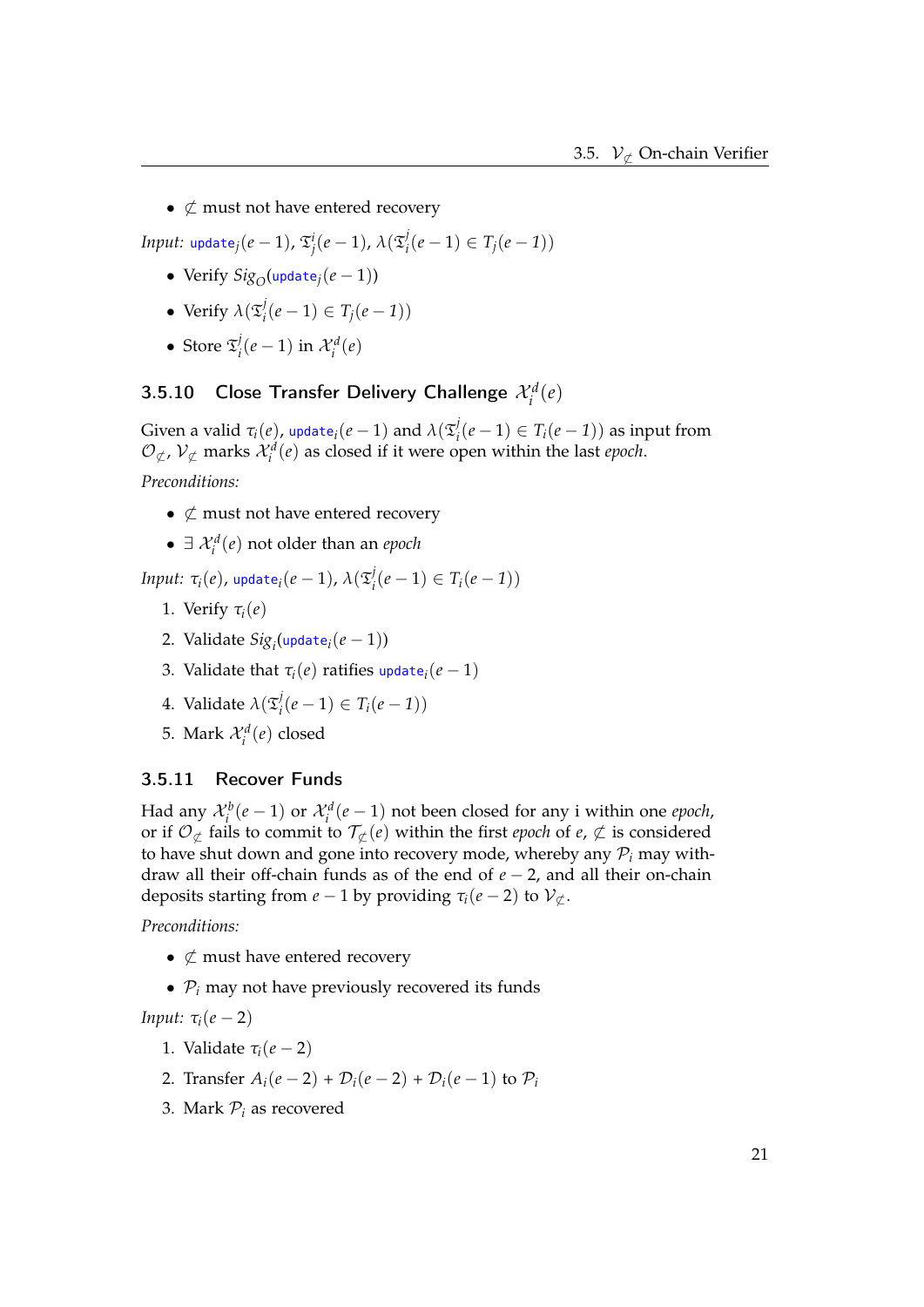### 3.6  $\mathcal{O}_{\sigma}$  Off-chain Operator

The off-chain component  $\mathcal{O}_{\mathcal{L}}$  acts as the facilitator of transfers between members of  $P$ , and is designed to behave as follows:

#### 3.6.1 Admit P*<sup>i</sup>*

On request to enter the managed  $\not\subset$  instance from a participant,  $\mathcal{O}_{\mathcal{L}}$  need only append the participant to  $P$  and acknowledgement its update<sub>i</sub>( $e$ ) reflecting an empty balance by providing a countersignature on it.

#### **3.6.2** Create  $\mathcal{T}_{\sigma}(e)$

After an *eon e* − 1 is over,  $\mathcal{O}_{\sigma}$  creates  $\mathcal{T}_{\sigma}(e)$  by using all confirmed transfer information in *e* − 1. This means that for each  $P_i$ , the last update<sub>i</sub>(*e* − 1) ratified by  $\mathcal{O}_{\mathcal{L}}$  would be used to construct  $\mathcal{T}_{\mathcal{L}}(e)$  as described in Section 3.4.1.

#### 3.6.3 Commit  $\mathcal{T}_{\sigma}(e)$

After the creation of  $\mathcal{T}_{\mathcal{L}}(e)$ ,  $\mathcal{O}_{\mathcal{L}}$  needs to commit  $t_{root}(e)$  to  $\mathcal{V}_{\mathcal{L}}$  within the first *epoch* of *e*, or be halted in  $V_{\sigma}$ .

#### 3.6.4 Provide *τi*(*e*)

After constructing  $\mathcal{T}_{\not\subset}(e)$ ,  $\mathcal{O}_{\not\subset}$  communicates each  $\tau_i(e)$  to its respective  $\mathcal{P}_i$ such that  $P_i$  can verify the integrity of its off-chain balance or issue a challenge if need be.

#### 3.6.5 Deliver Transfers

 $\mathcal{O}_{\not\subsetneq}$  requires a transfer  $\mathfrak{T}^i_j(e)$  from a  $\mathcal{P}_i$  to a  $\mathcal{P}_j$  to proceed as follows:

- 1.  $\mathcal{P}_i$  sends a new signed update $_i(e)$  to  $\mathcal{O}_{\not\subsetneq}$  with  $T_i(e) \cup \mathfrak{T}^i_j(e)$ .
- 2.  $\mathcal{P}_j$  sends a new signed update $_j(e)$  to  $\mathcal{O}_{\not\subset \mathcal{L}}$  with  $T_j(e) \cup \mathfrak{T}^i_j(e).$
- 3.  $\mathcal{O}_{\mathcal{L}}$  ratifies both update<sub>*i*</sub>(*e*) and update<sub>*j*</sub>(*e*) and sends its signatures to  $P_i$  and  $P_j$  respectively.

 $\mathcal{O}_{\sigma}$  must enforce that a  $\mathcal{P}_i$  may only have one transfer ongoing at a time. Abortion prior to the last confirmation by  $\mathcal{O}_{\mathcal{L}}$  may be signaled via peripheral messages.

#### 3.6.6 Credit Deposits D*i*(*e*)

 $\mathcal{O}_{\mathcal{L}}$  is required to monitor  $\mathcal{V}_{\mathcal{L}}$  and properly credit all deposits  $\mathcal{D}_{i}(e)$  made by every P*<sup>i</sup>* or face balance update challenges in the next *eon*. This is done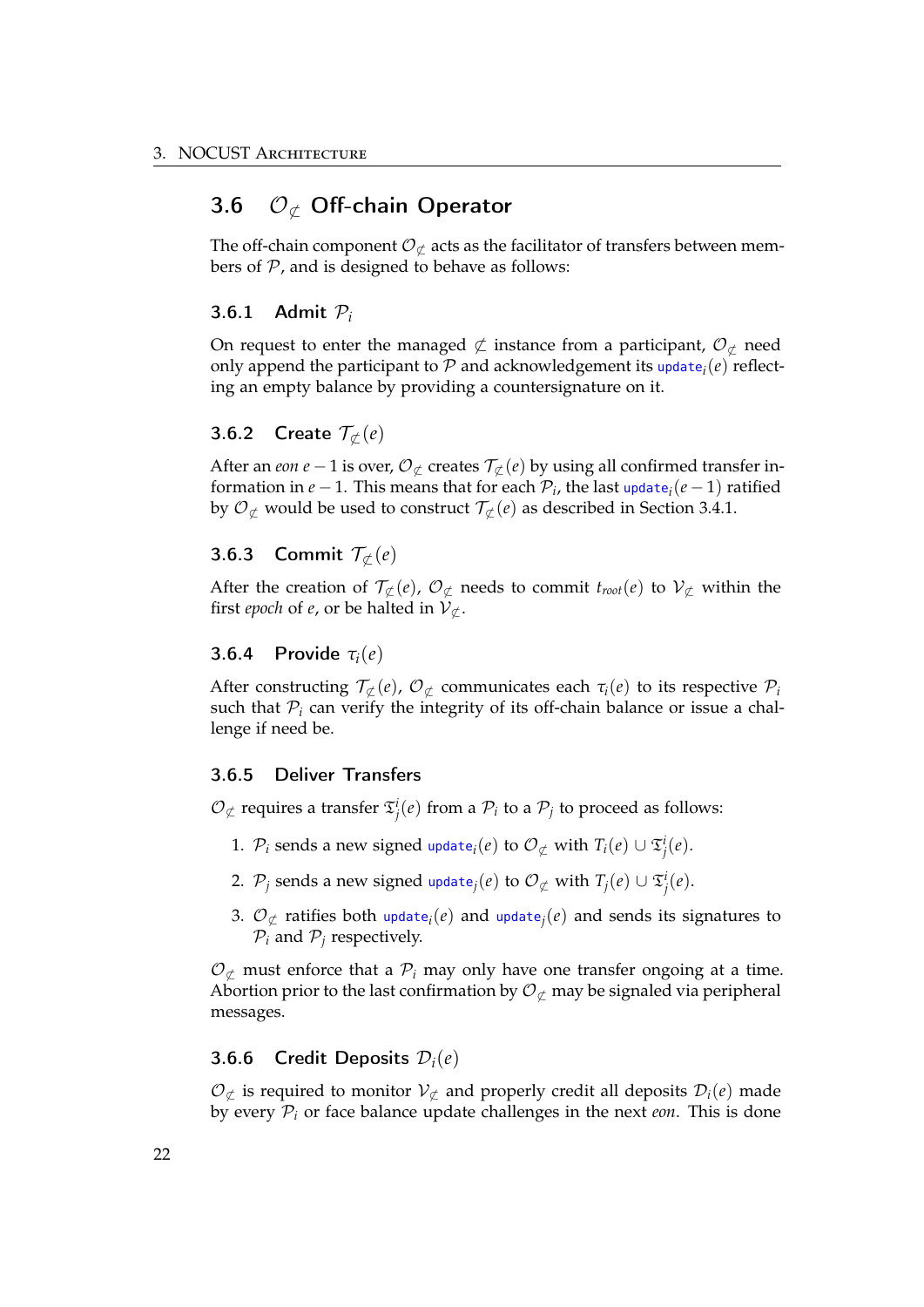by simply increasing the allotment  $A_i(e + 1)$  for a deposit made in *e* such that Equation 3.13 holds for  $e + 1$ .

#### 3.6.7 Moderate Withdrawals W*i*(*e*)

A malicious  $P_i$  may interact directly with  $V_{\sigma}$  to initiate a withdrawal of funds that were confirmed in *e* − 1 but were spent in *e* off-chain. In such cases,  $\mathcal{O}_{\sigma}$  must use the withdrawal cancellation procedure in  $\mathcal{V}_{\sigma}$  before the end of *e*, or risk the inability to construct an acceptable commitment in  $e + 1$ . When the withdrawal is correct, however,  $\mathcal{O}_{\mathcal{L}}$  must debit the allotment  $A_i(e+1)$  such that Equation 3.13 holds for  $e+1$ .

## 3.6.8 Close challenges  $\mathcal{X}_i^b(e)$ ,  $\mathcal{X}_i^d(e)$

A  $\mathcal{P}_i$  may issue a challenge via  $\mathcal{V}_{\mathcal{L}}$  at any moment.  $\mathcal{O}_{\mathcal{L}}$  needs to monitor  $\mathcal{V}_{\mathcal{L}}$ for these challenges and issue appropriate responses to close them, or risk being halted. It is guaranteed that an honest  $\mathcal{O}_{\not\subset\mathcal{C}}$  will always have the information required to construct a valid call to  $V_{\sigma}$  to close invalid challenges.

## 3.7 P Clients

Members of  $P$  are the main parties interested in transferring funds to each other in  $\subset$ , and are designed to behave as follows:

### 3.7.1 Join  $\not\subset$

A  $\mathcal{P}_i$  wishing to join a  $\not\subset$  instance during *eon e* need only do so through  $\mathcal{O}_{\not\subset}$  by providing a signed update<sub>*i*</sub>(*e*) and waiting for acknowledgement in the form of a countersignature. The update should reflect an empty account within the  $\not\subset$  instance.

#### 3.7.2 Audit *τi*(*e*)

 $\mathcal{P}_i$  must ensure that it always receives a valid  $\tau_i(e)$  (acceptable by  $\mathcal{V}_\mathcal{L}$ ) every *eon e* from  $\mathcal{O}_{\not\subset}$  to maintain custody of its funds throughout the time progression and enforce correct transfer delivery by  $\mathcal{O}_{\mathcal{L}}$ .

#### 3.7.3 Send Transfer

A  $\mathcal{P}_i$  wishing to enact a  $\mathfrak{T}^i_j(e)$  to a  $\mathcal{P}_j$  during eon  $e$  sends a signed update $_i(e)$ to  $\mathcal{O}_{\sigma}$  and notifies  $\mathcal{P}_i$  that they send a signed update<sub>*j*</sub>(*e*) to  $\mathcal{O}_{\sigma}$  that reflects receipt.  $\mathcal{P}_i$  should expect  $\mathcal{O}_{\mathcal{L}}$  to return its own signature on update<sub>*i*</sub>(*e*), after  $\mathcal{P}_j$ submits its receipt to  $\mathcal{O}_{\mathcal{L}}$ , before proceeding with sending or receiving further transfers. Moreover,  $P_i$  may not attempt to initiate any other transfers until  $\mathcal{O}_{\sigma}$  countersigns update<sub>*i*</sub>(*e*).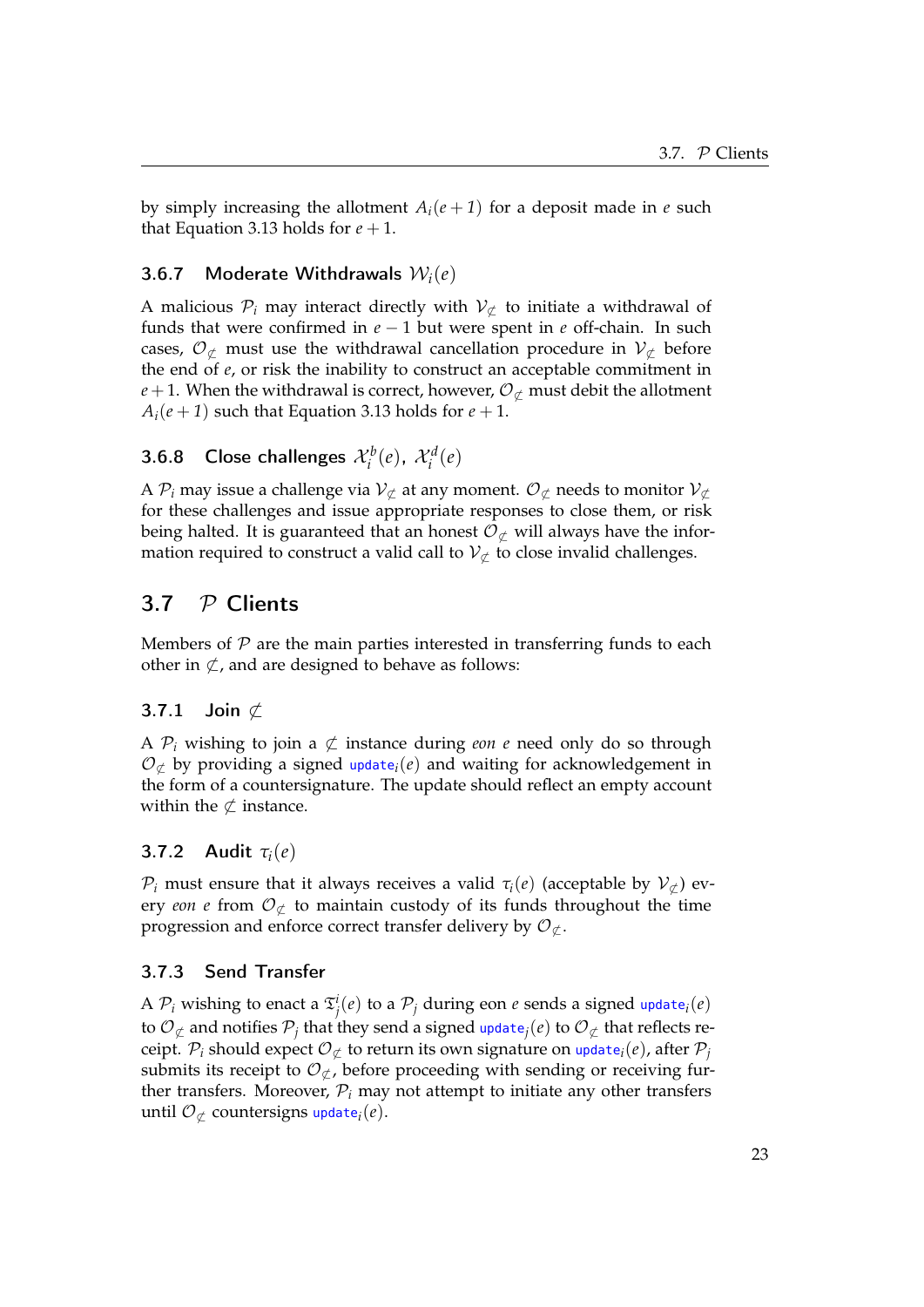### 3.7.4 Receive Transfer

A  $\mathcal{P}_i$  notified of a transfer  $\mathfrak{T}_i^j(e)$  by a  $\mathcal{P}_j$  should hand over a signed update<sub>i</sub> $(e)$ to  $\mathcal{O}_{\mathcal{L}}$  reflecting receipt and wait for a countersignature on update<sub>i</sub>(*e*) by  $\mathcal{O}_{\sigma}$  to confirm delivery commitment before proceeding with further transfers. Again,  $\mathcal{P}_i$  may not initiate any other transfers until  $\mathcal{O}_{\mathcal{L}}$  countersigns update*i*(*e*).

#### 3.7.5 Deposit D*i*(*e*)

Clients that wish to deposit into  $\not\subset$  must do so only while in possession of a  $\tau_i(e)$ , or a ratified update<sub>*i*</sub>(*e*) if this is the first *eon* for  $\mathcal{P}_i$  in  $\not\subset$ , and only if  $\not\subset$ is not in recovery. The deposit is done through sending a  $\beta\mathcal{C}$  transaction to  $\mathcal{V}_\nsubseteq$ .

#### 3.7.6 Withdrawal W*i*(*e*)

To withdraw funds during *eon e*, clients utilize their  $\tau_i(e-1)$  and not attempt to overdraw beyond their minimum within the current and past *eon*, or face their withdrawals being cancelled by an honest  $\mathcal{O}_{\sigma}$ , or cancelled by the halt of  $\not\subset$ . After the first *epoch* of *e* + 2 passes successfully, clients may claim  $W_i(e)$  on *BC* using  $V_{\subset \mathcal{L}}$ .

## 3.7.7 **Issue**  $\mathcal{X}_i^b(e)$

If  $\mathcal{O}_{\sigma}$  does not provide a valid  $\tau_i(e)$  after commitment to  $\mathcal{T}_{\sigma}(e)$ , a  $\mathcal{P}_i$  should issue a  $\mathcal{X}_i^b(e)$  using  $\mathcal{V}_\nsubseteq$ .

## **3.7.8** Issue  $\mathcal{X}_i^d(e)$

When shown proof of debit (signed update<sub>j</sub>(*e*) by  $\mathcal{O}_{\not\subset}$ ) not reflected by an authorized credit in  $\tau_i(e)$ , a  $\mathcal{P}_i$  should issue a  $\mathcal{X}_i^d(e)$  to  $\mathcal{V}_{\not\subset}$ .

Unless  $\mathcal{P}_j$  is malicious,  $\mathcal{O}_{\not\subset \mathcal{P}}$  will not be able to close  $\mathcal{X}_i^d(e)$ .  $\mathcal{P}_j$  should also issue the challenge in case of  $P_i$ 's noncooperation or if a receipt confirmation is not provided.

#### 3.7.9 Recover Funds

Upon  $\mathcal{O}_{\not\subset}$ 's failure to close any challenge within one *epoch* and before *e* ends,  $\&$ 's time progression stops at *e* and it enters into recovery. Every  $P_i$  will need to recover its confirmed off-chain funds through  $V_{\phi}$ .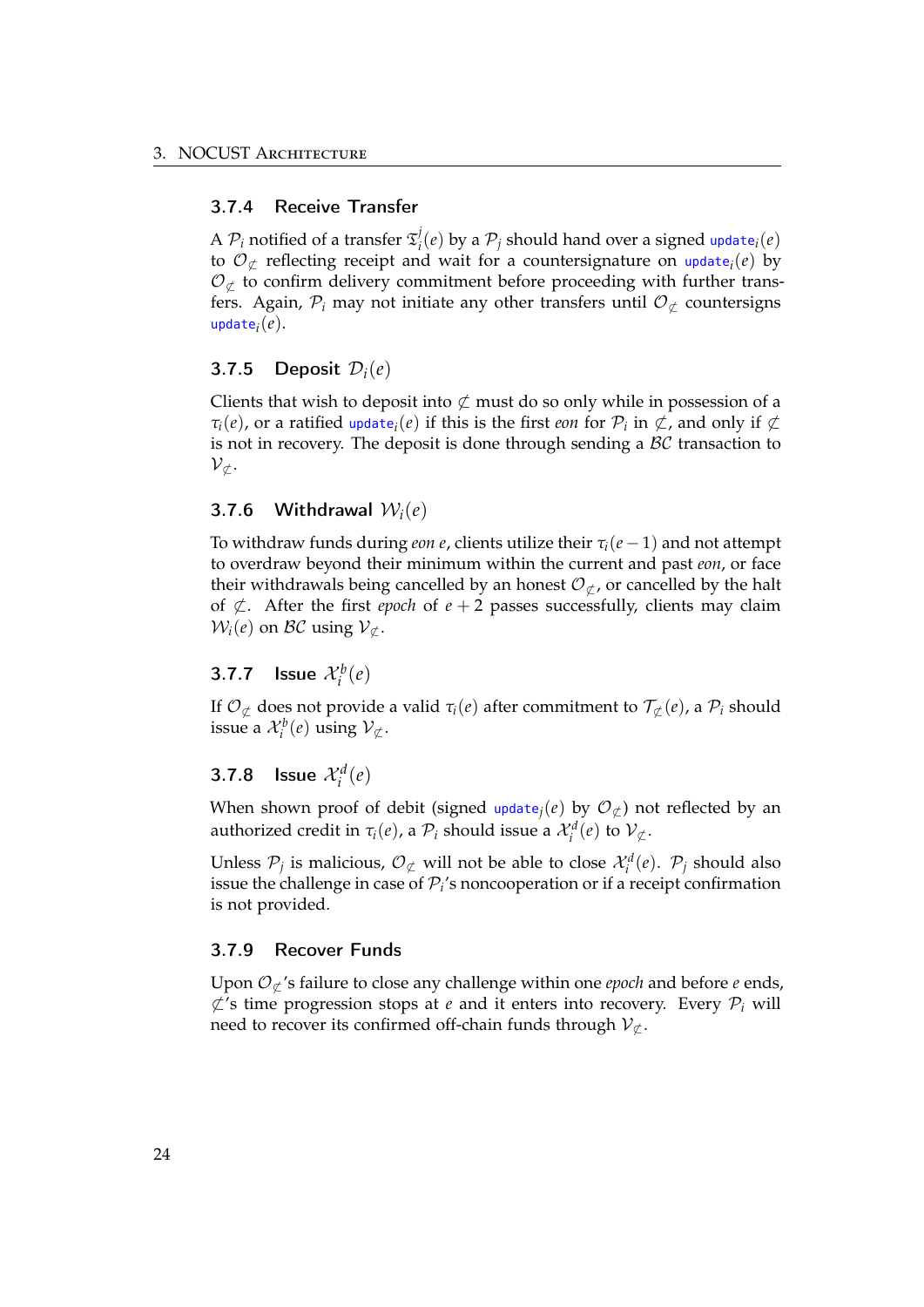Chapter 4

## Security Analysis

This chapter presents an analysis of the security guarantees of NOCUST, assuming that the underlying layer  $BC$  may serve as a recourse for settling disputes on the integrity of a  $\not\subset$  instance. In this model we also assume that there are costs associated with  $\beta \mathcal{C}$  settlement, such as a gas fee paid to perform smart contract operations or transactions in the Ethereum network. We consider these settlement expenses as external to the balance of a  $P_i$  in the system, but have also designed NOCUST to minimize these expenses such that the amount of information required for dispute settlement is feasibly transmittable, as bounded in Section 3.4. The NOCUST protocol is designed to prevent any honest member of  $P$  from losing any funds despite a strong set of adversarial capabilities.

## 4.1 Threat Model

We assume that there are two classes of users in NOCUST:

- 1.  $\mathcal{O}_{\sigma}$  operators
- 2. P participants which can receive both incoming and send outgoing transactions

We will assume the existence of an irrational adversary willing to sustain financial losses in order to cause honest parties to lose some or all of their funds in a  $\not\subset$  instance.

This irrational adversary may seize control of  $\mathcal{O}_{\not\subset}$ , some or all but one of  $P$ , or a combination thereof, in order to attack an honest  $P_i$  not under its control. The adversary has full control of the identities associated with the compromised parties and may authorize any messages on their behalf or front-run any user input, but cannot violate the integrity of the honest users' identities. Moreover, an adversary may launch denial of service attacks that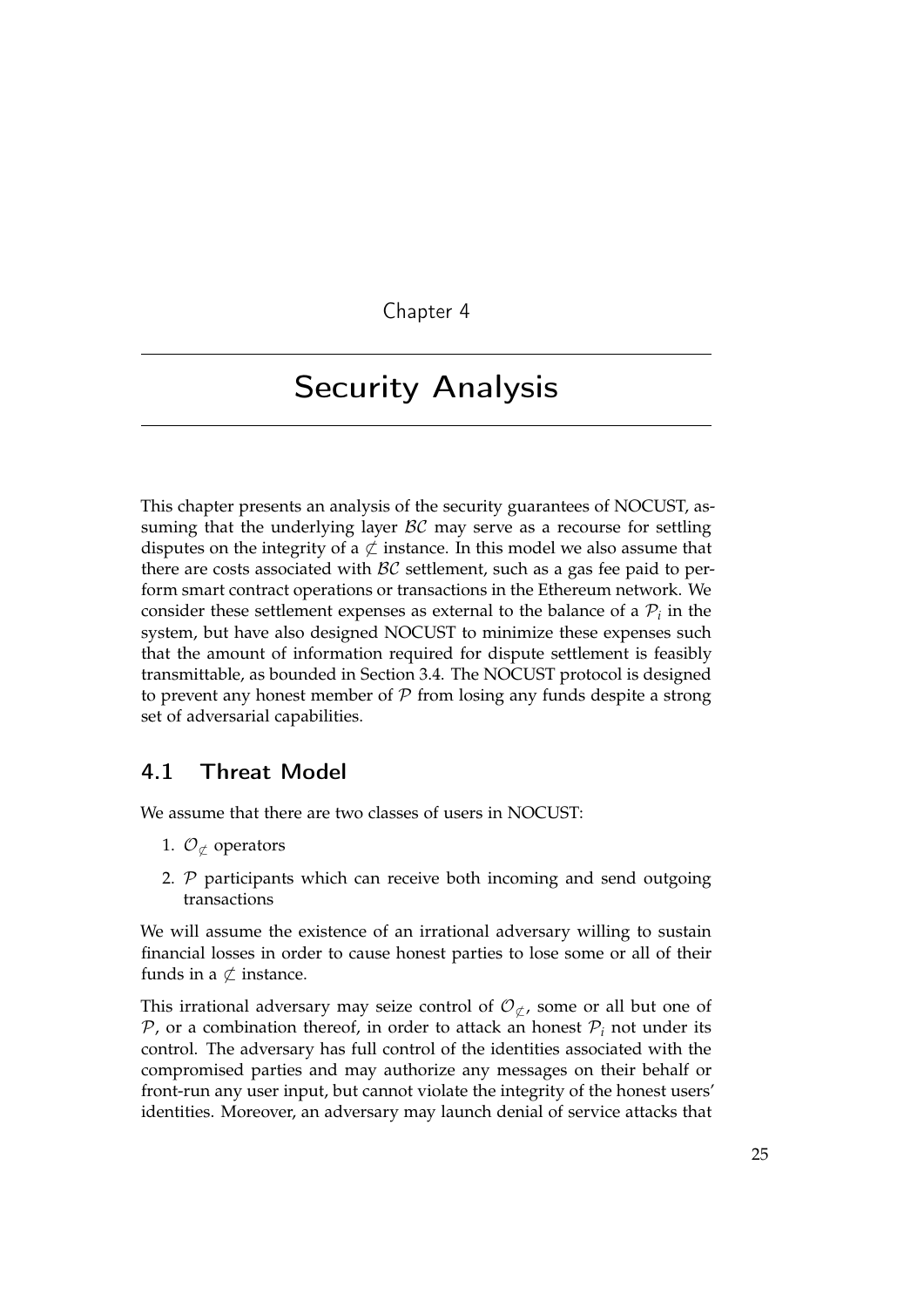degrade the off-chain communication between  $\mathcal{O}_{\mathcal{L}}$  and members of P, but may not compromise an honest  $P_i$ 's communication with  $\beta\mathcal{C}$ , respectively  $V_{\sigma}$ . In the following discussion, we define malicious behavior as that which aims to cause an honest  $P_i$  to lose control of some or all of its funds in  $\φ$  or cause an honest  $\mathcal{O}_{\not\subset}$  to be forcibly shut down by  $\mathcal{V}_{\not\subset}$ .

### 4.2 Guarantees

In this section we explain how under the stated threat model, an honest  $P_i$  can securely maintain custody of its funds and ensure that its enacted transfers are correctly delivered within  $\not\subset$ , but will not be able to forcibly enact any new transfer  $\mathfrak{T}^i_j(e)$  in the system without facilitation by  $\mathcal{O}_{\not\subset}$ . We also demonstrate how an honest  $\mathcal{O}_{\sigma}$  can sustain service under the malice of a subset of P.

We prove the security guarantees of NOCUST through proving that an honest  $\mathcal{P}_i$  or honest  $\mathcal{O}_{\sigma}$  following the prescribed protocol may not end in a state where they cannot utilize  $V_{\sigma}$  to enforce the integrity of the respective  $\not\subset$  instance. We refrain from building a single comprehensive model of the system due to the many interactions present, and instead break down the system into different components and prove their security properties.

We argue that under the stated system model in Section 3.1 it suffices to prove the sanity of agent behavior in NOCUST due to the presence of  $V_{\mathcal{C}}$ and the feasibility of deploying its functionality to operate honestly on  $\mathcal{BC}$ .

#### 4.2.1 Exclusive Allotment

An important element in NOCUST is the dependence on a valid *τ<sup>i</sup>* to guarantee to a  $P_i$  the exclusive allotment of a portion of size  $A_i$  in the funds managed by  $V_{\text{C}}$  to  $\mathcal{P}_i$  alone, therefore, we proceed to prove that no valid instance of  $\mathcal{T}_{\mathcal{L}}$  may contain two overlapping allotments, and therefore that  $V_{\nsubseteq}$  cannot accept an invalid  $τ_i$ .

**Proof** We proceed to prove, by contradiction, that no valid instance of  $\mathcal{T}_{\sigma}$ may be used to construct a  $\tau$ <sup>*i*</sup> that permits a non-exclusive allotment.

Assume a valid instance of  $\mathcal{T}_{\sigma}$ , and without loss of generality let  $t_x$  and  $t_y$ be two successive nodes ( $y > x$ ) within  $\mathcal{T}_{\mathcal{L}}$  that have overlapping allotments, where  $offset_y <$  offset<sub>x</sub> + allotment<sub>x</sub>.

Let  $t_u$  be their least common ancestor with  $t_p$  and  $t_q$  as its direct children such that  $t_p$  is an ancestor of  $t_x$ , and  $t_q$  of  $t_y$ . Without loss of generality, assume  $t_p$  and  $t_q$  are correctly reconstructible from  $\tau_x$  and  $\tau_y$  respectively.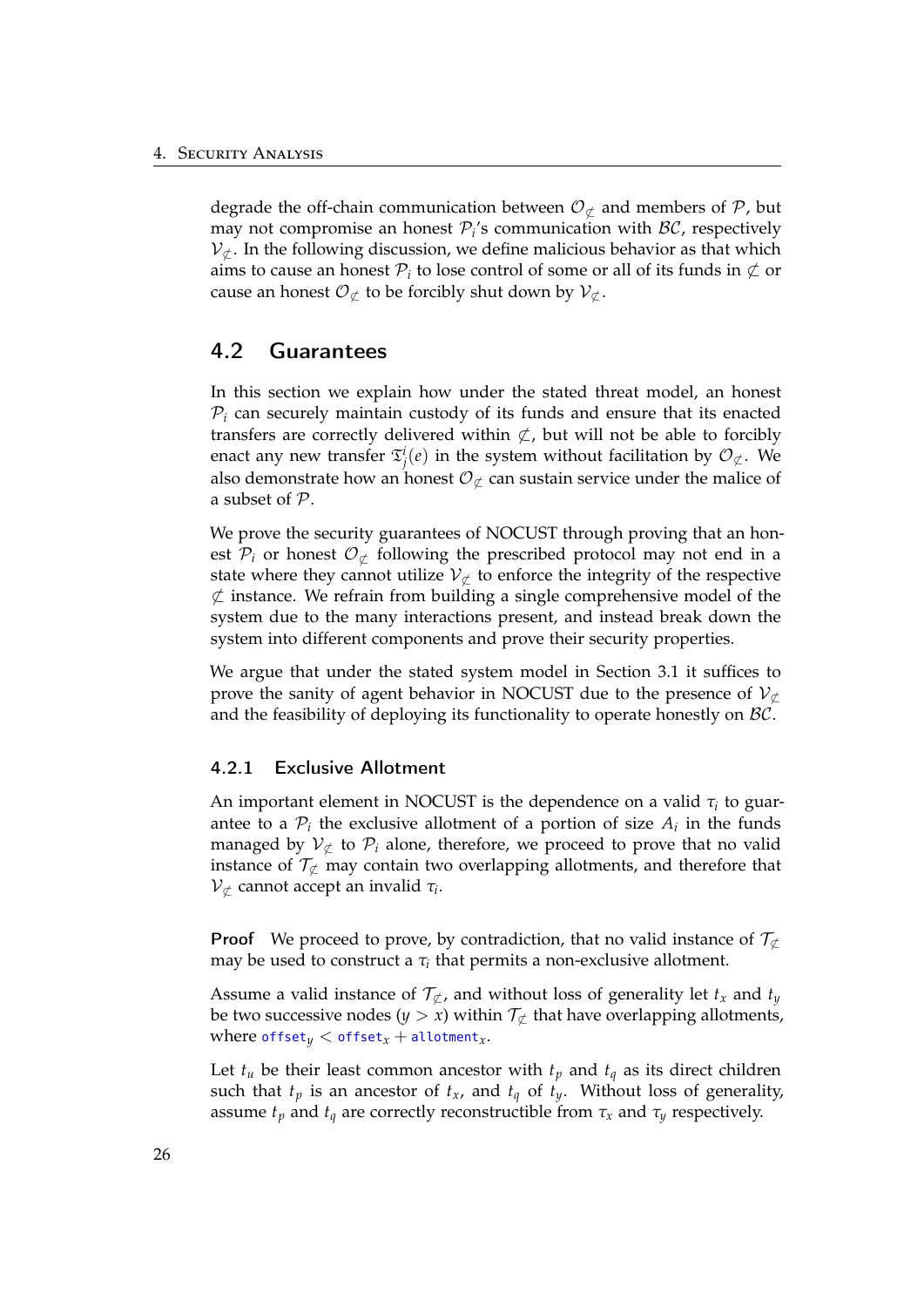Given  $\tau_x$ , constructing  $t_u$  on the path up to  $t_{root}$  will be performed with knowledge of  $offset<sub>p</sub>$  and allotment<sub>p</sub> (from reconstructing  $t<sub>p</sub>$ ) and the boundary value and commitment of  $t_q$  supplied in  $\tau_x$ .

$$
\Omega(t_u, t_q) = \text{offset}_q + \text{allotment}_q \tag{4.1}
$$

Recall the definition in Section 3.4.1. As offset<sub>*a*</sub> is interchangeable with offset<sub>p</sub> + allotment<sub>p</sub>, reconstructing  $t_u$  will need to be performed as follows due to the lack of presence of  $offset_q$  in  $\tau_x$  by substitution in equation 3.8 as follows:

$$
information_u = \{t_p, \text{offset}_p + \text{allotment}_p, t_q\} \tag{4.2}
$$

Given the correctness of the sub-tree of  $t_p$  in isolation, it follows that offset<sub>p</sub> + allotment<sub>p</sub> = offset<sub>x</sub> + allotment<sub>x</sub>, and therefore, assuming offset<sub>q</sub> was used in the original commitment to the considered instance of  $\mathcal{T}_{\mathcal{L}}$ , the reconstructed *tu* will not match, and the remaining trail of reconstructed nodes in  $\tau_x^1$  will lead to a  $t'_{root} \neq t_{root}$ , violating the assumption that the instance under consideration is a valid  $\mathcal{T}_{\mathcal{L}}$  and that  $\tau_x$  is acceptable.

### 4.2.2 Balance Custody

�

An honest participant  $\mathcal{P}_i$  of  $\not\subset$  maintains custody of its balance in the system because it may always resort to  $V_{\mathcal{L}}$  in case  $\mathcal{O}_{\mathcal{L}}$  does not provide a valid  $\tau_i(e)$ for any *eon e*.

A participant must maintain knowledge about its state to preserve its ability to utilize  $V_{\sigma}$  for dispute regardless of how the other participants and  $\mathcal{O}_{\mathcal{L}}$ behave. By keeping track of every authorized update<sub>*i*</sub>(*e*) and every  $\tau_i(e)$ from  $\mathcal{O}_{\mathcal{L}}$  for each *eon e* that passes after  $\mathcal{P}_i$  entered  $\mathcal{L}$ ,  $\mathcal{P}_i$  may always open  $\mathcal{X}_i^b(e)$  in case  $\mathcal{O}_{\not\subset}$  fails to provide a  $\tau_i(e)$  with a correct exclusive  $A_i(e)$ . This guarantees that  $\mathcal{P}_i$  is always able to enforce a provably correct update by  $\mathcal{O}_{\mathcal{L}}$ to its state in  $\mathcal{T}_{\sigma}(e)$ , or halt  $\not\subset$ .

As a withdrawal  $W_i(e)$  may only be initiated through  $V_{\sigma}$ , which requires a verifiable  $\tau_i(e-1)$  to be submitted by  $\mathcal{P}_i$ , no other  $\mathcal{P}_j$  may attempt to initiate a claim for any portion of  $A_i(e-1)$ . Moreover, a  $\tau_i(e)$  may not be utilized to initiate any withdrawals until  $e$ *on*  $e + 1$  commences with no open challenges against the integrity of  $\mathcal{T}_{\phi}(e)$ . This guarantees that only uncontested exclusive balance allotments in a correct  $\mathcal{T}_{\not\subset \mathcal{L}}$  instance may be used to enact withdrawals that may not be interrupted by  $\mathcal{O}_{\not\subset\mathcal{L}}$  unless they attempt a double spend.

<sup>&</sup>lt;sup>1</sup>A symmetric argument can be made for  $\tau_y$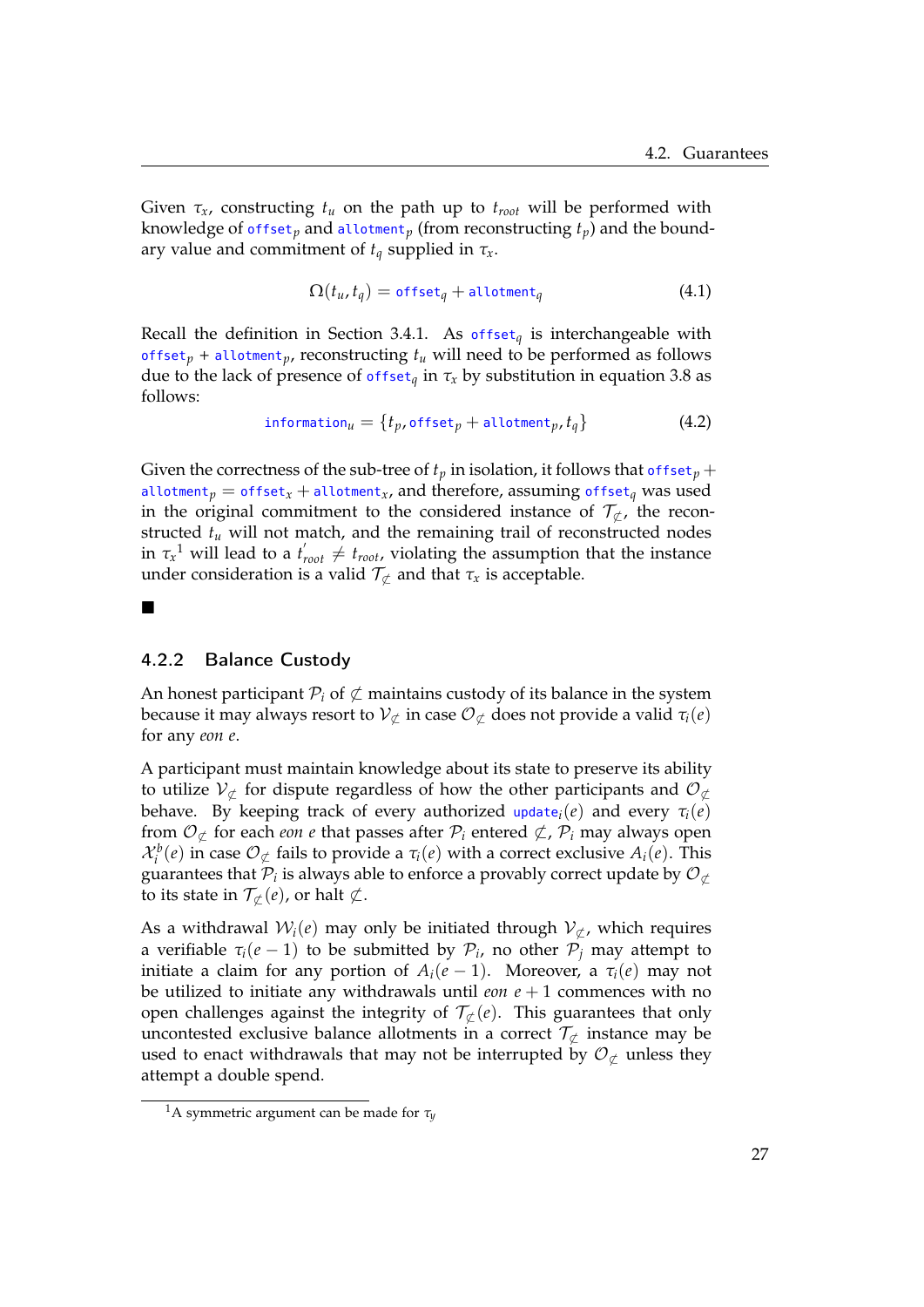**Proof** We proceed to prove how an honest  $P_i$  in NOCUST can protect its funds through modelling the state of a  $P_i$ 's custody as a finite state machine whereby  $P_i$  may always reach a custodian state. A  $P_i$  is considered a non-custodian in *eon e* if *e* − *1* had passed successfully (�⊂ did not enter recovery) without  $P_i$  learning a valid  $\tau_i(e-1)$  that exclusively accounts for its confirmed balance, assuming  $P_i$  joined  $\nsubseteq$  prior to *e* − 1.



Figure 4.1: A finite state automaton capturing the custodian state of an honest  $P_i$  during an *eon e*. Given a  $O_{\mathcal{L}}$ 's commitment to  $\mathcal{T}_{\mathcal{L}}$ , an honest  $P_i$ may always guarantee its knowledge of a valid  $\tau_i(e)$  either cooperatively with  $\mathcal{O}_{\not\subset}$  or through  $\mathcal{V}_{\not\subset}$ . Terminal states denote which eon's balance  $\mathcal{P}_i$  is given custody of.

It's straightforward to infer from the automaton in Figure 4.1 that a  $P_i$  may always reach a state of custody from  $s_1$  given that  $\mathcal{O}_{\mathcal{L}}$  commits to  $\mathcal{T}_{\mathcal{L}}(e)$ within the first epoch. Recall that if  $\mathcal{O}_{\mathcal{L}}$  does not commit to a  $\mathcal{T}_{\mathcal{L}}(e)$  within the first *epoch*, the  $\not\subset$  instance is halted, and therefore  $\mathcal{P}_i$  retains custody of the previous allotment  $A_i(e-1)$  which it may claim through  $V_{\nsubseteq}$ 's recovery. This may also happen if  $O$ <sub>⊄</sub> ignores  $P$ <sup>*i*</sup>s challenge. ■

For simplicity we omit states and transitions whereby  $P_i$  does not receive a valid  $\tau_i(e)$  from  $\mathcal{O}_{\sigma}$  and chooses to not resort to  $\mathcal{V}_{\sigma}$  to demand its broadcast within the next *epoch*, as this behavior does not describe an honest  $P_i$ .

It is important to recall what  $V_{\mathcal{L}}$  accepts as a valid response from  $\mathcal{O}_{\mathcal{L}}$  to a  $\mathcal{X}_i^b(e)$  as stated in Section 3.5. The update<sub>*i*</sub>(*e* − 1) in the commitment must be as recent as that submitted in  $\mathcal{X}_i^b(e)$  by  $\mathcal{P}_i$ , and must bear  $\mathcal{P}_i$ 's signature. This prevents  $\mathcal{O}_{\sigma}$  from attempting to commit an outdated state, and provides P*<sup>i</sup>* sufficient knowledge to enact any future delivery challenges.

#### 4.2.3 Double-spend Futility

In the following discussion we refer to a double spend as any endeavor by the adversary controlling a  $\mathcal{P}_i$ , with or without control of  $\mathcal{O}_{\mathcal{L}}$ , to attempt any of the following: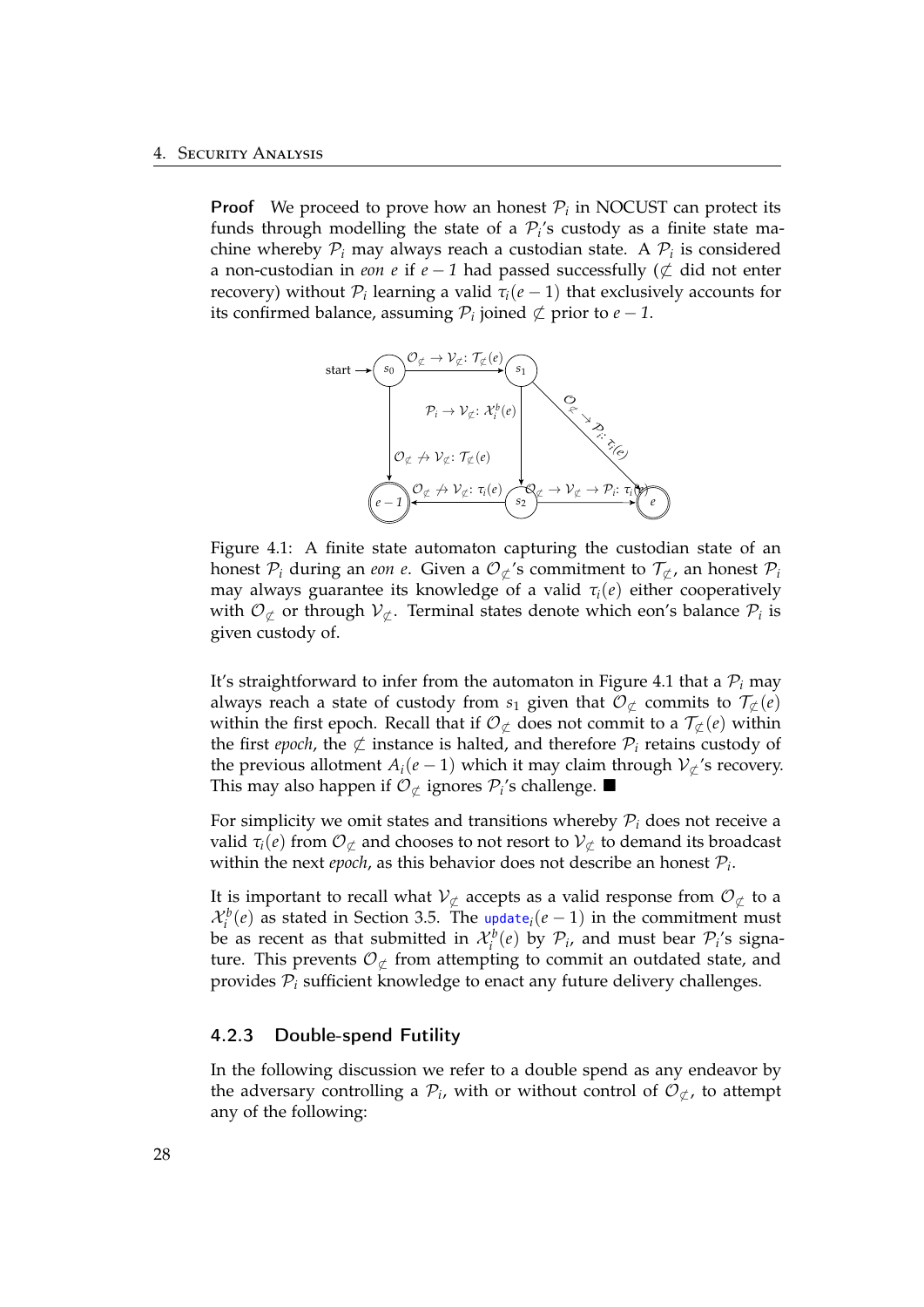- 1. Double spend  $P_i$ 's balance in  $\mathcal{B}^L$
- 2. Spend  $P_i$ 's balance in  $B^L$  and withdraw it from  $B^G$

In case the adversary lacks control of  $\mathcal{O}_{\mathcal{L}}$ , attempting to double spend only in  $\mathcal{B}^L$  will be trivially prevented by an honest  $\mathcal{O}_{\not\subset \mathcal{F}}$ , and attempted withdrawals in *eon e* from  $\mathcal{B}^G$  of funds spent in *e* − 1 will also be cancelled by an honest  $\mathcal{O}_{\sigma}$  through  $\mathcal{V}_{\sigma}$ .

Moreover, even with control of  $\mathcal{O}_{\sigma}$ , an adversary may not double spend in the current *eon e* and be able to construct a valid  $\mathcal{T}_{\sigma}$  in the next *eon*  $e + 1$ correctly satisfying every member of  $\mathcal P$ , as a valid instance of  $\mathcal T_{\mathcal L}$  guarantees exclusive allotments, the sizes of which must correspond to the confirmed balances expected by each honest member of  $P$ .

**Proof** Let  $\mathcal{P}_i$  and  $\mathcal{O}_{\sigma}$  be under the control of the adversary A such that the running balance of  $P_i$  during *eon e* is double spent towards a subset of P whereby Equation 4.3 holds by the end of *e*. A must construct a valid  $\mathcal{T}_{\sigma}$ for  $e + 1$  to commit the transfers in  $e$  and successfully double spend, while avoiding the halt of  $\not\subset$  by an honest  $\mathcal{P}_i$ .

$$
A_i(e+1) = A_i(e) + R_i(e) - S_i(e) + \mathcal{D}_i(e) - \mathcal{W}_i(e) < 0 \tag{4.3}
$$

However, using Equation 3.13, validated by  $\mathcal{V}_{\sigma}$ :

$$
\sum_{j} A_{j}(e+1) = \sum_{j} A_{j}(e) + R_{j}(e) + \mathcal{D}_{j}(e) - \mathcal{W}_{j}(e) - S_{j}(e)
$$
  
= 
$$
\sum_{j} A_{j}(e) + \sum_{j} \mathcal{D}_{j}(e) - \mathcal{W}_{j}(e) + \sum_{j} R_{j}(e) - S_{j}(e)
$$
  
= 
$$
\text{allotment}_{root}(e+1) + \sum_{j} R_{j}(e) - S_{j}(e)
$$
 (4.4)

With Equation 4.4 in mind, if  $A$  were double spending in  $B<sup>L</sup>$  by not updating  $S_i(e)$ , then  $\sum_i R_i(e) - S_i(e) > 0$  would follow, and allotment<sub>root</sub> $(e + 1) <$  $\sum_i A_i(e+1)$  would lead to a challenge in  $e+1$  by the affected honest  $P_i$ whose allotment is incorrect, foiling as well any concurrent double spend in <sup>B</sup>*G*.

Moreover, if A were double spending in  $\mathcal{B}^L$  and updating  $S_i(e)$  such that  $\sum_{i} R_{i}(e) - S_{i}(e) = 0$ , and/or double spending through  $W_{i}(e)$  in  $\mathcal{B}^{G}$ , then an allotment<sub>root</sub>( $e + 1$ ) would be rejected by  $V_{\sigma}$  in violation of Equation 3.13. ■

#### 4.2.4 Operational Integrity

An adversary in control of some participants in  $P$  may maliciously open a set of challenges against  $\mathcal{O}_{\mathcal{L}}$  using  $\mathcal{V}_{\mathcal{L}}$ . In NOCUST, there is no way for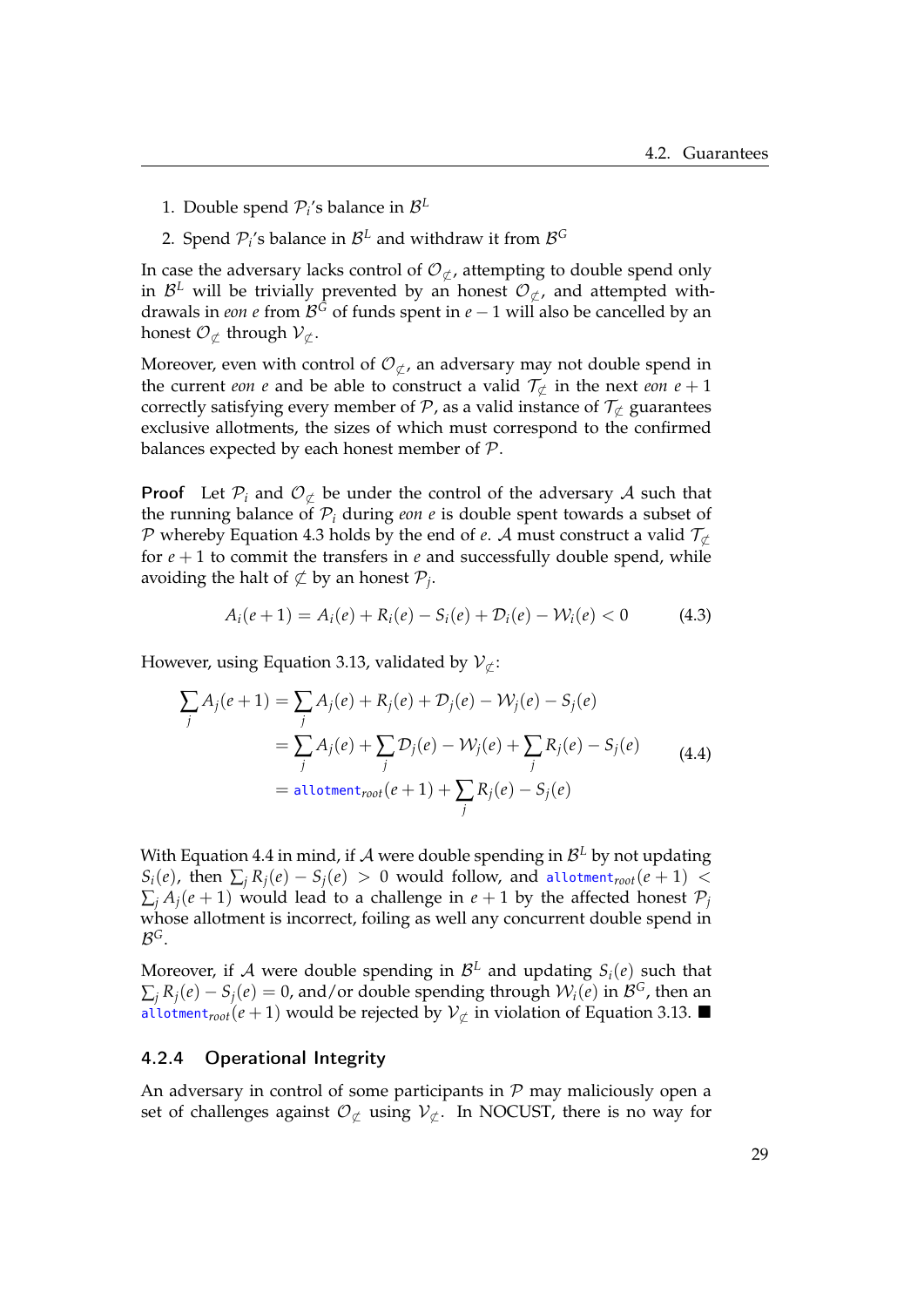$\mathcal{V}_{\sigma}$  to verify whether a participant is opening a challenge maliciously or not, and therefore  $\mathcal{O}_{\sigma}$  must answer every challenge opened. However, it is guaranteed that an honest  $\mathcal{O}_{\mathcal{L}}$  is able to close any challenge opened in  $\mathcal{V}_{\mathcal{L}}$ , and a dishonest  $\mathcal{O}_{\not\subset}$  that misconstructs a  $\mathcal{T}_{\not\subset}(e)$  will not be able to answer correct challenges in *e*.

The information required by an honest  $\mathcal{O}_{\mathcal{L}}$  to close a  $\mathcal{X}_i^b(e)$  is  $\tau_i(e)$ , which is constructed by  $\mathcal{O}_{\sigma}$ , and the update<sub>*i*</sub>( $e - 1$ ) used in the construction. The additional piece of information required to close a  $\mathcal{X}_i^d(e)$  is  $\lambda(\mathfrak{T}_i^j(e-1)) \in$  $T_i(e-1)$ ), which also has to be known by  $\mathcal{O}_{\not\subset}$  to construct  $\mathcal{T}_{\not\subset}(e)$ . Therefore,  $\mathcal{O}_{\not\subset}$  will always possess sufficient knowledge to close any open challenges, and will successfully do so if the committed  $\mathcal{T}_{\mathcal{L}}(e)$  corresponds to the latest ratified contents of  $\mathcal{B}^L(e-1)$ , given the honesty of  $\mathcal{V}_{\mathcal{L}}$  in managing the pool of funds in the  $\not\subset$  instance on  $\mathcal{BC}$ .

**Proof** We proceed to prove how honest  $\mathcal{O}_{\mathcal{L}}$  in NOCUST can maintain functionality under a subset of malicious users in  $\mathcal{P}$ , and how a dishonest  $\mathcal{O}_{\mathcal{C}}$ that attempts to compromise transfers will lead to the  $\not\subset$  instance being stopped through a proof by case analysis, where we model the provability of a  $\mathcal{O}_{\mathcal{L}}$ 's integrity as a finite state machine whereby transfers are facilitated by  $\mathcal{O}_{\mathcal{L}}$  in *e* and committed during  $e + 1$  in  $\mathcal{T}_{\mathcal{L}}(e + 1)$ . A server is defined as maintaining provable integrity during *eon e* so long as it is able to close any challenge  $\mathcal{X}_i(e)$  using  $\mathcal{V}_{\sigma}$ .



Figure 4.2: A finite state automaton capturing the provable integrity of  $\mathcal{O}_{\sigma}$ . An honest  $\mathcal{O}_{\mathcal{L}}$  may not find itself in a state whereby it cannot prove its integrity in *eon e* + 1 after committing to its *e* operations, while a dishonest  $\mathcal{O}_{\sigma}$  that attempts to reverse transfers or incorrectly enforce them will find itself unable to do so. \*There exists a transition from  $s_2$  to  $\mathcal{X}_i(e+1)$  on  $(\mathcal{O}_{\sigma})$  $\rightarrow$   $\mathcal{V}_{\not\subset}$ :  $\mathcal{T}_{\not\subset} \ni \mathfrak{T}^i$ ) omitted for clarity.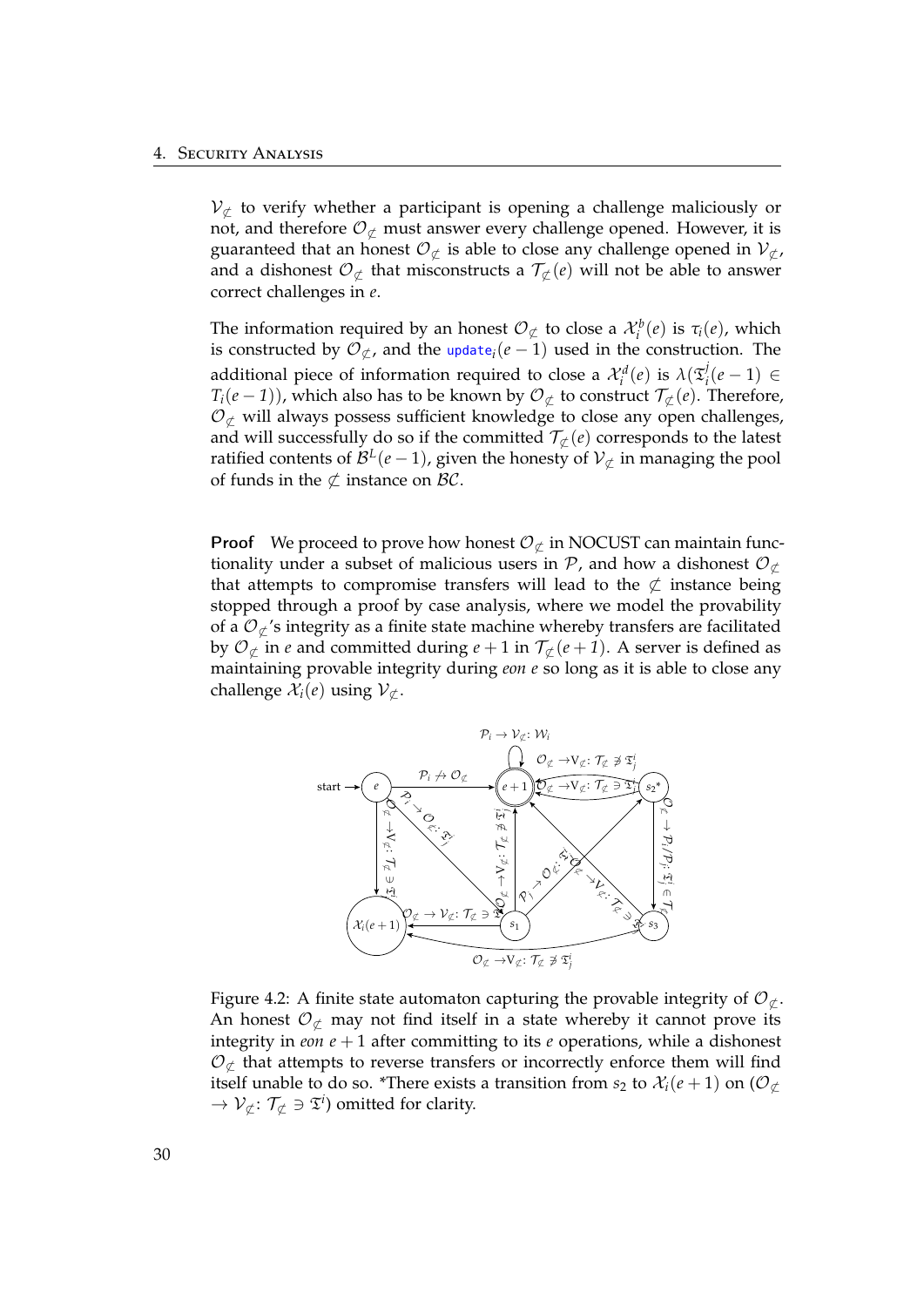The automaton presented in Figure 4.2 specifies how an honest  $\mathcal{O}_{\mathcal{L}}$  may always behave in such a way that allows it to retain provable integrity in  $e + 1$  regardless of the behavior of members of  $P$ .

- Given no interactions between  $\mathcal{O}_{\mathcal{L}}$  and  $\mathcal{P}_i$  during *e*, or given only an update<sub>*i*</sub>(*e*) signed by  $\mathcal{P}_i$ , but no update<sub>*j*</sub>(*e*) signed by  $\mathcal{P}_i$ , an honest  $\mathcal{O}_{\mathcal{L}}$ may wait for  $\mathcal{P}_j$  or discard  $\mathfrak{T}^i_j$ . No  $\mathcal{X}^d_i(e+1)$  may be opened as  $\mathcal{P}_i$  and  $\mathcal{P}_j$  would not possess an update $_i(e)$  signed by  $\mathcal{O}_{\not\subset}$  containing  $\mathfrak{T}^i_j(e).$  A  $\mathcal{X}_i^b$  (*e* + 1) may be closed with the submission of a  $\tau_i$  (*e*) reflecting the correct  $A_i(e+1)$ .
- Given an update<sub>*i*</sub>(*e*) signed by  $P_i$  and an update<sub>*j*</sub>(*e*) signed by  $P_j$ , an honest  $\mathcal{O}_{\not\subsetneq}$  may discard or synchronize  $\mathfrak{T}^i_j(e)$ , or commit to its delivery by sending a countersigned update to  $\hat{\mathcal{P}}_i$  and/or  $\mathcal{P}_j$  and then must synchronize its delivery in  $\mathcal{T}_{\mathcal{L}}(e+1)$ . The hub retains sufficient information to close any  $\mathcal{X}_i^b(e+1)$  or  $\mathcal{X}_i^d(e+1)$  in  $\mathcal{V}_{\not\subset}$ .
- While in a state of provable integrity,  $\mathcal{O}_{\mathcal{L}}$  can justifiably cancel any malicious withdrawal by a  $\mathcal{P}_i$  using  $\mathcal{V}_{\mathcal{I}}$  in order to guarantee being able to satisfy the allotment constraint defined in Equation 3.13 in  $e + 1$ .

Moreover, a dishonest server which tries to debit a  $P_i$  without authorization, or without crediting the corresponding  $\mathcal{P}_j$  in case of a  $\mathfrak{T}^i_j$ , may not find itself in a state of provable integrity in  $e + 1$ .

- Given no interactions between  $\mathcal{O}_{\sigma}$  and  $\mathcal{P}_i$  during *e*, the hub cannot construct a valid  $\mathcal{T}_{\mathcal{L}}(e+1)$  containing an update<sub>*i*</sub>(*e*) signed by  $\mathcal{P}_i$ . As  $\mathcal{O}_{\not\subset}$  cannot forge  $\mathcal{P}_i$ 's signature, it cannot close a  $\mathcal{X}_i^b(e+1)$ .
- Given only an  $update_i(e)$  signed by  $P_i$ , the hub cannot construct a valid  $\mathcal{T}_\not\subset (e+1)$  containing an update $_j(e)$  signed by  $\mathcal{P}_j$ . A  $\mathcal{X}_i^d(e+1)$  on  $\mathfrak{T}_j^i(e)$ by a custodian  $P_i$  will not be closeable by  $\mathcal{O}_{\sigma}$ .
- Once the hub delivers a countersigned update<sub>*i*</sub>(*e*) and/or update<sub>*i*</sub>(*e*)  $(s_2 \rightarrow s_3)$  to either  $P_i$  or  $P_j$  respectively, it may not back out of enforc- $\log \mathfrak{T}^i_j(e)$ , as  $\mathcal{O}_{\not\subsetneq}$  will not be able to close a  $\mathcal{X}^b_i(e+1)$ , and/or  $\mathcal{X}^b_j(e+1)$ , if it commits an outdated state in  $\mathcal{T}_{\mathcal{L}}(e+1)$ .

## 4.3 Privacy

In this section, we discuss the privacy provisions of NOCUST. In the course of running the protocol, participants acquire proofs of correct operation from and concede state updates to  $\mathcal{O}_{\mathcal{L}}$ , while broadcasting some of that information to  $V_{\sigma}$  on  $\beta \mathcal{C}$ . As the security of the protocol depends on nonrepudiation and the forced revelation of information, we explore what each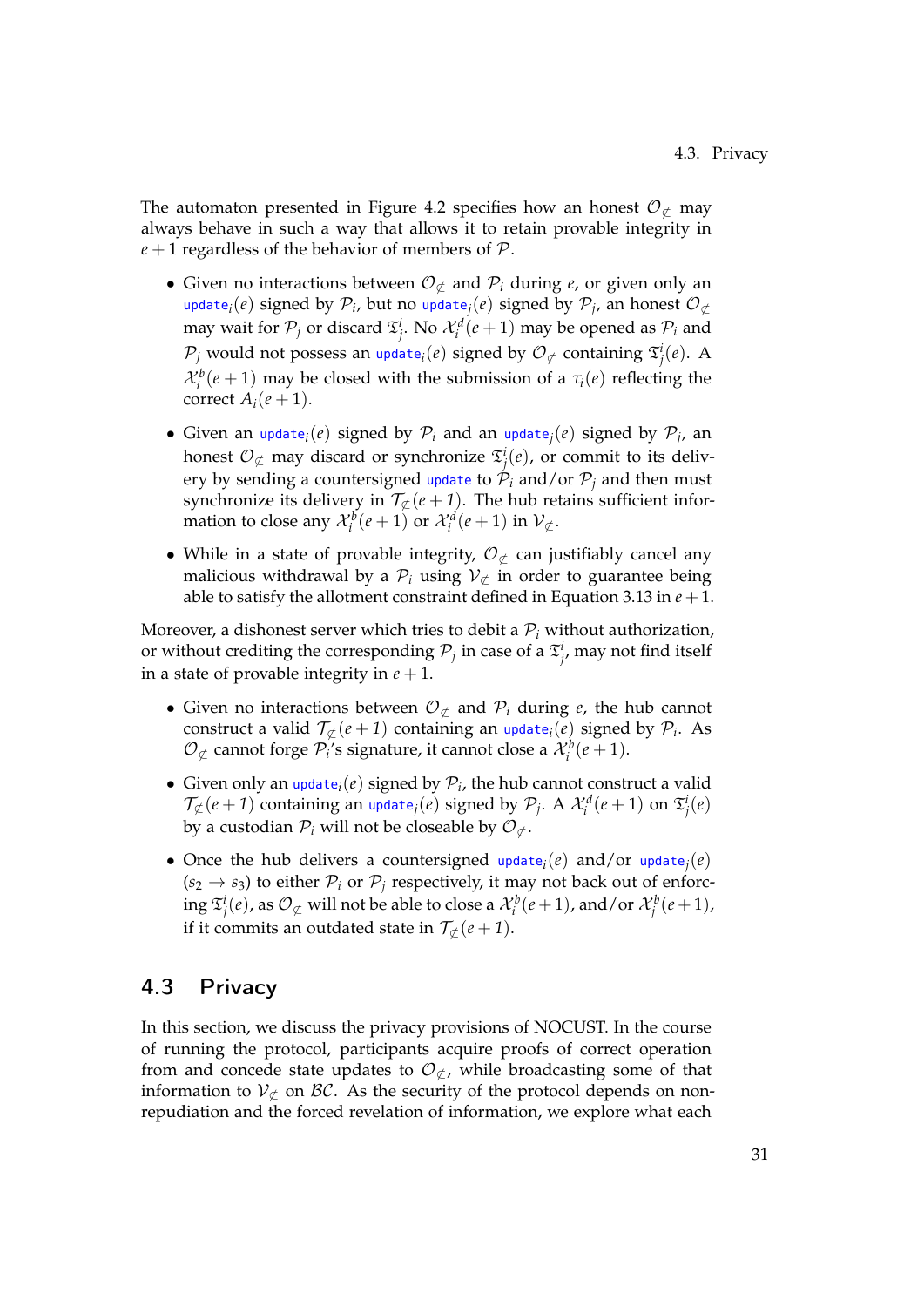party in the protocol maintains knowledge of and can learn throughout NO-CUST.

#### 4.3.1  $\mathcal{O}_{\sigma}$  Knowledge

The operator  $\mathcal{O}_{\mathcal{L}}$  maintains knowledge of all transfers and balances in  $\mathcal{L}$ . This is a requirement in NOCUST to enable  $\mathcal{O}_{\sigma}$  to facilitate transfers and synchronize between <sup>B</sup>*<sup>G</sup>* and <sup>B</sup>*<sup>L</sup>* every *eon*, while retaining provable integrity. As such, an adversary in control of  $\mathcal{O}_{\sigma}$  has complete knowledge of all off-chain information. Interestingly, at *eon e*,  $\mathcal{O}_{\mathcal{L}}$  need only maintain knowledge of *e* and  $e - 1$  to be able to construct  $\mathcal{T}_{\mathcal{L}}(e)$ , void any malicious withdrawal  $W_i(e)$  and close any challenge  $\mathcal{X}_i^b(e)$ ,  $\mathcal{X}_i^d(e)$  by a  $\mathcal{P}_i$ . A  $\mathcal{O}_{\not\subset}$  can erase *e* − *2* at the end of *eon e* − *1* to maintain a form of forward secrecy on the contents of  $\mathcal{B}^L$  in *e* − 2 without losing operational efficacy, which would retain privacy on all transfers enacted off-chain prior to  $e - 1$  if  $\mathcal{O}_{\mathcal{L}}$  were compromised in *e*.

#### 4.3.2  $P$  Knowledge

Throughout its participation in a  $\notsubset$ , a  $\mathcal{P}_i$  obtains a  $\tau_i(e)$  for every *eon e*, and constructs various  $\mathfrak{T}_j^i(e)$  messages for different  $\mathcal{P}_j$ . A  $\tau_i(e)$  reveals the allotment intervals at each height of  $\mathcal{T}_{\sigma}(e)$ , but does not reveal individual account addresses or any transfer details. Therefore a  $P_i$  can learn that it has some neighbor account with a certain balance, and learn how the allotted intervals are designated at each level of  $\mathcal{T}_{\sigma}(e)$ , without learning the identities of which members of  $P$  these allotments are made to. To enact a transfer  $\mathfrak{T}^i_j(e)$ ,  $\mathcal{P}_i$  needs to sign a new update $_i(e)$  and send it to  $\mathcal{O}_{\not\subset f}$ , and  $\mathcal{P}_j$ needs to sign a new update<sub>*j*</sub>(*e*) and also send it to  $\mathcal{O}_{\mathcal{L}}$ .  $\mathcal{P}_i$  and  $\mathcal{P}_j$  need not learn any information about the balance or transfer history of each other to construct these messages, but need to know the full details of the transfer  $\mathfrak{T}^i_j(e)$  to ratify it in the state update authorizations they concede. Moreover, to enact a delivery challenge on a transfer  $\mathfrak{T}^i_j(e-1)$ ,  $\mathcal{P}_i$  and  $\mathcal{P}_j$  need to share *τ*<sub>*i*</sub>(*e*) and *τ*<sub>*j*</sub>(*e*) in order to validate that the transfer was misenforced by  $O_{\sigma}$ .

#### 4.3.3  $\mathcal{V}_{\sigma}$  Knowledge

The privacy of the deposits, challenges and withdrawals conducted through  $V_{\subset}$  is scoped by the underlying  $\beta C$  layer. In NOCUST we do not rely on any privacy of  $BC$  operations. Closing a balance update challenge  $\mathcal{X}_i^b(e)$ requires that a  $P_i$  learn the  $\tau_i(e)$  used in the closure in order to maintain custody of its account, which reveals  $A_i(e)$ . Therefore deposits may be used to guess a portion of a  $\mathcal{P}_i$ 's balance in  $\mathcal{B}^L$  without interaction with  $\mathcal{O}_{\mathcal{L}}$ , while closing a  $\mathcal{X}_i^b(e)$  reveals  $\mathcal{P}_i$ 's balance in *e*, and initiating a  $\mathcal{W}_i(e)$  reveals  $\mathcal{P}_i$ 's balance in  $e - 1$ . It's noteworthy that a  $P_i$  wishing to mask its balance may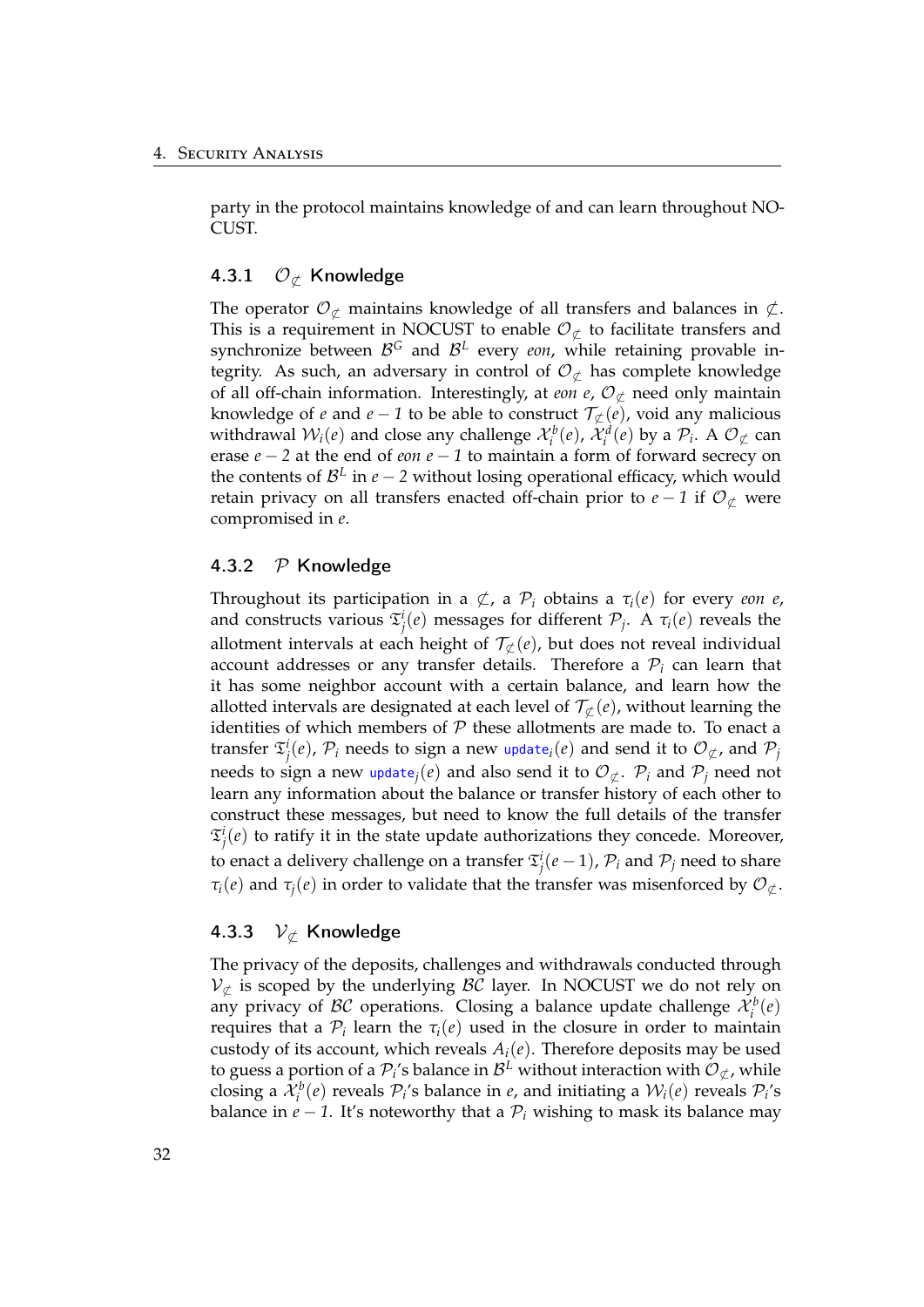assume multiple identities on  $\mathcal{BC}$  (and consequently in  $\mathcal{O}_{\sigma}$ ) and fragment its deposits and withdrawals over them. However, we leave an extensive analysis for future work.

### 4.3.4 Comparison to the Privacy Provisions of Two-Party Payment Channels

The guarantees provided in NOCUST are not trivial to compare with those of two-party channel networks. A party's maximum total balance may be inferred from the amount committed to a channel, as the commitment may only be in favor of one party or the other, and the exact amount can be learned from an on-chain withdrawal which necessitates the broadcast of the latest off-chain state. The leakage of the off-chain balance during attempted withdrawals is similar in NOCUST and two-party channels, but inferring the maximum off-chain balance prior to broadcast is not as simple in NOCUST due to the increased number of participants without leakage from  $\mathcal{O}_{\sigma}$ . As we have not described the enactment of payments across multiple instances of  $\&$ , we may only draw a rough comparison between linked payments involving more than one intermediary in two-party channel networks and a payment within one  $\not\subset$  instance. The added privacy cost of being able to reach different recipients in a two-party channel network is to involve more intermediaries in the payment, while the added privacy cost in the current version of NOCUST is to have one party join the other party's  $\not\subset$  instance and still involve only one intermediary. The exact information leakage to be compared depends on the implementation details of the two-party channel and its linked payment mechanism. We leave an extensive comparison for future work.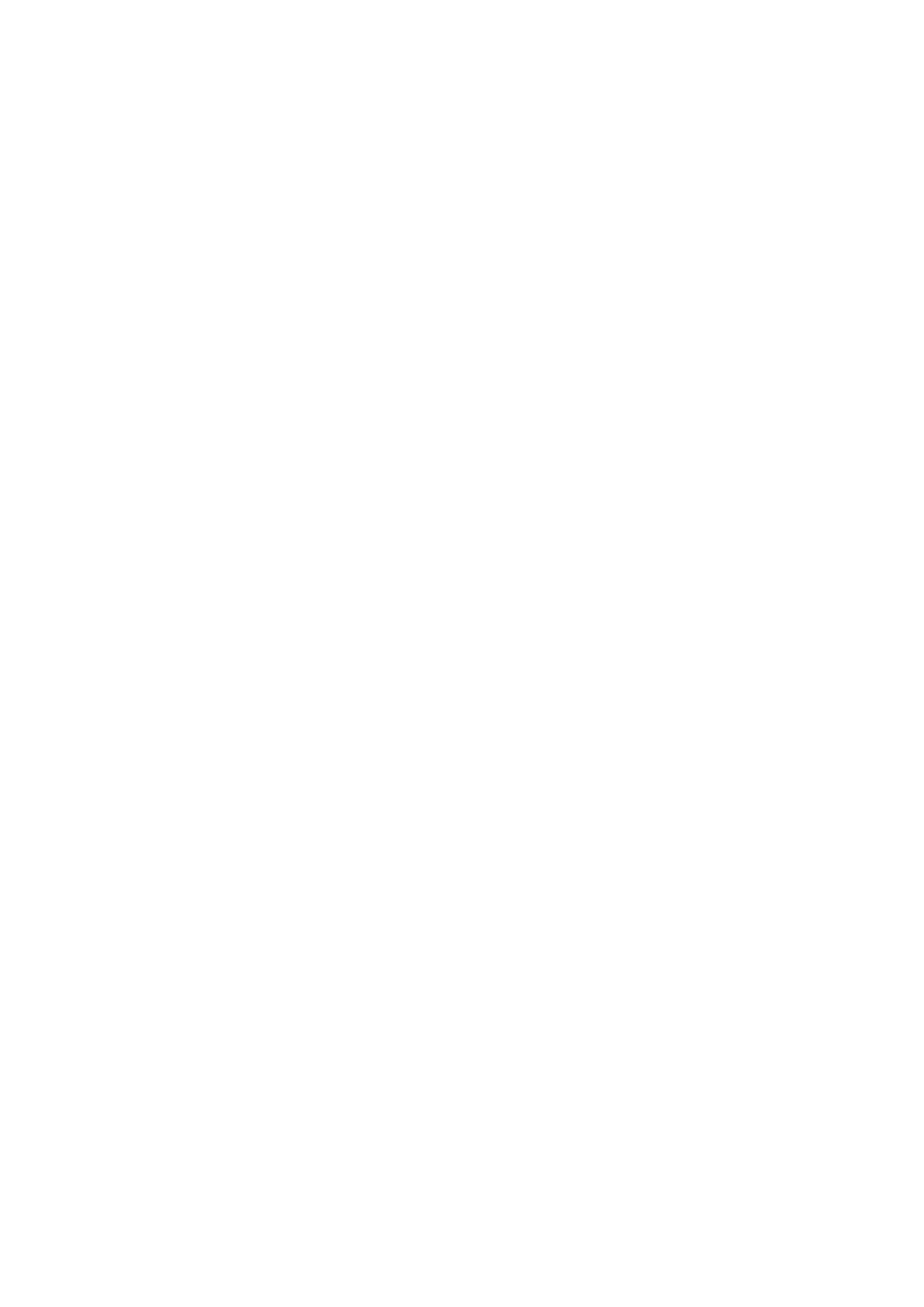Chapter 5

## Evaluation

In the following section, we evaluate the NOCUST model in terms of practicality and usability in the real world and further compare it to the previous state of the art. The basis for the comparison is a payment channel network whereby an entity in place of  $\not\subset$  runs and maintains a channel for each member of P.

## 5.1 Usability

In this section, we discuss the usability of NOCUST as an off-chain payment solution. We explore the advantages in terms of the requirements placed on the operator of a  $\not\subset$  instance, and those placed on a  $\mathcal{P}_i$ .

#### 5.1.1 Collateral Lockup

In a payment channel based network, the locked collateral in each channel is effectively isolated. Therefore, a microtransaction service would have to pre-allocate collateral to each recipient in anticipation of his or her expected transaction volume to eliminate counter-party risk and avoid classification as a credit network. When that collateral is exhausted, the hub would have to retrieve its funds from other channels and consolidate it into recipient channels, either directly through withdrawal or through a highly coordinated rebalancing operation. The first procedure is relatively expensive and requires on-chain operations proportional to the number of users, while the second procedure depends on the channel clients, which are unreliable, and will not guarantee significant consolidation of all funds. As more users join, the network becomes prone to more fragmentation of collateral. Given e.g. 1 Million users, and an average of 10'000 USD of transaction volume towards these users (over a given time span), a  $P$  would be required to lock up 10 Billion USD worth of collateral. However, in NOCUST, the intermediary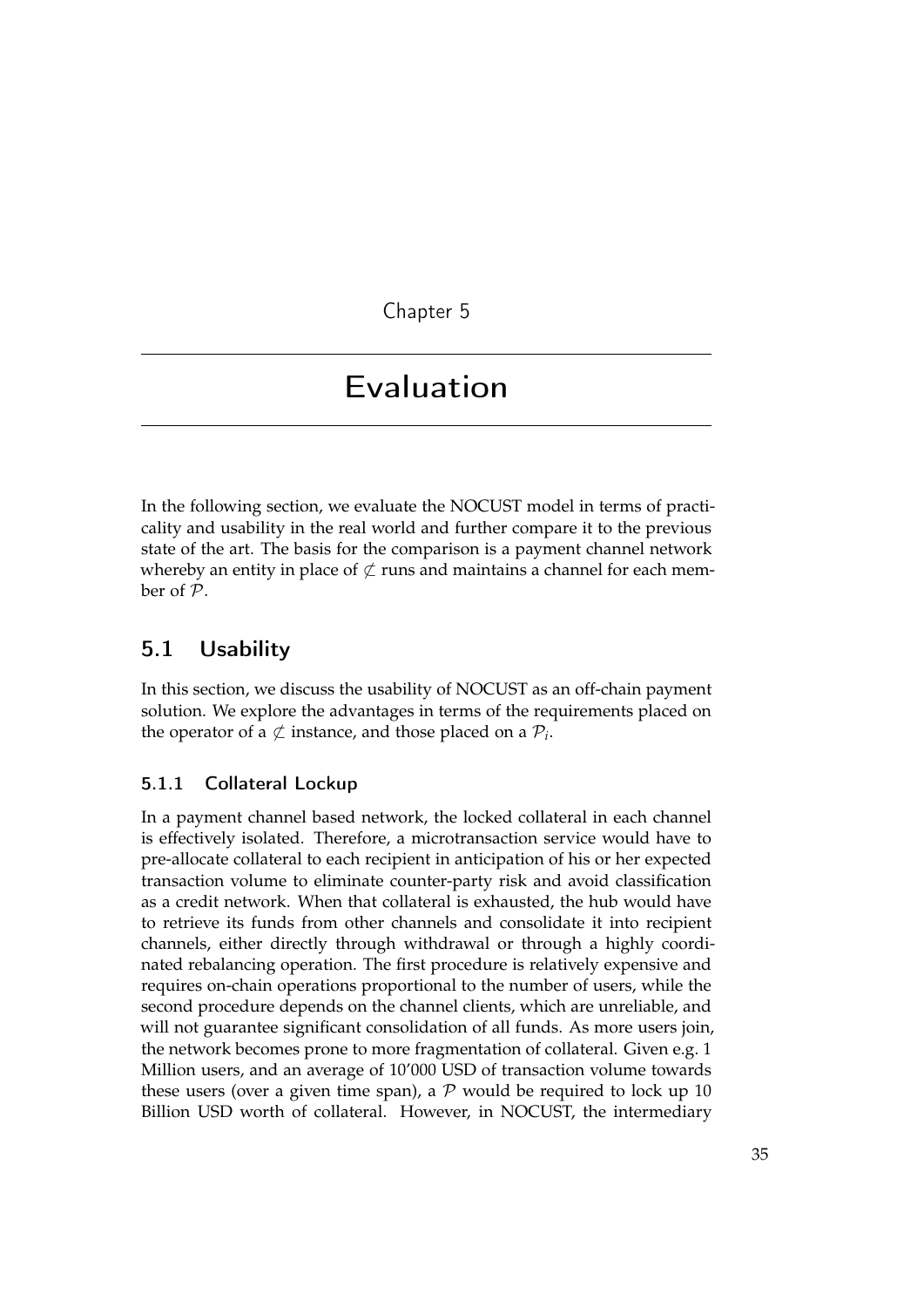does not need to lock up such insurmountable collateral to provide finality within two eons.

#### 5.1.2 Entry Barrier

One other valuable addition in terms of usability is the ability by a  $P_i$  to enter into a  $\&$  without the need to broadcast any messages to  $\mathcal{BC}$  and immediately start receiving payments, unlike in payment channel networks. This possibility of easy entry into a NOCUST system enables participants to join any number of hubs that they want, without having to incur any costs.

#### 5.1.3 Potential Throughput

The throughput in terms of off-chain transactions per second achievable within a NOCUST system is only limited by the implementations of the  $\mathcal{O}_{\sigma}$ and  $P$  specifications, which may take the form of a distributed system capable of matching the performance of today's commercial custodian payment solutions.

### 5.2 Risk

In this section we briefly present some of the important operational risks that come with running, and using, an off-chain payment solution that NOCUST mitigates.

#### 5.2.1 Channel Monitoring

The main risk associated with the participants of an off-chain solution is the requirement that users must always stay online to monitor their payment channels, or outsource this operation, to guarantee that the channel does not successfully terminate with an outdated state. A  $P_i$  in NOCUST need only come online once per *eon* at least to audit its account or issue the appropriate challenges. This mitigates the associated cost with maintaining watch of a  $P_i$ 's balance.

#### 5.2.2 Transfer Delivery

To guarantee, or emulate, faster transaction finality, the hub may put up collateral that can be claimed by the recipients in case of failure within two eons. Through leveraging the same commitment scheme in Section 3.4.1 used to enable the delayed delivery mechanism, the hub can allocate collateral in bulk that can be claimed only by each recipient in case the delayed delivery system fails. Recipients then know an upper-bound to the money they are guaranteed to receive, even in case of failure, and can then calculate the risk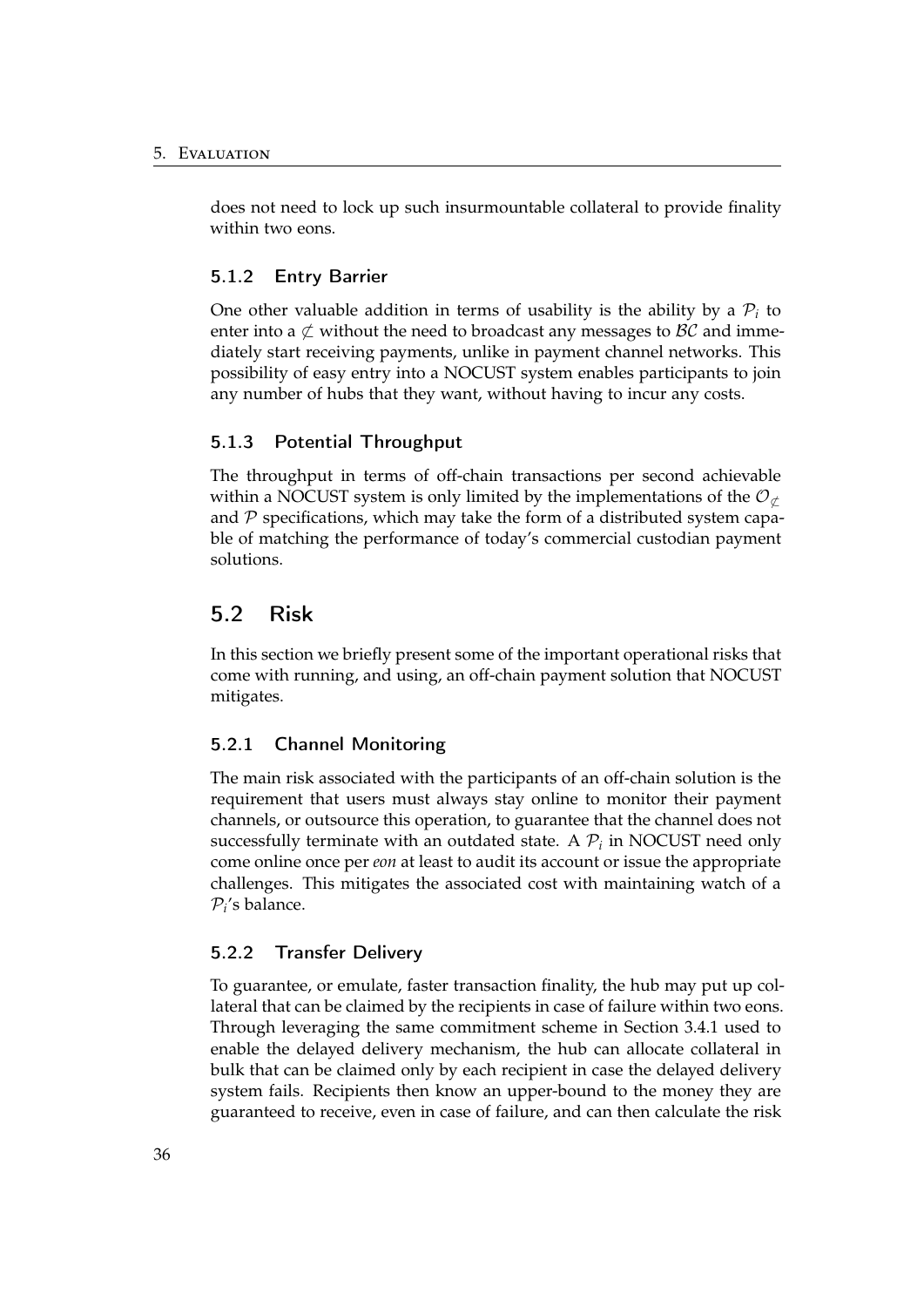involved with accepting payments, even when the total amount in the backlog of the delayed delivery system exceeds the collateral. This amount need only cover operation within two eons. This takes the rigid requirements of payment channels, and relaxes them such that liabilities can be properly negotiated in a granular manner, such that even the delivery guarantees of payment channel networks can be reached, while still eliminating the inconveniences of shuffling around and consolidating locked collateral, and keeping control of funds within the hands of the users.

### 5.2.3 Ledger Integrity

An intermediary managing a set of payment channels with collateral in them may suffer a devastating attack, due to natural disaster, nuclear warfare or otherwise, that would leave the operator paralyzed and/or suffering from data loss. This leads to an interesting situation whereby the intermediary may not be able to terminate its channels to recover funds properly due to its data loss, or rightfully reclaim some of the collateral that it is owed in a channel, as the counter-parties of  $P$  may possess more up to date information. A malfunctioning NOCUST  $\mathcal{O}_{\mathcal{L}}$  need not suffer these financial losses as the  $V_{\nsubseteq}$  guarantees a commitment to the contents of  $\mathcal{B}^L$  in *e* − 2 regardless of the state of  $\mathcal{O}_{\sigma}$ .

#### 5.2.4 BC Congestion

Under a congested  $BC$ , a bidding war for correct channel termination may occur between a set of participants in a payment channel based intermediary. This can be likened to what is described as a mass-exit. During operation, a NOCUST intermediary  $\mathcal{O}_{\sigma}$  may not be able to retain ledger integrity by utilizing  $V^{\perp}_{\sigma}$  while BC is congested. However, rather than a malicious  $P_i$  being allowed to double spend their balance in  $\not\subset$ , the failure safety mechanism of  $V_{\not\subset}$  will be triggered, voiding the withdrawal and rolling back to the last commitment.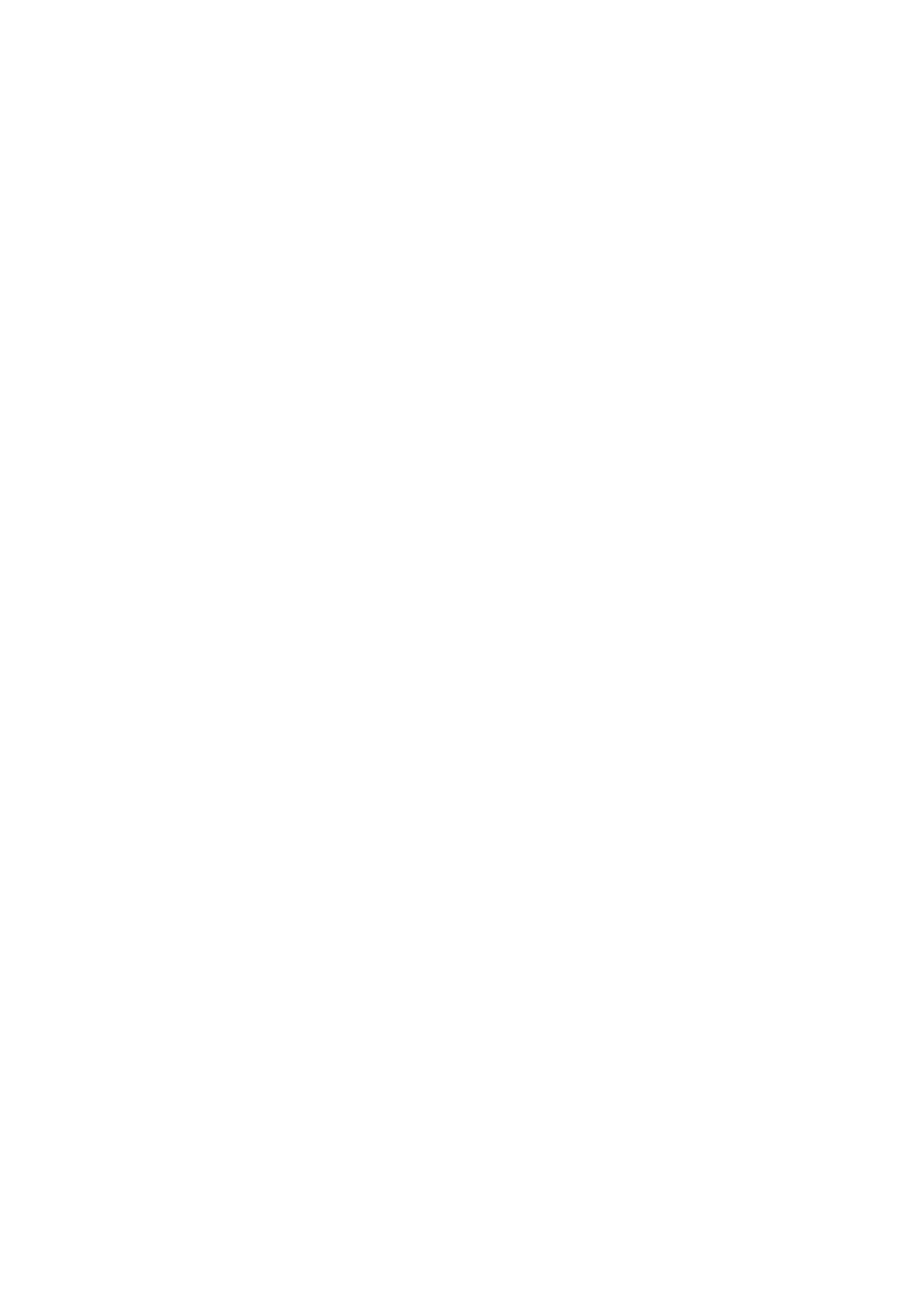Chapter 6

## Future Work

In this section we discuss future work we believe would contribute to the efficacy of the proposed solution in different ways.

Cross-Instance Operations An interesting venue to explore would be a specification for NOCUST instances to communicate with each other such that a  $P_i$  of one  $\not\subset$  instance could transfer funds to a recipient  $P_j$  of another  $\not\subset$  instance securely. It would be interesting to consider how NOCUST instances could employ Two-Party channels to facilitate such operations, as such a hybridization of solutions might lead to an elegant solution that delegates the routing concerns from participants to  $\mathcal{O}_{\not\subset}$  operators.

Privacy Enhancements The operations performed in NOCUST using the data structure presented in Section 3.3 employ only asymmetric cryptography to provide authentication. It would be interesting to see a similar mechanism that utilizes zero-knowledge proofs, such as in the Zcash [33] protocol, to provide the same security guarantees while improving privacy.

Exchange Operations The specification in this work for NOCUST allows the bi-directional transfer of balances in a  $\not\subset$  instance. The augmentation of the protocol to allow securely exchanging, or swapping, one form of balance for another would certainly be a very interesting future contribution on top of NOCUST.

**Trusted Execution Environments** The only checks that  $V_{\text{C}}$  performs on the  $\mathcal{T}_{\mathcal{C}}$  are simple constraint verification. It would be interesting to explore augmenting  $V_{\nsubseteq}$  to accept only  $\mathcal{T}_{\nsubseteq}$  commitments generated within a trusted execution environment.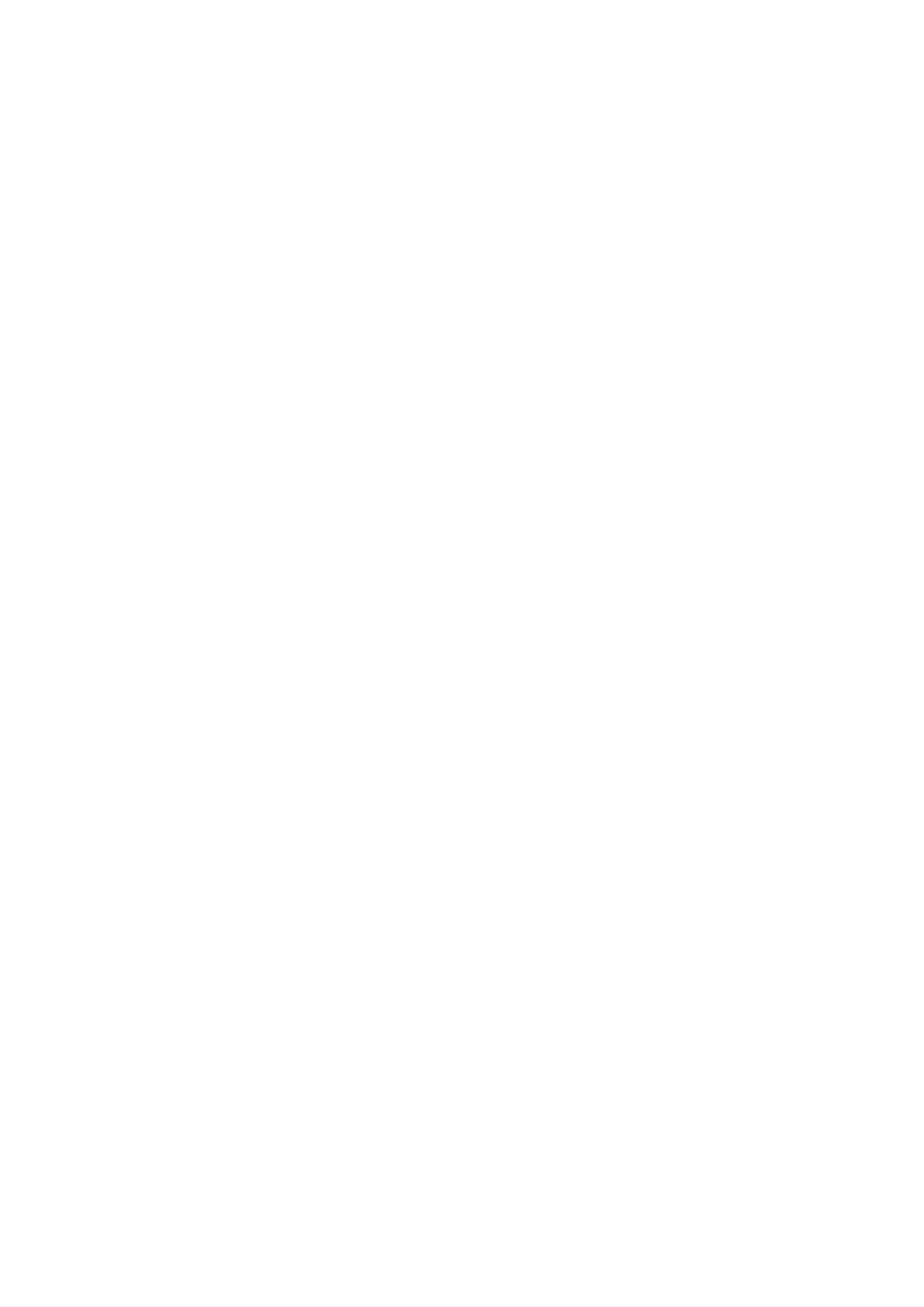Chapter 7

## Conclusion

In this work we presented a basis for establishing a non-custodial  $2<sup>nd</sup>$ -layer financial intermediary that can securely facilitate payments between participants in its off-chain network without reliance on a consensus mechanism as in side-chains, but rather on a practical challenge-response protocol that leverages a simple and reliable data-structure.

Our construction NOCUST features multiple novel properties for off blockchain payments: (i) users can join the payment hub without the need for a costly on-chain transaction, (ii) locked up collateral in the hub can be zero up to the transaction volume of a disputable time window (to achieve trustless operation), (iii) the hub's collateral can be effectively managed in bulk, significantly reducing the management costs of the operator, compared to a two-party payment channel hub. We've moreover shown how users of a NOCUST construction can securely maintain custody of their funds, even under the hub's adversarial behavior or unavailability.

NOCUST empowers the individual to become it's custodian. In the future, we envision users to hold significant off-chain funds, as these can be transferred faster and at a lower cost than regular on-chain transactions. Even in the case of blockchain congestion or excessive transaction fees, the users' funds liquidity is guaranteed.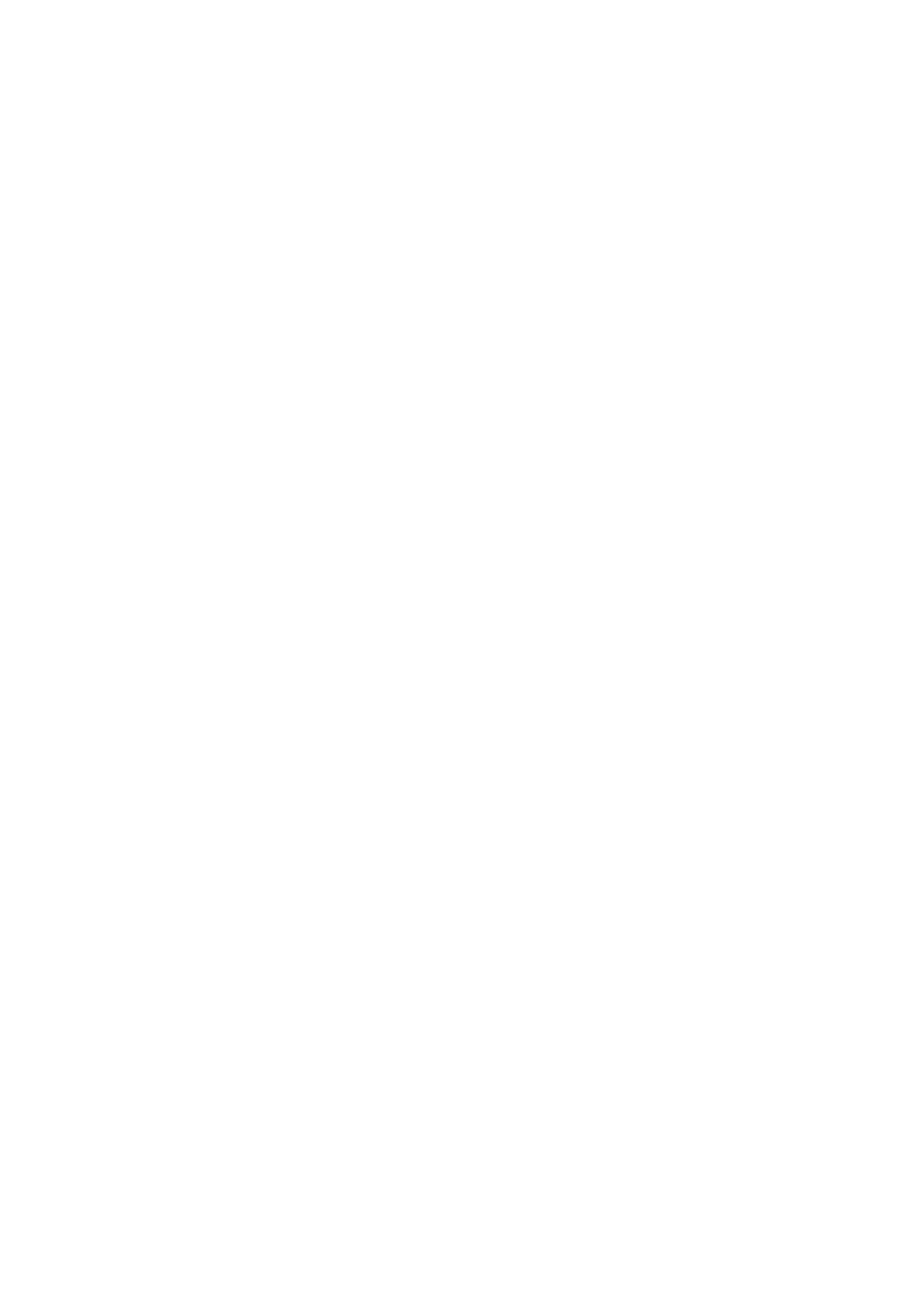## Bibliography

- [1] Bitcoinj. https://bitcoinj.github.io/working-with-micropayments.
- [2] The inevitability of privacy in lightning networks. https://www.kristovatlas.com/the-inevitability-of-privacy-inlightning-networks/.
- [3] Raiden network. http://raiden.network/.
- [4] Adam Back. Hashcash a denial of service counter-measure. Technical report, 2002.
- [5] Joseph Bonneau, Andrew Miller, Jeremy Clark, Arvind Narayanan, Joshua A Kroll, and Edward W Felten. Sok: Research perspectives and challenges for bitcoin and cryptocurrencies. In *Security and Privacy (SP), 2015 IEEE Symposium on*, pages 104–121. IEEE, 2015.
- [6] Kyle Croman, Christian Decker, Ittay Eyal, Adem Efe Gencer, Ari Juels, Ahmed Kosba, Andrew Miller, Prateek Saxena, Elaine Shi, Emin Gün Sirer, et al. On scaling decentralized blockchains. In *International Conference on Financial Cryptography and Data Security*, pages 106–125. Springer, 2016.
- [7] Jay Freeman Gustav Simonsson Stephen F. Bell Steven Waterhouse David Salamon, Brian J. Fox. Orchid: A fully distributed, anonymous proxy network incentivized through bandwidth mining. https://orchidprotocol.com/whitepaper.pdf.
- [8] Christian Decker and Roger Wattenhofer. A fast and scalable payment network with bitcoin duplex micropayment channels. In *Symposium on Self-Stabilizing Systems*, pages 3–18. Springer, 2015.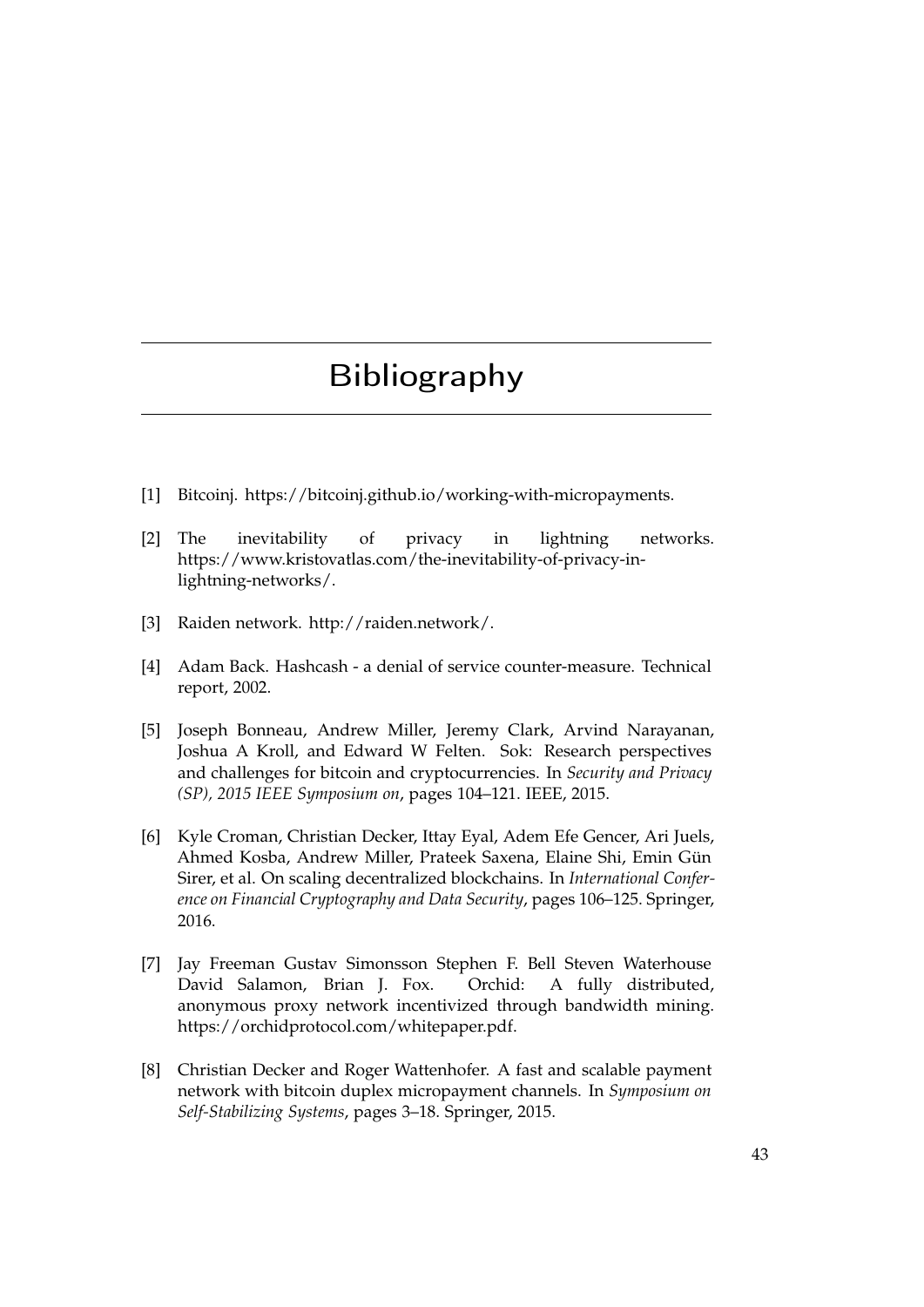- [9] Cynthia Dwork and Moni Naor. *Pricing via Processing or Combatting Junk Mail*, pages 139–147. Springer Berlin Heidelberg, Berlin, Heidelberg, 1993.
- [10] Stefan Dziembowski, Lisa Eckey, Sebastian Faust, and Daniel Malinowski. Perun: Virtual payment channels over cryptographic currencies. Technical report, IACR Cryptology ePrint Archive, 2017: 635, 2017.
- [11] Ittay Eyal, Adem Efe Gencer, Emin Gun Sirer, and Robbert Van Renesse. Bitcoin-ng: A scalable blockchain protocol. In *13th USENIX Symposium on Networked Systems Design and Implementation (NSDI 16)*, pages 45–59. USENIX Association, 2016.
- [12] Adem Efe Gencer, Robbert van Renesse, and Emin Gün Sirer. Serviceoriented sharding with aspen. *arXiv preprint arXiv:1611.06816*, 2016.
- [13] Arthur Gervais, Ghassan O Karame, Karl Wüst, Vasileios Glykantzis, Hubert Ritzdorf, and Srdjan Capkun. On the security and performance of proof of work blockchains. In *Proceedings of the 2016 ACM SIGSAC Conference on Computer and Communications Security*, pages 3–16. ACM, 2016.
- [14] Matthew Green and Ian Miers. Bolt: Anonymous payment channels for decentralized currencies. Technical report, Cryptology ePrint Archive, Report 2016/701, 2016.
- [15] Matthew Green and Ian Miers. Bolt: Anonymous payment channels for decentralized currencies. In *Proceedings of the 2017 ACM SIGSAC Conference on Computer and Communications Security*, pages 473–489. ACM, 2017.
- [16] Ethan Heilman, Leen Alshenibr, Foteini Baldimtsi, Alessandra Scafuro, and Sharon Goldberg. Tumblebit: An untrusted bitcoin-compatible anonymous payment hub. *Proceedings of NDSS 2017*, 2017.
- [17] Rami Khalil and Arthur Gervais. Revive: Rebalancing off-blockchain payment networks. *Proceedings of the 2017 ACM SIGSAC Conference on Computer and Communications Security*, 2017.
- [18] Eleftherios Kokoris Kogias, Philipp Jovanovic, Nicolas Gailly, Ismail Khoffi, Linus Gasser, and Bryan Ford. Enhancing bitcoin security and performance with strong consistency via collective signing. In *25th USENIX Security Symposium (USENIX Security 16)*, pages 279–296. USENIX Association, 2016.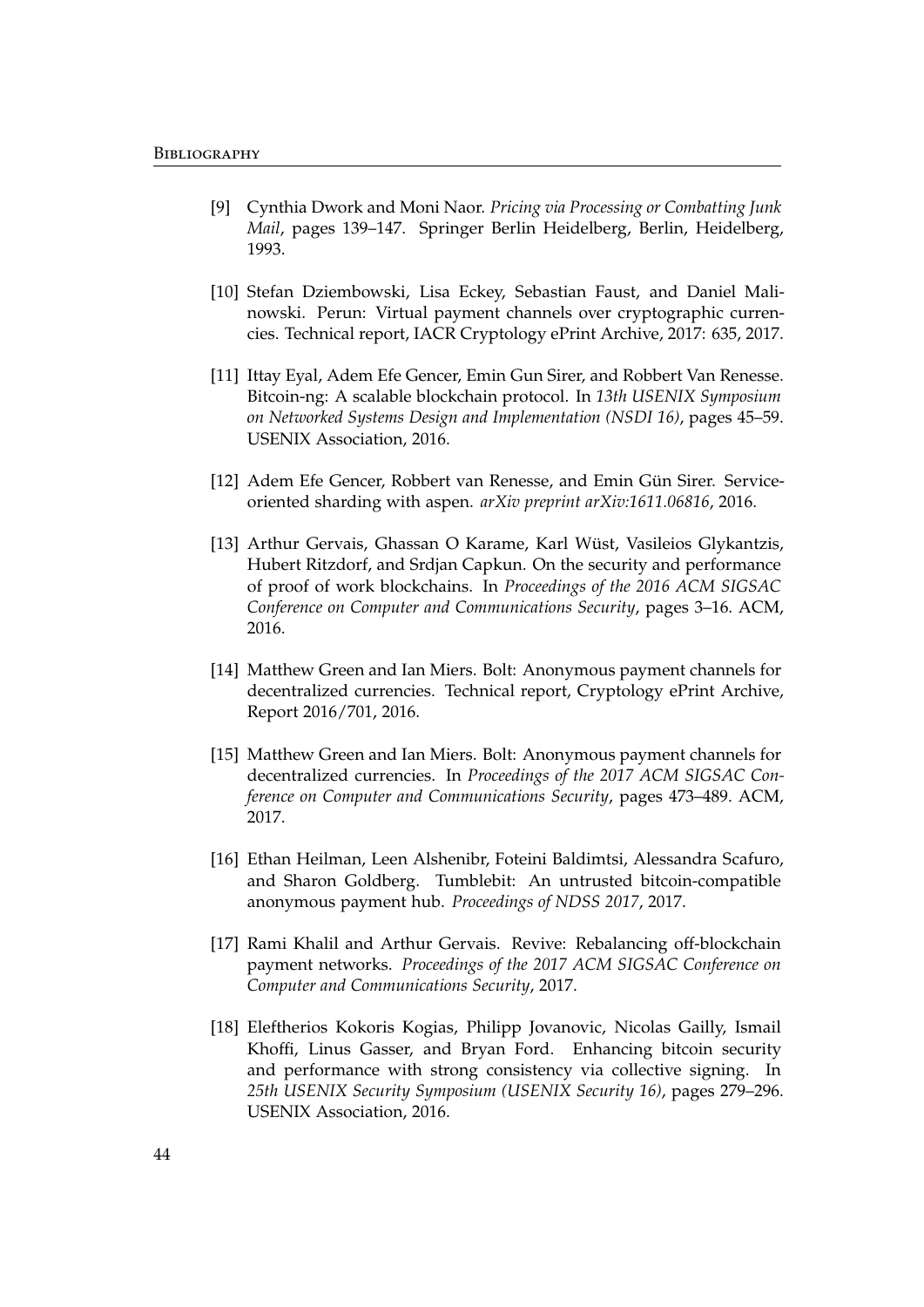- [19] Eleftherios Kokoris-Kogias, Philipp Jovanovic, Linus Gasser, Nicolas Gailly, Ewa Syta, and Bryan Ford. Omniledger: A secure, scale-out, decentralized ledger via sharding. 2017.
- [20] Loi Luu, Viswesh Narayanan, Kunal Baweja, Chaodong Zheng, Seth Gilbert, and Prateek Saxena. Scp: A computationally-scalable byzantine consensus protocol for blockchains. *IACR Cryptology ePrint Archive*, 2015:1168, 2015.
- [21] Loi Luu, Viswesh Narayanan, Chaodong Zheng, Kunal Baweja, Seth Gilbert, and Prateek Saxena. A secure sharding protocol for open blockchains. In *Proceedings of the 2016 ACM SIGSAC Conference on Computer and Communications Security*, pages 17–30. ACM, 2016.
- [22] Loi Luu, Yaron Velner, Jason Teutsch, and Prateek Saxena. Smart pool: Practical decentralized pooled mining. *IACR Cryptology ePrint Archive*, 2017:19, 2017.
- [23] Giulio Malavolta, Pedro Moreno-Sanchez, Aniket Kate, Matteo Maffei, and Srivatsan Ravi. Concurrency and privacy with payment-channel networks. In *Proceedings of the 2017 ACM SIGSAC Conference on Computer and Communications Security*, pages 455–471. ACM, 2017.
- [24] Ralph C. Merkle. *A Digital Signature Based on a Conventional Encryption Function*, pages 369–378. Springer Berlin Heidelberg, Berlin, Heidelberg, 1988.
- [25] Andrew Miller, Iddo Bentov, Ranjit Kumaresan, and Patrick McCorry. Sprites: Payment channels that go faster than lightning. *arXiv preprint arXiv:1702.05812*, 2017.
- [26] Jimuta Naik. Beginning of the early banking industry in mesopotamia civilization from 8th century bce. 2014.
- [27] Satoshi Nakamoto. Bitcoin: A peer-to-peer electronic cash system, 2008.
- [28] Rafael Pass and Elaine Shi. Hybrid consensus: Efficient consensus in the permissionless model, 2016.
- [29] Joseph Poon and Vitalik Buterin. Plasma: Scalable autonomous smart contracts. *White paper*, 2017.
- [30] Joseph Poon and Thaddeus Dryja. The bitcoin lightning network: Scalable off-chain instant payments, 2015.